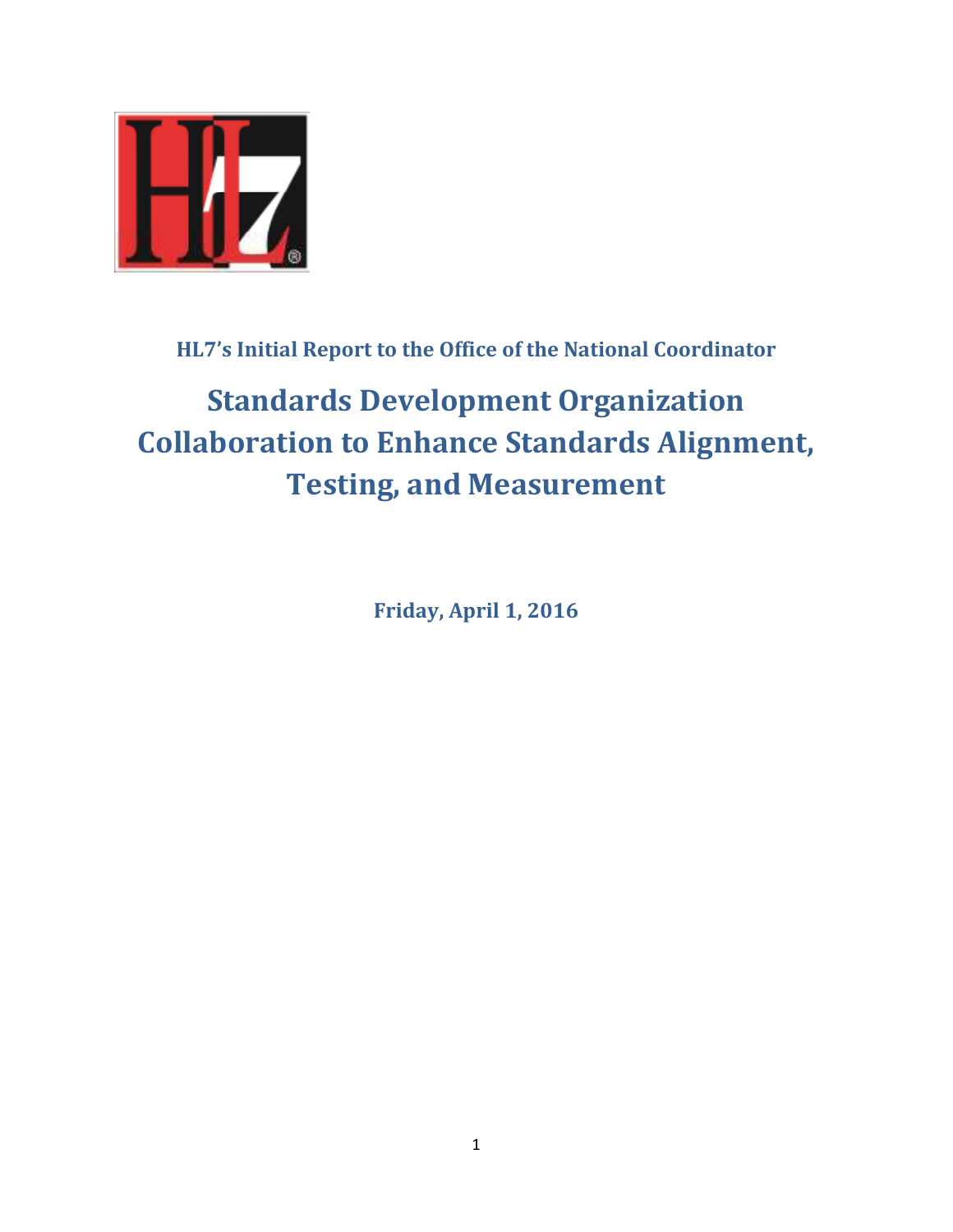## **Contents**

| $\mathbf{1}$   |       |                                                                                            |  |  |  |  |  |
|----------------|-------|--------------------------------------------------------------------------------------------|--|--|--|--|--|
| 2              |       |                                                                                            |  |  |  |  |  |
| 3              |       |                                                                                            |  |  |  |  |  |
|                | 3.1   |                                                                                            |  |  |  |  |  |
|                | 3.2   |                                                                                            |  |  |  |  |  |
|                | 3.3   |                                                                                            |  |  |  |  |  |
|                | 3.4   |                                                                                            |  |  |  |  |  |
|                | 3.5   |                                                                                            |  |  |  |  |  |
| 4              |       |                                                                                            |  |  |  |  |  |
|                | 4.1   |                                                                                            |  |  |  |  |  |
|                | 4.2   |                                                                                            |  |  |  |  |  |
|                | 4.3   | Methodology for Prioritizing the Implementation Guides for which Tooling is Needed  12     |  |  |  |  |  |
|                | 4.4   |                                                                                            |  |  |  |  |  |
|                | 4.4.1 | Implementation Guides and Available Conformance Testing Tools 14                           |  |  |  |  |  |
|                | 4.4.2 |                                                                                            |  |  |  |  |  |
|                | 4.4.3 | List of Implementation Guides Needing Tooling Prioritized by Need34                        |  |  |  |  |  |
|                | 4.4.4 |                                                                                            |  |  |  |  |  |
|                | 4.4.5 |                                                                                            |  |  |  |  |  |
| 5              |       |                                                                                            |  |  |  |  |  |
|                | 5.1   | Develop a Policy that Requires Conformance Statements in all Implementation Guides  42     |  |  |  |  |  |
|                | 5.2   | Develop a Guidance Document that Defines How to Develop Robust Conformance Statement<br>43 |  |  |  |  |  |
|                | 5.3   |                                                                                            |  |  |  |  |  |
|                | 5.4   |                                                                                            |  |  |  |  |  |
|                | 5.5   | Update Extant Implementation Guides for Which no Tooling is Available  44                  |  |  |  |  |  |
|                | 5.6   | Develop Certification Program to Certify Conformance Tools and/or Tooling Vendors45        |  |  |  |  |  |
|                | 5.7   |                                                                                            |  |  |  |  |  |
|                | 5.8   | Continue Efforts to Create Examples and Models for Representing Data  46                   |  |  |  |  |  |
|                | 5.9   | Identify Method to Collect and Report Implementation/Usage Metrics Annually  46            |  |  |  |  |  |
| 6              |       |                                                                                            |  |  |  |  |  |
| $\overline{7}$ |       |                                                                                            |  |  |  |  |  |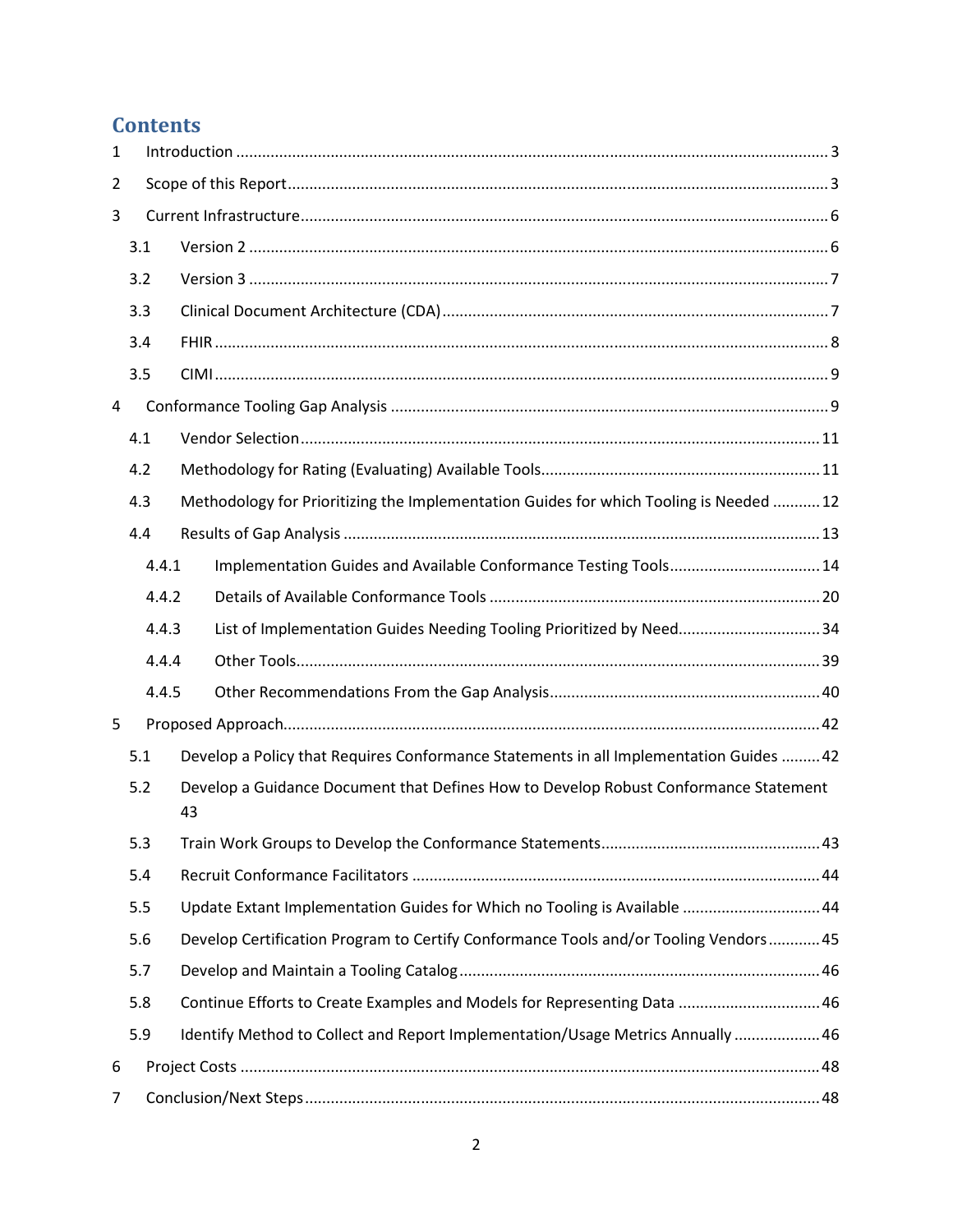|--|--|--|--|

## **1 Introduction**

In September of 2015, Health Leven Seven (HL7) was award a grant by the Office of the National Coordinator to develop a plan to enhance the conformance testing infrastructure across its portfolio of implementation guides. The following report describes:

- The project scope
- Current infrastructure
- The work accomplished to date, particularly the results of a gap analysis of existing tools for inscope implementation guides
- Our current thinking on the high-level approach HL7 will take to ensure conformance testing is developed and available, including issues and challenges with the approach. This information will be developed more fully over the remaining months of the project.
- Our current thoughts regarding metrics to capture and reliably measure standards implementation and use
- Cost, as understood to date, to implement the approach

## **2 Scope of this Report**

HL7 is an international organization with more 35 affiliates around the world. Many of our affiliates have realm-specific implementation guides that are not readily available to our staff and/or not written in English. Therefore, the project was scoped to include only those implementation guides that were developed for the US and/or Universal realms. This report specifically does not address implementation guides developed for non-US or non-Universal realms, although the assumption is that the recommended approach can be extended to include those implementation guides as a later time.

The implementation guides covered by this project are listed below

- 1. HL7 CDA (®) R2 Implementation Guide: Patient-friendly language for Consumer User Interfaces, Release 1
- 2. HL7 CDA® R2 Implementation Guide: Medication Therapy Management (MTM) Templates, Release 1 - US Realm
- 3. HL7 Fast Healthcare Interoperability Resources Specification (FHIR), Release 1 (DSTU)
- 4. HL7 Fast Healthcare Interoperability Resources Specification (FHIR), Release 2 (DSTU)
- 5. HL7 Implementation Guide for Arden Syntax, Release 1
- 6. HL7 Implementation Guide for CDA Release 2: Plan-to-plan Personal Health Record PHR Data Transfer, Release 1 - US Realm
- 7. HL7 Implementation Guide for CDA Release 2: Public Health Case Reporting, Release 1 US Realm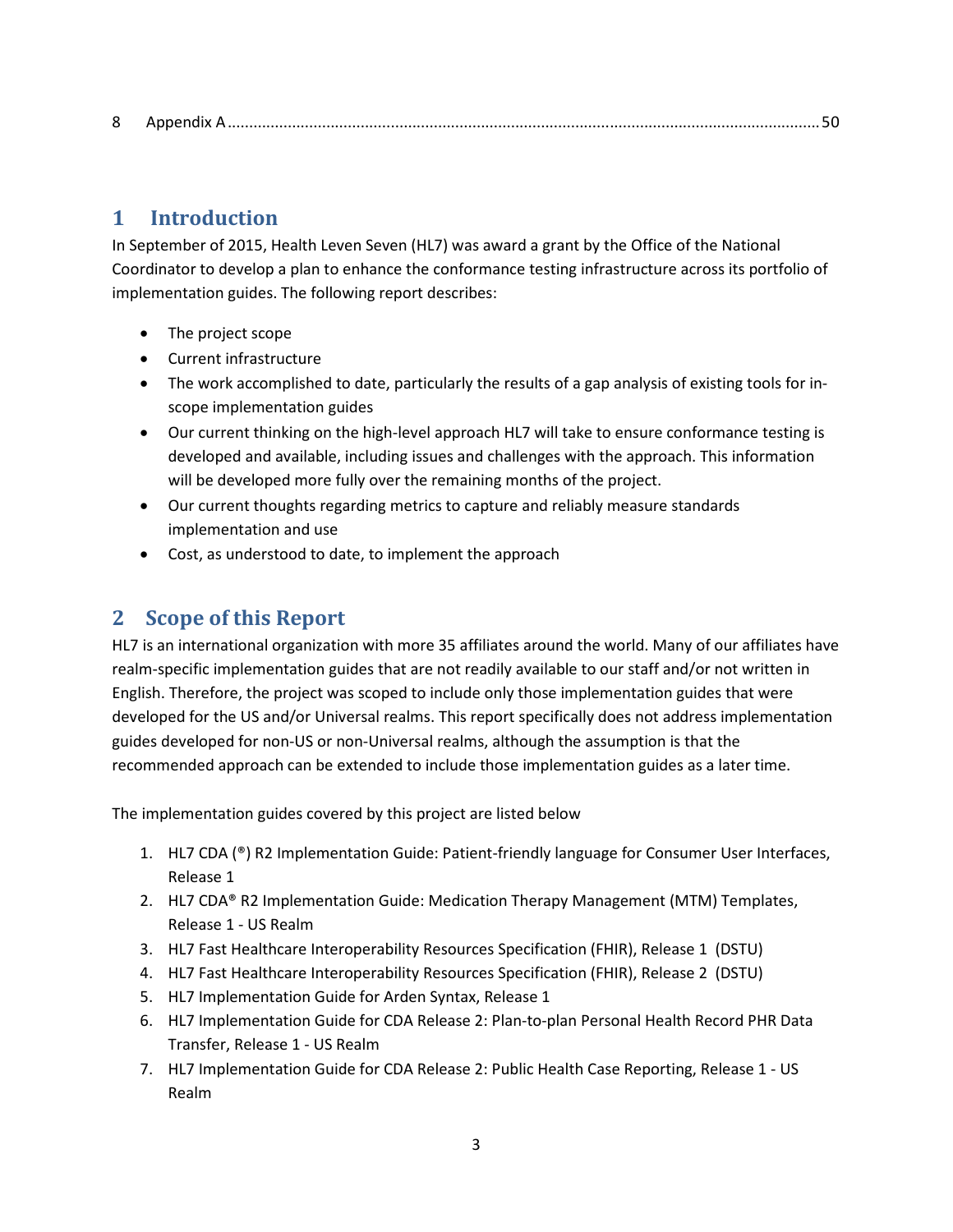- 8. HL7 Implementation Guide for CDA® R2: Patient Generated Document Header Template, Release 1
- 9. HL7 Implementation Guide for CDA® Release 2 Level 3: Emergency Medical Services; Patient Care Report, Release 1 – US Realm
- 10. HL7 Implementation Guide for CDA® Release 2: Additional CDA R2 Templates Clinical Documents for Payers – Set 1 , Release 1 (US Realm)
- 11. HL7 Implementation Guide for CDA® Release 2: Consolidated CDA Templates for Clinical Notes (US Realm) DSTU Release 2
- 12. HL7 Implementation Guide for CDA® Release 2: Digital Signatures and Delegation of Rights, Release 1
- 13. HL7 Implementation Guide for CDA® Release 2: Healthcare Associated Infection (HAI) Reports, Release 1
- 14. HL7 Implementation Guide for CDA® Release 2: Healthcare Associated Infection (HAI) Reports, Release 2
- 15. HL7 Implementation Guide for CDA® Release 2: HIV/AIDS Services Report, Release 1 US Realm
- 16. HL7 Implementation Guide for CDA® Release 2: IHE Health Story Consolidation, Release 1.1
- 17. HL7 Implementation Guide for CDA® Release 2: National Health Care Surveys (NHCS), Release 1 (US Realm)
- 18. HL7 Implementation Guide for CDA® Release 2: Quality Reporting Document Architecture, DSTU Release 3 (QRDA)
- 19. HL7 Implementation Guide for CDA® Release 2: Reporting to Public Health Cancer Registries from Ambulatory Healthcare Providers, Release 1 (US Realm)
- 20. HL7 Implementation Guide: Data Segmentation for Privacy (DS4P), Release 1
- 21. HL7 Implementation Guide: Decision Support Service, Release 1.1 (US Realm) Draft Standard for Trial Use
- 22. HL7 Implementation Guide: S&I Framework Transitions of Care Companion Guide to Consolidated-CDA for Meaningful Use Stage 2, Release 1
- 23. HL7 Implementation Guides for CDA Release 2: Consolidated CDA Templates for Clinical Notes, Release 1 - US Realm
- 24. HL7 Version 2 Implementation Guide: Clinical Genomics; Fully LOINC-Qualified Genetic Variation Model, Release 1 - US Realm
- 25. HL7 Version 2 Implementation Guide: Clinical Genomics; Fully LOINC-Qualified Genetic Variation Model, Release 2 - US Realm
- 26. HL7 Version 2 Implementation Guide: Laboratory Test Compendium Framework, Release 2 (DSTU) - Release 1
- 27. HL7 Version 2 Implementation Guide: Laboratory Test Compendium Framework, Release 2 (DSTU) - Release 2
- 28. HL7 Version 2.5.1 Implementation Guide: Clinical Genomics; Fully LOINC-Qualified Cytogenetics Model (US Realm), Release 1
- 29. HL7 Version 2.5.1 Implementation Guide: Electronic Laboratory Reporting to Public Health (US Realm), Release 1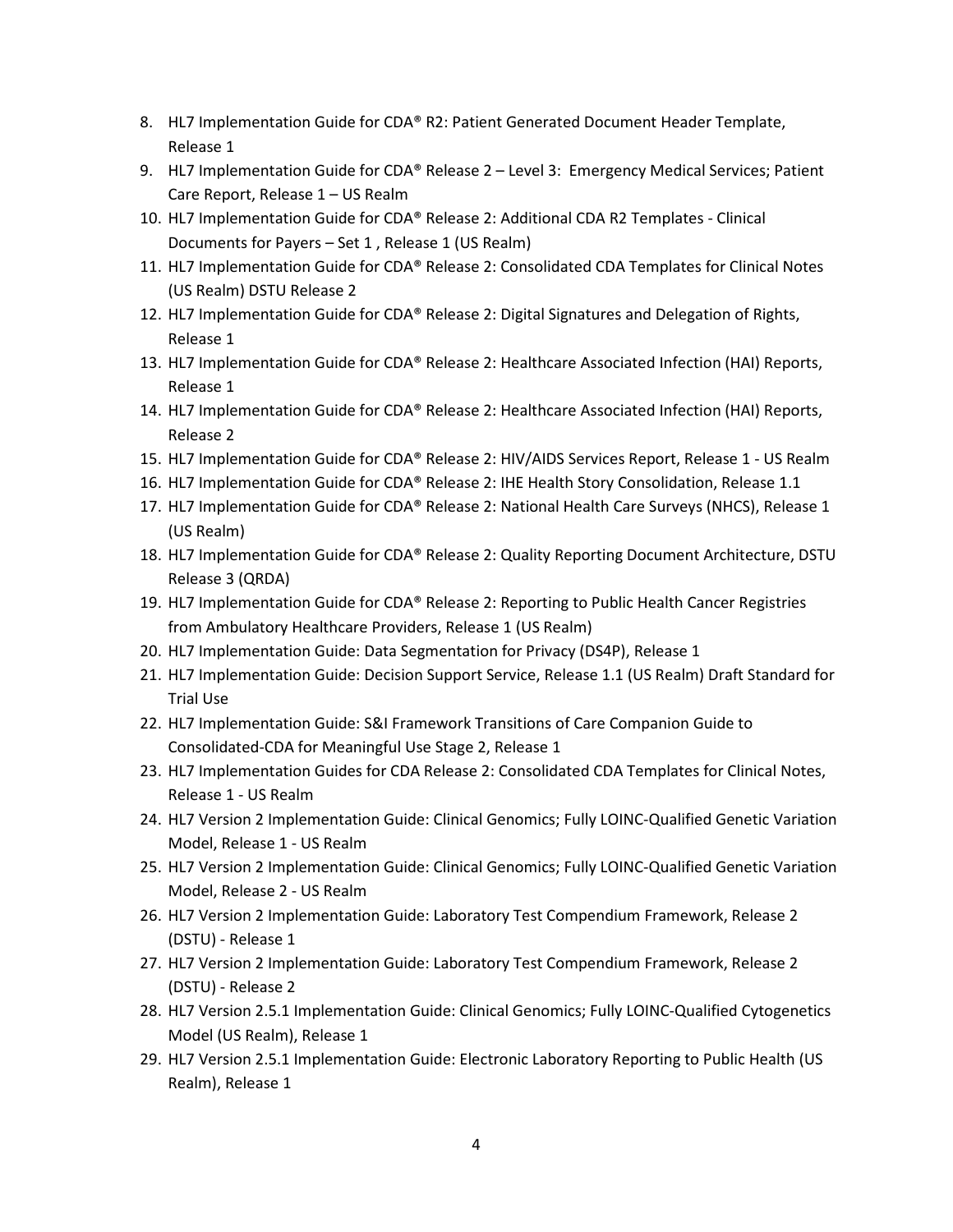- 30. HL7 Version 2.5.1 Implementation Guide: Electronic Laboratory Reporting to Public Health (US Realm), Release 2, DSTU Release 1.1
- 31. HL7 Version 2.5.1 Implementation Guide: Height and Weight Report, Release 1 US Realm
- 32. HL7 Version 2.5.1 Implementation Guide: Orders and Observations; Interoperable Laboratory Result Reporting to EHR, Release 1
- 33. HL7 Version 2.5.1 Implementation Guide: S&I Framework Lab Results Interface, Release 1 US Realm (DSTU) - Release 1
- 34. HL7 Version 2.5.1 Implementation Guide: S&I Framework Lab Results Interface, Release 1 US Realm (DSTU) - Release 2
- 35. HL7 Version 2.5.1 Implementation Guide: S&I Framework Laboratory Orders from EHR, Release 1(DSTU)
- 36. HL7 Version 2.6 Implementation Guide: Blood Bank Donation Services, Release 1 US Realm
- 37. HL7 Version 3 Implementation Guide: URL-Based Implementations of the Context-Aware Information Retrieval (Infobutton) Domain, Release 4
- 38. HL7 Version 3 Implementation Guide: Annotated ECG, R1
- 39. HL7 Version 3 Implementation Guide: Canonical Pedigree (Family History) Interoperability, Release 1 - US Realm
- 40. HL7 Version 3 Implementation Guide: Context-Aware Knowledge Retrieval (Infobutton) Service-Oriented Architecture Implementation Guide, Release 1
- 41. HL7 Version 3 Implementation Guide: Context-Aware Knowledge Retrieval Application (Infobutton), Release 4
- 42. HL7 Version 3 Implementation Guide: Drug Stability Reporting (eStability) R2, Release 2
- 43. HL7 Version 3 Implementation Guide: Drug Stability Reporting (eStability) R2, Release 3
- 44. HL7 Version 3 Implementation Guide: Family History/Pedigree Interoperability, Release 1
- 45. HL7 Version 3 Implementation Guide: Regulated Product Submission R2, Release 1
- 46. HL7 Version 3 Implementation Guide: Regulated Studies; Annotated ECG R1, Release 2 US Realm
- 47. HL7 Version 3 Implementation Guide: Regulated Studies; CDISC Content to Message Study Participation, Release 1
- 48. HL7 Version 3 Implementation Guide: Structured Product Labeling, Release 1
- 49. HL7 Version 3 Implementation Guide: Structured Product Labeling, Release 3
- 50. HL7 Version 3 Implementation Guide: Structured Product Labeling, Release 4
- 51. HL7 Version 3 Implementation Guide: Structured Product Labeling, Release 5
- 52. HL7 Virtual Medical Record for Clinical Decision Support (vMR-CDS) XML Implementation Guide, Release 1 - US Realm
- 53. HL7/ASTM Implementation Guide for CDA® R2 -Continuity of Care Document (CCD®) Release 1
- 54. Implementation Guide for CDA Release 2 Level 1 and 2 Care Record Summary (US realm)
- 55. v2.5.1 Implementation Guide: Orders & Observations; Ambulatory Care Lab Result (ELINCS), Release 1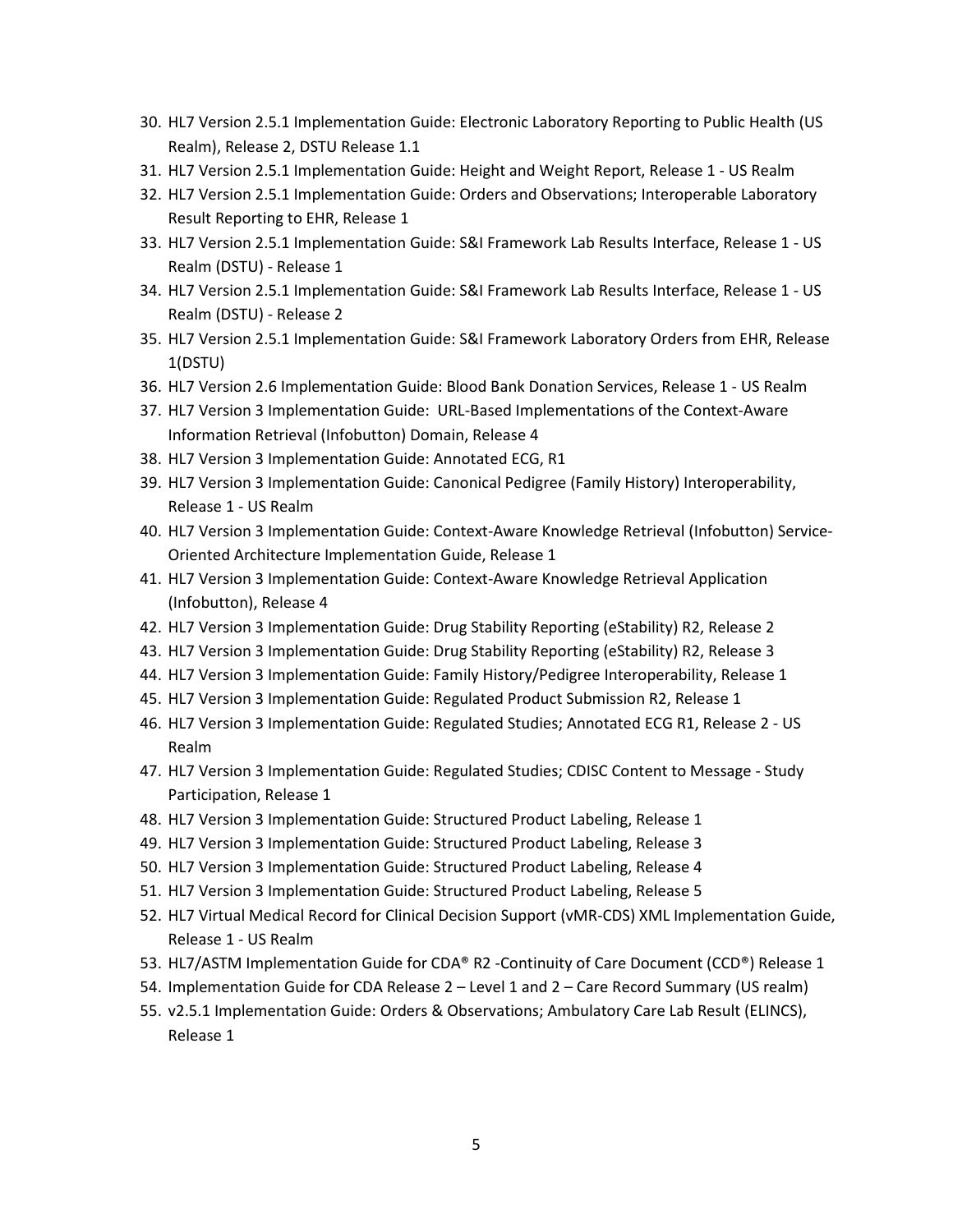## **3 Current Infrastructure**

Founded in 1987, HL7 has been developing Healthcare IT standards for nearly 30 years. During that time there have been limited and somewhat uncoordinated efforts both by HL7 and various external organizations to develop documents, conformance statements, tooling and services that enable limited validation and/or limited conformance testing. Currently, there is little, if any, consistency in these approaches across product lines, an issue that will be addressed as this project moves forward.

A non-exhaustive overview of the various validation/conformance-related activities that have been undertaken over the years are described by product line below.

#### **3.1 Version 2**

- The Health Level Seven Version 2.x Message Profiling Specification Version 2.2 (published by HL7 in late 2000) - HL7 V2.x Message Profiling provides a guideline for documenting particular uses of HL7 messages. The intent was that a defined V2.x message profile would be uploaded to the HL7 Version 2 Global Profile Registry, thereby moving the HL7 V2.x standard closer to "plug and play" interfaces. In reality, the profile specification and registry were used infrequently by the membership, likely due to the fact that vendors felt they would be exposing confidential/proprietary information. This Profiling Specification was eventually inserted directly into the Version 2 standard as Chapter 2B, which is described below.
- $\triangleright$  Messaging Workbench The Messaging Workbench is a multipurpose productivity tool for HL7 V2.x implementers. It facilitates rapid development of specifications and reports. It also incorporates an online message validation service, and message generator for use in testing.
- $\triangleright$  Australian Healthcare Messaging Laboratory (University of Ballarat Australia) Developed by the University of Ballarat in Australia, this site provides message testing against HL7 Version 2.3.1.
- $\triangleright$  Message Maker This tool was developed via a collaboration effort between the National Institute of Standards and Technology (NIST) and HL7. NIST is directing their efforts towards the development of a conformance-testing tool that automatically generates test messages for HL7 message profile specifications. The messages can be used to test systems for conformance. A prototype of Message Maker is available at this site. All NIST produced source code, documents, and associated products are in the public domain. Message Maker is a work-in-progress, as such, not all planned functionality is implemented; feedback on its design, feature set, and usefulness is welcomed.
- $\triangleright$  Chapter 2B of the current V2.x specification This chapter outlines the methodology for producing a message profile, which is a precise and unambiguous specification of one or more standard HL7 messages that have been analyzed for a particular use case. The profile prescribes a set of precise constraints upon one or more standard HL7 messages and is expressed using XML Schema Language. Messages that adhere to the constraints of a message profile are said to be conformant to the profile.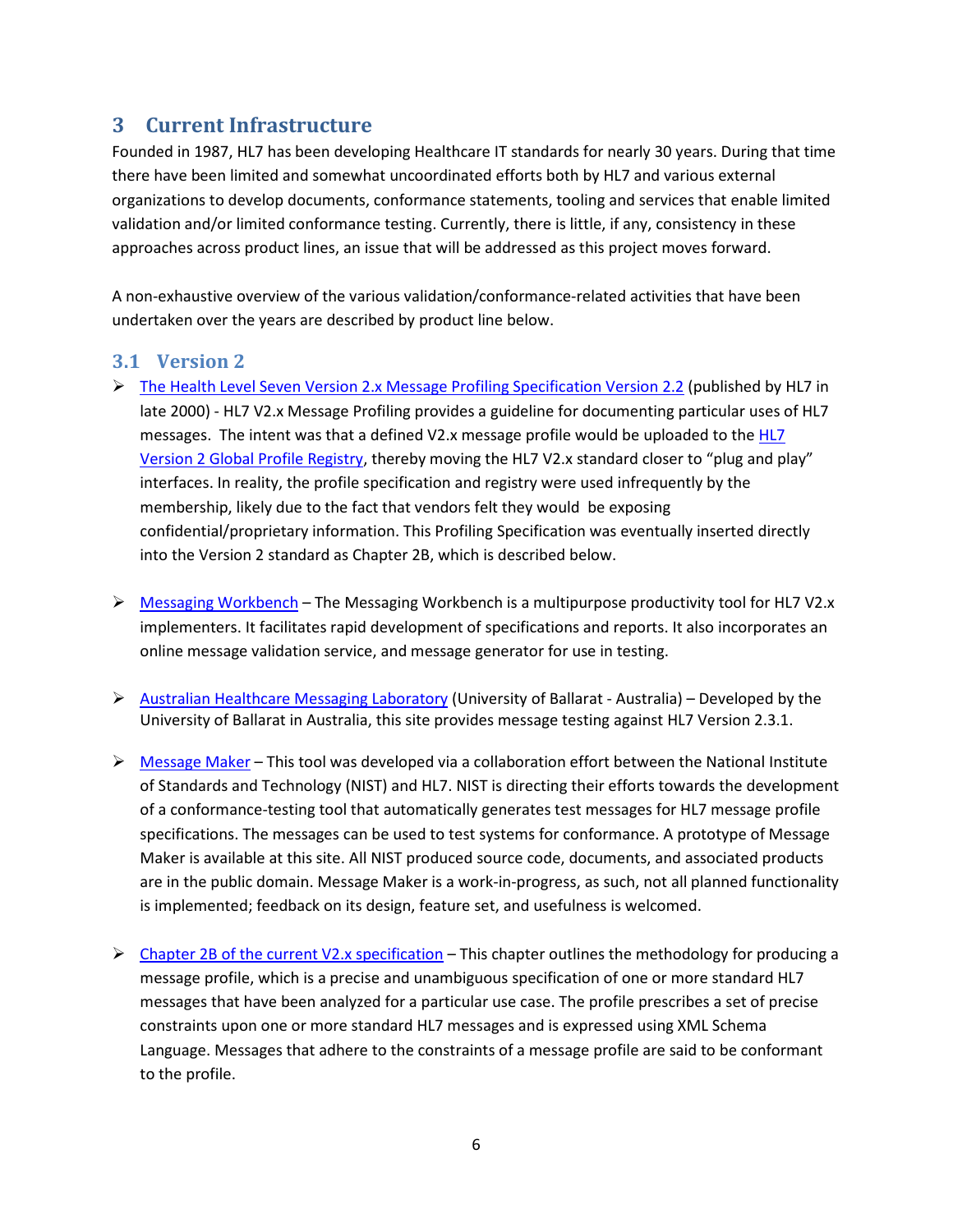While the methodology for constructing a profile has been documented here, not all HL7 Version 2 implementation guides provide conformance profiles for each message. Additionally, profiles found in Version 2 implementation guides are not consistently located nor are they currently complete enough to develop robust conformance tools.

 $\triangleright$  Immunization Conformance Testing – In 2014, HL7 partnered with Aegis to develop conformance testing for Immunization History messages (VXU, ACK) as provided in the HL7 Version 2.5.1 Implementation Guide Immunization Messaging Release 1.4. A profile was created to test conformance to three use cases. It was apparent that the implementation guide was not fully constrained and was under specified.HL7 therefore hired a contractor to work with Aegis to create useful conformance statements and profiles. Once developed, the Aegis conformance testing tool performed well and provided the type of robust conformance testing expected from a professional conformance testing company.

#### **3.2 Version 3**

- $\triangleright$  Refinement, Constraint and Localization, Release 2 This is a normative and ANSI-approved standard describing the rules for constraining the Version 3 Reference Information Model (RIM), vocabulary domains and data type specifications to develop conformance profiles (among other artifacts).
- $\triangleright$  HL7's Model Interchange Format (MIF) This informative document was produced and balloted by HL7. It refers to a set of schemas used to define HL7's artifact meta-model and a format for persisting and exchanging HL7 artifacts and the various artifact instances published in MIF format. While the MIF's primary intended audience is internal HL7 constituents, it is used as the computational syntax for publishing HL7 artifacts and is therefore of interest to implementers of HL7 standards. Many implementers have chosen to construct applications that load information about HL7 standards from their MIF representation. Because the MIF is more complete than the schema representations, this allows software to take advantage of such information as whether elements are mandatory, vocabulary bindings, etc.
- $\triangleright$  HL7 Eclipse Tooling This tool allows developers to build/edit message instances based on the V3 Reference Information Model (RIM) that are continuously validated again the MIF and schema.

#### **3.3 Clinical Document Architecture (CDA)**

- $\triangleright$  MIF and related schemas Same as above as CDA is within the Version 3 family of standards
- $\triangleright$  Trifolia Developed by Lantana and made available to HL7 members free of charge, Trifolia Workbench HL7 Web Edition is a read-only repository of all HL7 CDA templates and implementation guides that have been authored using Trifolia and balloted through HL7. This tool allows users to browse templates, view their constraints, and generate Microsoft Word and HTML documentation from those templates. Additionally, HL7 members can create implementation guides and templates,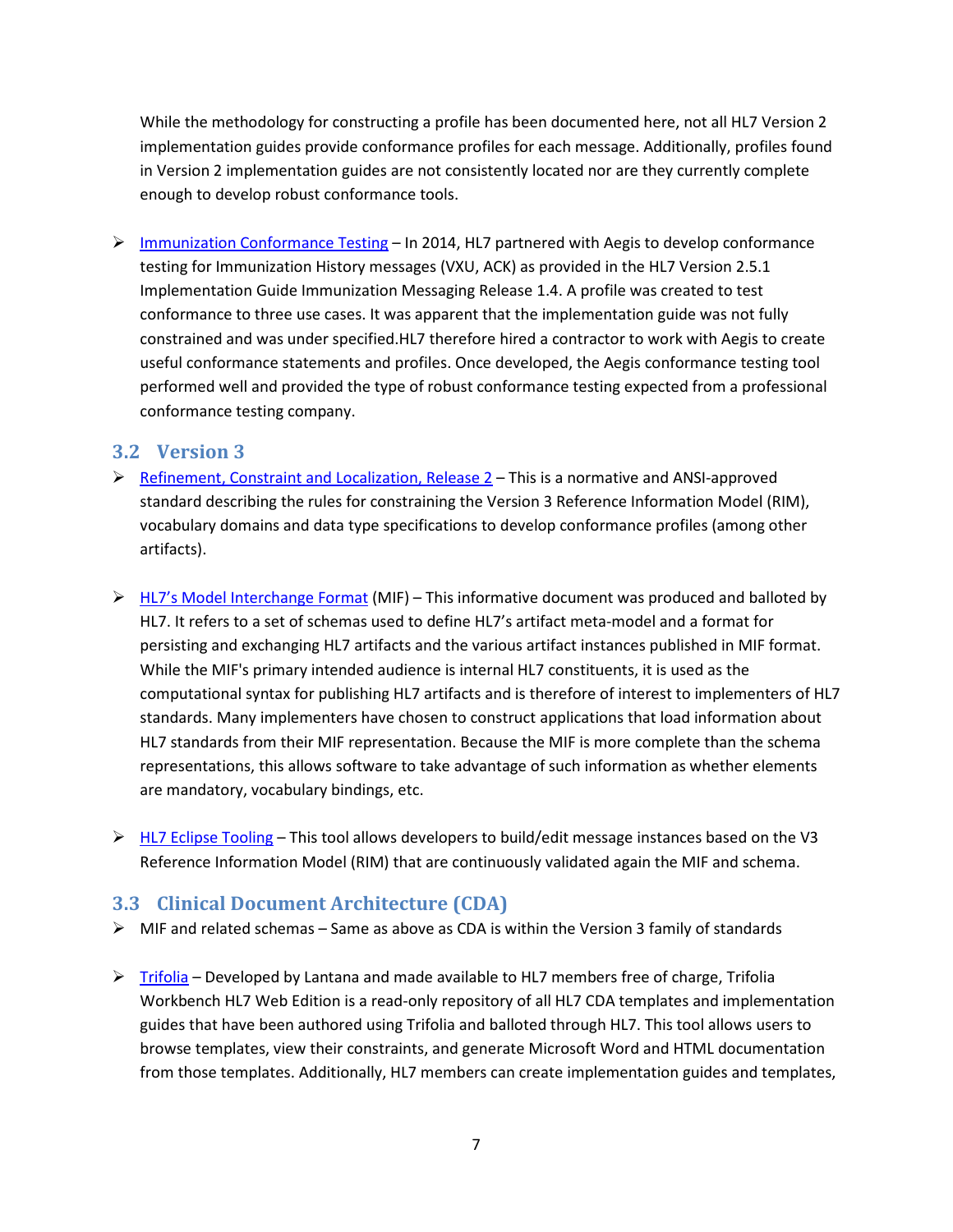and control edit access to its templates.

 $\triangleright$  CDA Examples – More recently, the HL7 Structured Documents work group has formed a task force to accept examples of various CDA document sections. The task force has established a set of rules for submission and acceptance of these artifacts. Essentially, the examples indicate how to represent data within a section of a clinical document for a very specific use case. Several section examples can be amalgamated to produce a document tailored for a specific use case. Use of these examples is strongly encouraged by HL7 but not required. Ultimately, the goal is that these examples will be adopted extensively in the community thereby becoming the industry defacto representations. Uptake of these examples will greatly reduce variation thereby increasing interoperability.

#### **3.4 FHIR**

 $\triangleright$  Built in Conformance Rules - The FHIR specification, more so than HL7's other standards, has built in conformance rules that assist with validation/conformance.

The FHIR specification describes a set of resources as well as several frameworks for exchanging those resources between different systems. Applications claiming conformance to this specification make the claim with respect to a specific framework and in regards to specific details about their use of those frameworks and resource contents. Specifically, applications claim conformance to one or more of the following frameworks:

- o RESTful FHIR: The Restful API
- o FHIR messaging: Message based exchange
- o FHIR documents: Document based exchange.

To provide specific details about usage of the frameworks and resource contents, FHIR provides a conformance layer that implementers and national/regional programs can use to provide a computable statement about how the resources and their exchange paradigm are used to solve particular use cases. The conformance layer is implemented using the following key resources:

| <b>Value Set</b> | Defines a set of coded values (see "Using Codes" for more details)                                                                                                                                                                                                                                                                                                                                      |
|------------------|---------------------------------------------------------------------------------------------------------------------------------------------------------------------------------------------------------------------------------------------------------------------------------------------------------------------------------------------------------------------------------------------------------|
|                  | StructureDefinition Makes rules about how a resource (or type) and its data elements are used in a<br>particular context. A structure definition references value sets for the coded<br>elements in a resource                                                                                                                                                                                          |
| Conformance      | A statement of the kinds of resources and operations provided and/or<br>consumed by an application. The conformance resource references profiles to<br>describe specific use of resources by the application. Systems can only claim to<br>be conformant to FHIR if they have a Conformance instance that describes their<br>behavior and they can do all of things that Conformance instance declares. |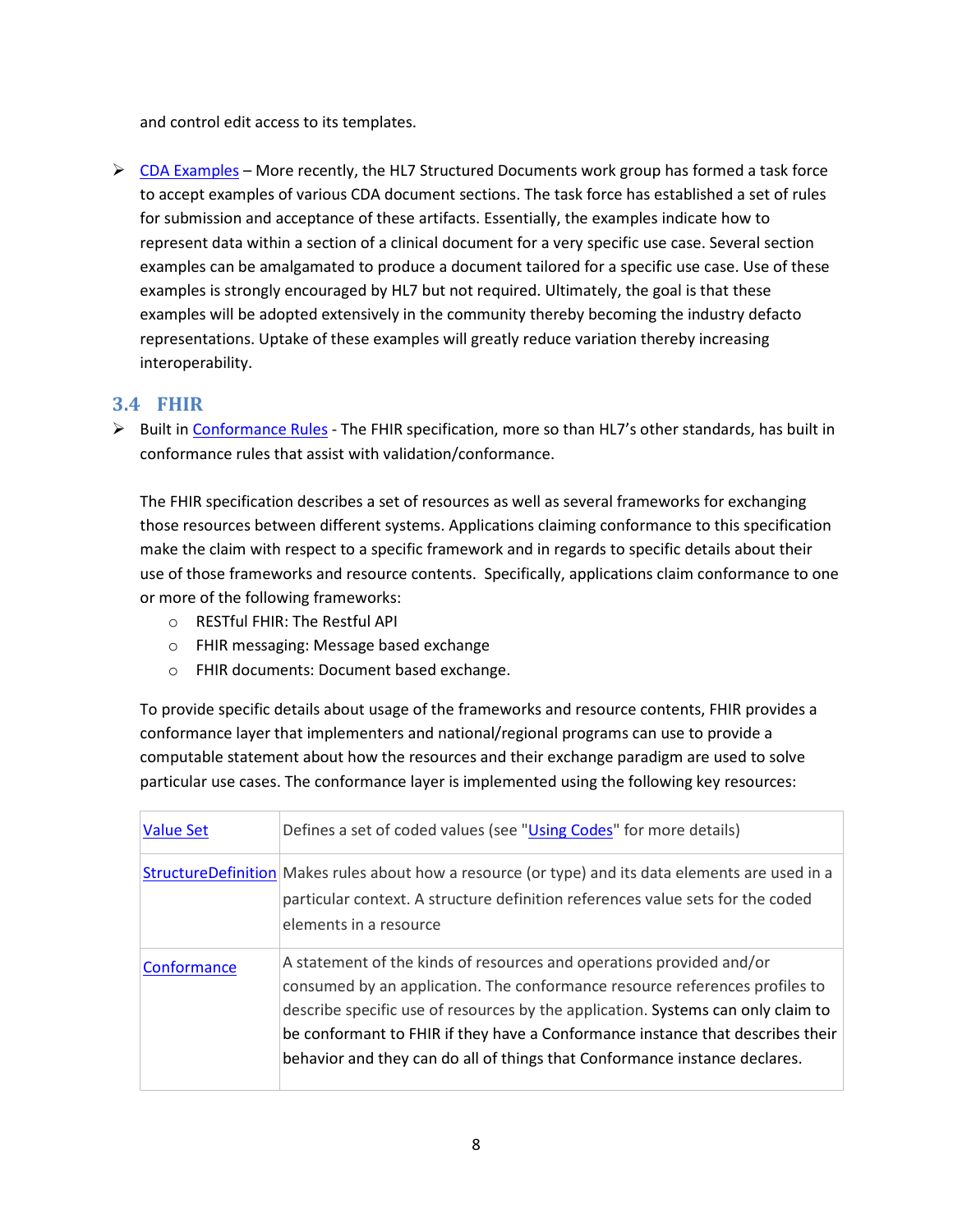| Implementation | A single coherent collection of conformance statements, profiles, value set, and |
|----------------|----------------------------------------------------------------------------------|
| Guide          | documentation describing a set of interoperable applications                     |

- $\triangleright$  Validating resources The FHIR specification supports validation of resources against the original specification, against an implementation guide and against a specific profile. Resources can be tested for conformance by:
	- o Using the XML Schema for XML instances only
	- o Using the FHIR Validator a java jar provided as part of the specification
	- o Asking a FHIR Server using the Svalidate operation
	- o Via a web interface using a web form on a test server

Additional information about each of these is provided at the links above.

 $\triangleright$  Conformance resources – the FHIR project is developing a suite of conformance resources that allow a complete computable description of an implementation that can be processed by testing services such as Aegis Touchstone or Mitre Crucible--both of which are working with the FHIR project—or with other testing services as required.

#### **3.5 CIMI**

Unlike the products described above, CIMI is an HL7 work group that is creating a shared repository of detailed clinical information models using an approved formalism (either Archetype Definition Language (ADL) or Archetype Modeling Language (AML). These models are based on a common set of base data types, with formal bindings of the models to standard coded terminologies. The repository of models is open to everyone and the models are licensed free of charge.

The CIMI effort is akin to the CDA Examples library in that their models specify how to represent data. While the organization does not require the use of CIMI models, the hope is that they will be widely adopted across the community and therefore become the defacto representations. Like the use of CDA Examples, use of the CIMI models decrease variation in the representation of data thereby increasing interoperability.

## **4 Conformance Tooling Gap Analysis**

HL7 hired a contractor to perform a gap analysis to determine the current conformance tooling available for the set of implementation guides included in the scope of this project.

For the purposes of the gap analysis, conformance tool was defined as any tool that validates conformance to one or more specific implementation guides. Tools that may be configured to validate particular implementation guides but which do not do so "out-of-the-box" were excluded from the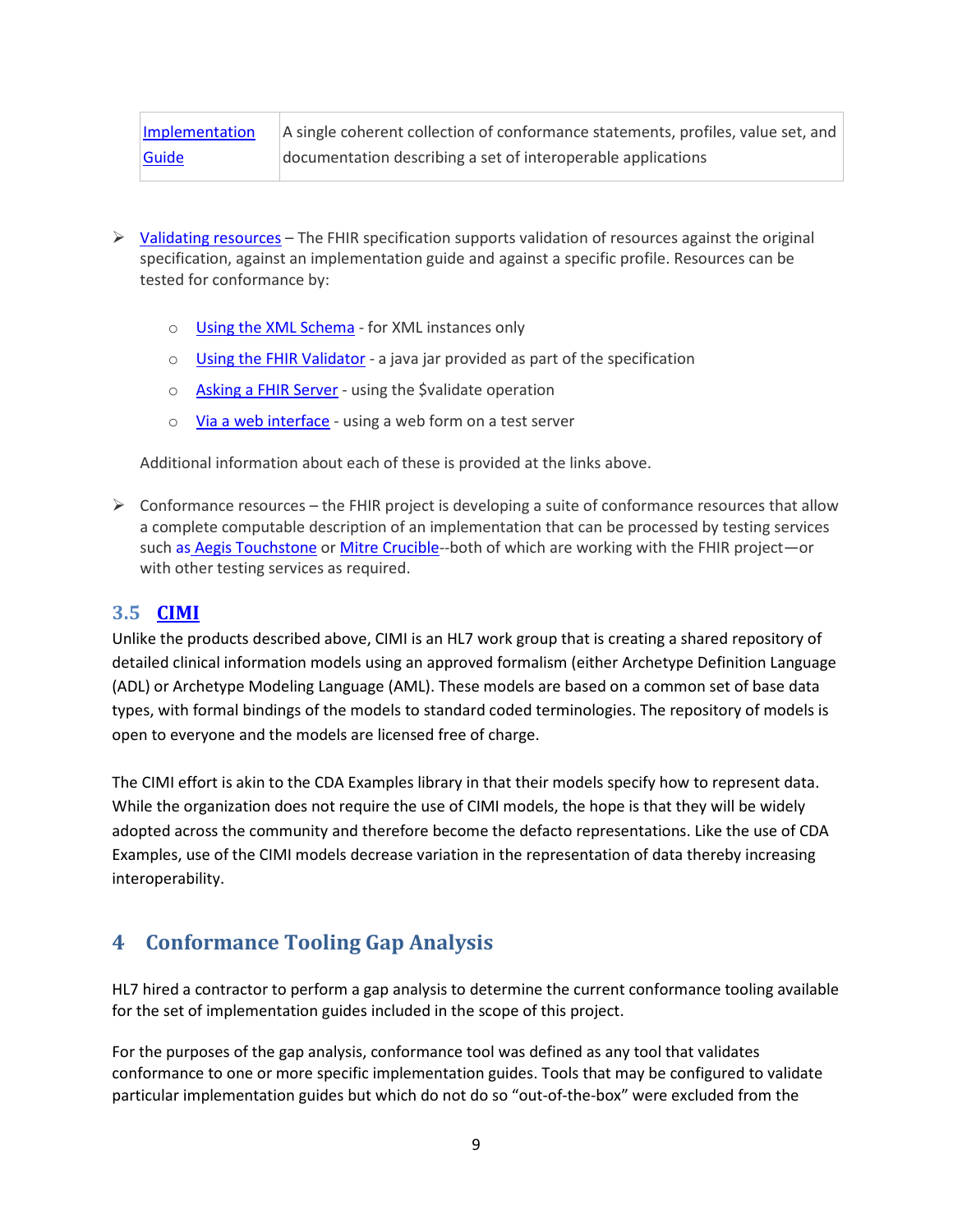analysis. A number of these tools were listed in the analysis of the current infrastructure above. A list of these tools is provided later in this report under the heading of General Tools.

The primary objectives of the gap analysis were to:

- Identify and evaluate all extant conformance tooling for implementation guides within the scope of this project. The following information was collected for each identified tool:
	- o Developer or owner
	- o Users
	- o Platform
	- o Cost, licensing or intellectual property restrictions
	- o URL
	- o Certification program
	- o Perceived strengths and weaknesses
- For guides without tools, identify the perceived need for tooling and estimate the effort required to develop tools.
- Provide recommendations regarding the creation of tooling to fill the identified gaps and prioritize the needs.

The agreed approach to the gap analysis combined extensive online research with community engagement to ensure the results were as comprehensive as possible and that the analysis of gaps in existing tooling reflects the real needs of the implementers who use implementation guides considered in-scope for this project. The overall approach was as follows:

- 1. **Project Initiation**: Kick off the project. Develop a template for the gap analysis and a set of metrics to assess the need for tooling where none exists; submit both to HL7 for approval.
- 2. **Information Collection:** Seek out and identify all extant implementation guide conformance tooling and collect the required information. Sources of information regarding tooling included HL7 mailing list and Skype chat archives, community blogs, vendor websites, government (e.g. ONC, NIST) websites and general Web searches using appropriate search terms.
- 3. **Community Engagement**: In many respects a subset of Information Collection. A survey was developed in collaboration with HL7 and distributed to a mailing list of over 18,000 that included HL7 members and non-members. Responses were collected and overall trends and specific tooling requests were extracted.
- 4. **Analysis**: The metrics developed and agreed to during project initiation were applied to implementation guides without conformance tooling. Strengths and weaknesses of identified tools were assessed according to a set of pre-determined strengths and weaknesses approved by HL7.
- 5. **Catalog Development**: A draft of the tooling catalog and recommendations were developed, incorporating the information collected from the community and various online sources.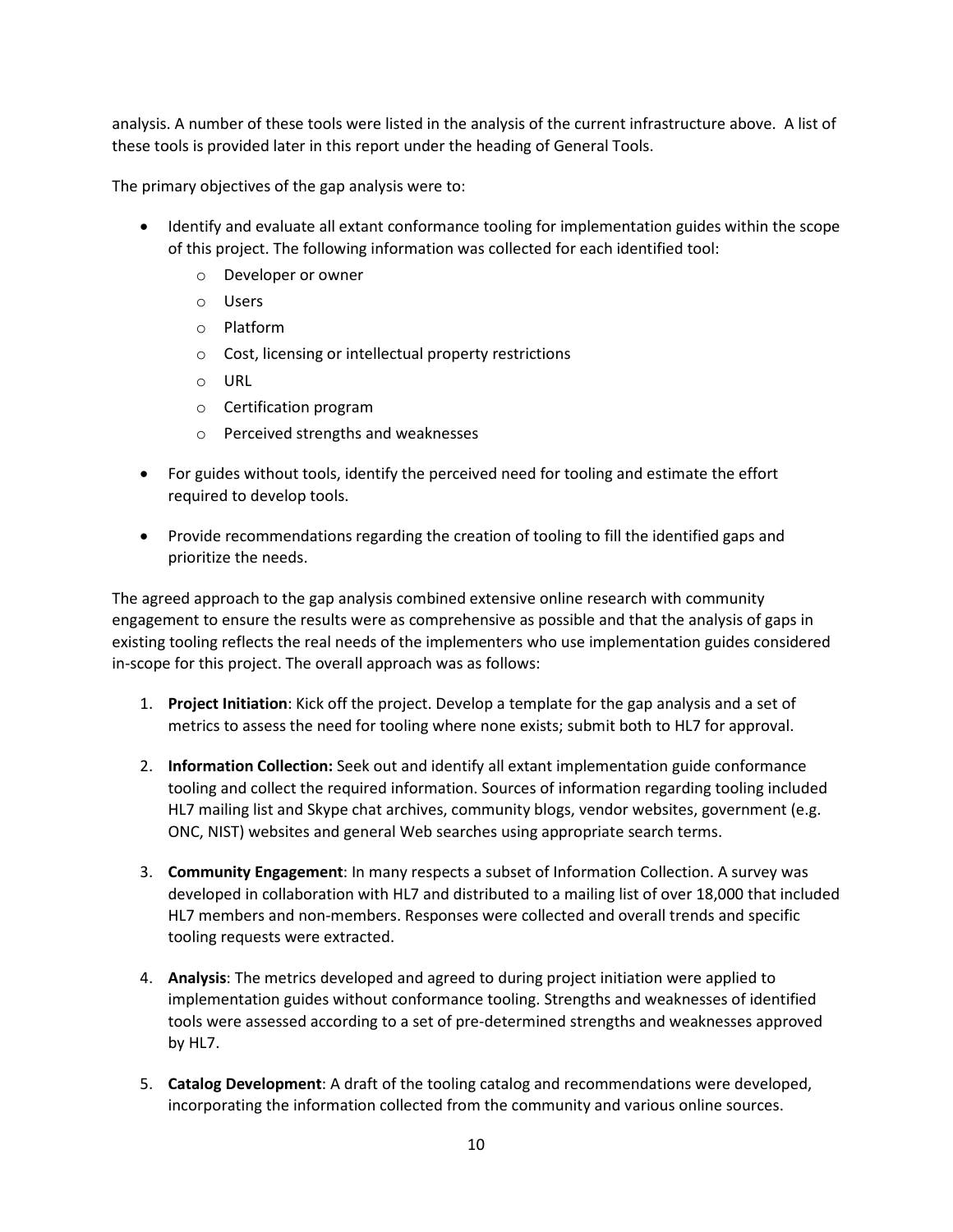6. **Project Closure**: Final review and approval of the gap analysis; delivery of the finished product to HL7. As of this writing, the gap analysis has been completed.

## **4.1 Vendor Selection**

HL7 issued an RFP on December 14, 2015 to catalogue conformance tooling available for implementation guides within the scope of this project. Three responses were received by the January 6, 2016 deadline. HL7 Staff reviewed the proposals to ensure they met the stated requirements. Further evaluation gave preference to resources who:

- Are actively engaged in current HL7 activities
- Are familiar with methods and technology used by HL7
- Have relevant skills and experience

While all of the proposals were strong, only one was within the budget set forth by ONC's grant for this project. We therefore signed a contract with this resource on January 28, 2016.

## **4.2 Methodology for Rating (Evaluating) Available Tools**

The methodology for rating the available tools is based on seven key metrics that we feel are an indicator of quality:

- $\triangleright$  Cost Cost is a consideration for everyone. While free isn't always the best choice, particularly if quality is lacking, but a good free tool is ideal.
- $\triangleright$  Platform Most tools are web-based although a few aren't. While we assume that web is preferable, there may be some HIPAA related issues with using web-based tools.
- $\triangleright$  License- Open source is preferable and within the open source world, Apache-like licenses that have no restrictions on distribution are preferable to the copyleft license such as GPL.
- $\triangleright$  Documentation Documentation that provides clear instructions for users is a critical component of any conformance tool. This metric is therefore more heavily weighted than the previous two.
- $\triangleright$  Viability Viability refers to an active community of users that provide input and feedback to the tool. An active community is critical to keeping the tool up to date. Like Documentation, the component is more heavily weighted than others.
- Ease of use While not always possible, a tool that is intuitive to use is always welcomed by the user.
- $\triangleright$  Robustness Robustness in this context refers to rigorousness of the testing. Happy path is least desirable.

| <b>Metric</b> | Weight | <b>Scoring Rule</b> |        |
|---------------|--------|---------------------|--------|
|               |        | Criterion           | Points |
| Cost (C)      | 1.00   | Free                |        |
|               |        | <\$10,000 USD       |        |

Each tool was then scored again the following rubric: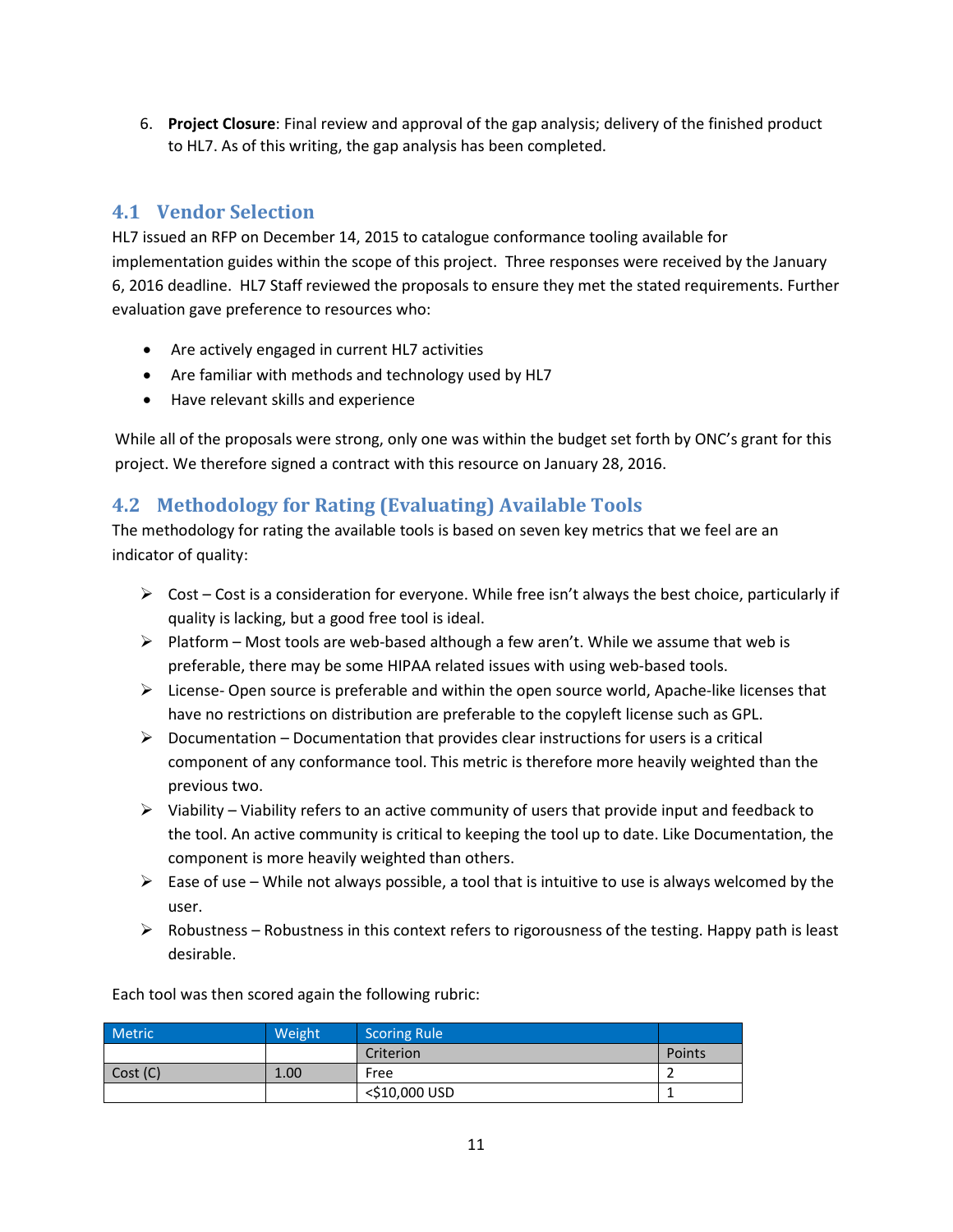|                   |      | \$10,000 USD                                          | 0              |
|-------------------|------|-------------------------------------------------------|----------------|
|                   |      | Unknown                                               | 0              |
| Platform (P)      | 1.00 | Web                                                   | $\mathbf{1}$   |
|                   |      | Other                                                 | $\Omega$       |
|                   |      | Unknown                                               | 0              |
| License (L)       | 1.00 | Open-source (MIT, Apache or similar)                  | $\overline{2}$ |
|                   |      | Open-source (GPL or similar)                          | $\mathbf 1$    |
|                   |      | Proprietary                                           | 0              |
|                   |      | Unknown                                               | $\Omega$       |
| Documentation (D) | 2.00 | Excellent                                             | 3              |
|                   |      | Good                                                  | 2              |
|                   |      | Fair                                                  | $\mathbf{1}$   |
|                   |      | Poor                                                  | $\Omega$       |
|                   |      | Unknown                                               | $\Omega$       |
| Viability (V)     | 2.00 | Maintained, many users                                | 3              |
|                   |      | Maintained, few users                                 | $\overline{2}$ |
|                   |      | Maintained, users unknown                             | $\overline{2}$ |
|                   |      | Unmaintained, many users                              | $\mathbf{1}$   |
|                   |      | Unmaintained, few users                               | 0              |
|                   |      | Unknown                                               | $\Omega$       |
| Ease of use (E)   | 1.00 | Easy                                                  | $\overline{2}$ |
|                   |      | Moderate                                              | $\mathbf{1}$   |
|                   |      | Difficult                                             | 0              |
|                   |      | Unknown                                               | 0              |
| Robustness (R)    | 2.00 | Broad & robust test coverage                          | $\overline{2}$ |
|                   |      | Some edge or invalid cases                            | $\mathbf{1}$   |
|                   |      | Schema/schematron validation                          | $\mathbf{1}$   |
|                   |      | "Happy path" only                                     | 0              |
|                   |      | Unknown                                               | 0              |
|                   |      | Total score = $C = P + L + (Dx2) + (Vx2) + E + (Rx2)$ |                |

The score calculated according to the above rubric was then converted to a qualitative rating:

- **Excellent**: Score = 21
- **Good**: Score= 14 20
- **Fair**: Score=7 13
- **Poor** Score= <7

Refer to Appendix A for the list of available tools rating using the rubric above.

## **4.3 Methodology for Prioritizing the Implementation Guides for which Tooling is Needed**

The methodology for prioritizing the implementation guides for which tooling is needed is based on four key metrics:

 $\triangleright$  Number of implementation guide downloads from the HL7 website – This was used as an indicator of popularity and implementation and, by extension, demand for associated conformation tooling.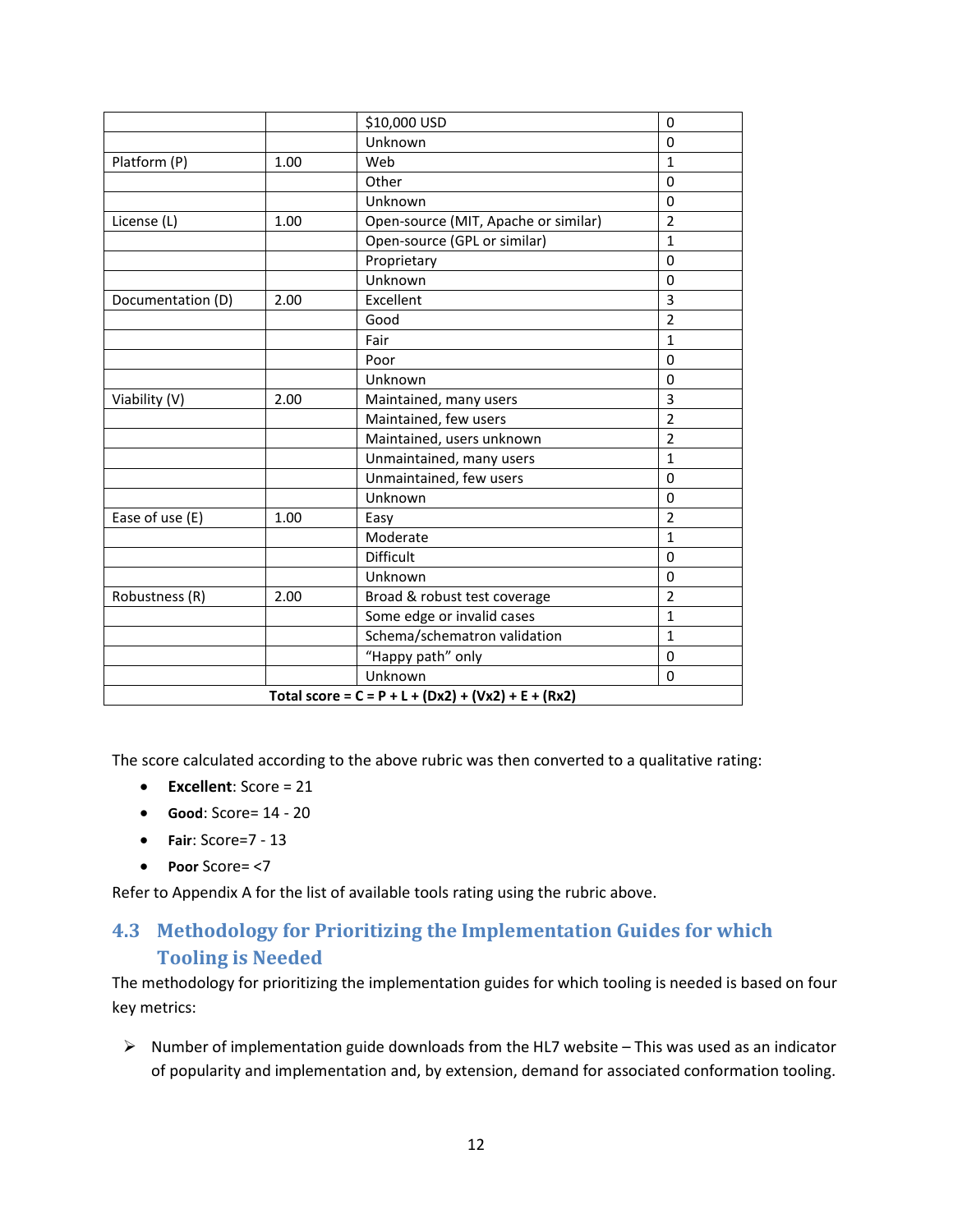- $\triangleright$  Implementation guide version or release number We assumed that newer releases of implementation guides are given priority as new system implementations should be using the most recent implementation guide and new implements are like to have the greatest need for conformance tooling.
- $\triangleright$  Associated standards Standards that are expected to have a longer lifespan going forward warrant great effort. This implies that less effort should be directed to ensure tooling to support legacy standards.
- $\triangleright$  Community feedback The hired resource developed a survey to collect data from the community. A highly-engaged community that will make the effort to provide feedback indicates that tooling would likely see significant usage and that warrants investment. This metric was weighted more heavily than the other three.

| <b>Metric</b>                                  | <b>Scoring Rule</b>                    |               |  |  |  |
|------------------------------------------------|----------------------------------------|---------------|--|--|--|
|                                                | <b>Criterion</b>                       | <b>Points</b> |  |  |  |
| Number of implementation guide downloads (D)   | >=100 downloads                        | 2             |  |  |  |
|                                                | >= 20 downloads                        | 1             |  |  |  |
|                                                | < 20 downloads                         | 0             |  |  |  |
| Implementation guide version or release number | Newest release of implementation guide | 2             |  |  |  |
| (V)                                            | Older release of implementation guide  | 0             |  |  |  |
| Associated standard (S)                        | <b>FHIR</b>                            | 2             |  |  |  |
|                                                | <b>CDA</b>                             | 1             |  |  |  |
|                                                | V3                                     | 0             |  |  |  |
|                                                | V <sub>2</sub>                         | 0             |  |  |  |
| Community feedback (F)                         | Each request for tooling               | 4             |  |  |  |
| Total score = $D + V + S + F$                  |                                        |               |  |  |  |

Each of the implementation guides was then scored based on the following rubric:

The score calculated according to the above rubric was then converted to a qualitative description of need according to the following rules:

- $\bullet$  **High**: Score  $\geq 6$
- **Medium High**: Score=5
- **Medium**: Score=4
- **Medium Low:** Score=3
- **Low**: Score < 3

## **4.4 Results of Gap Analysis**

The results of the gap analysis will be presented as follows: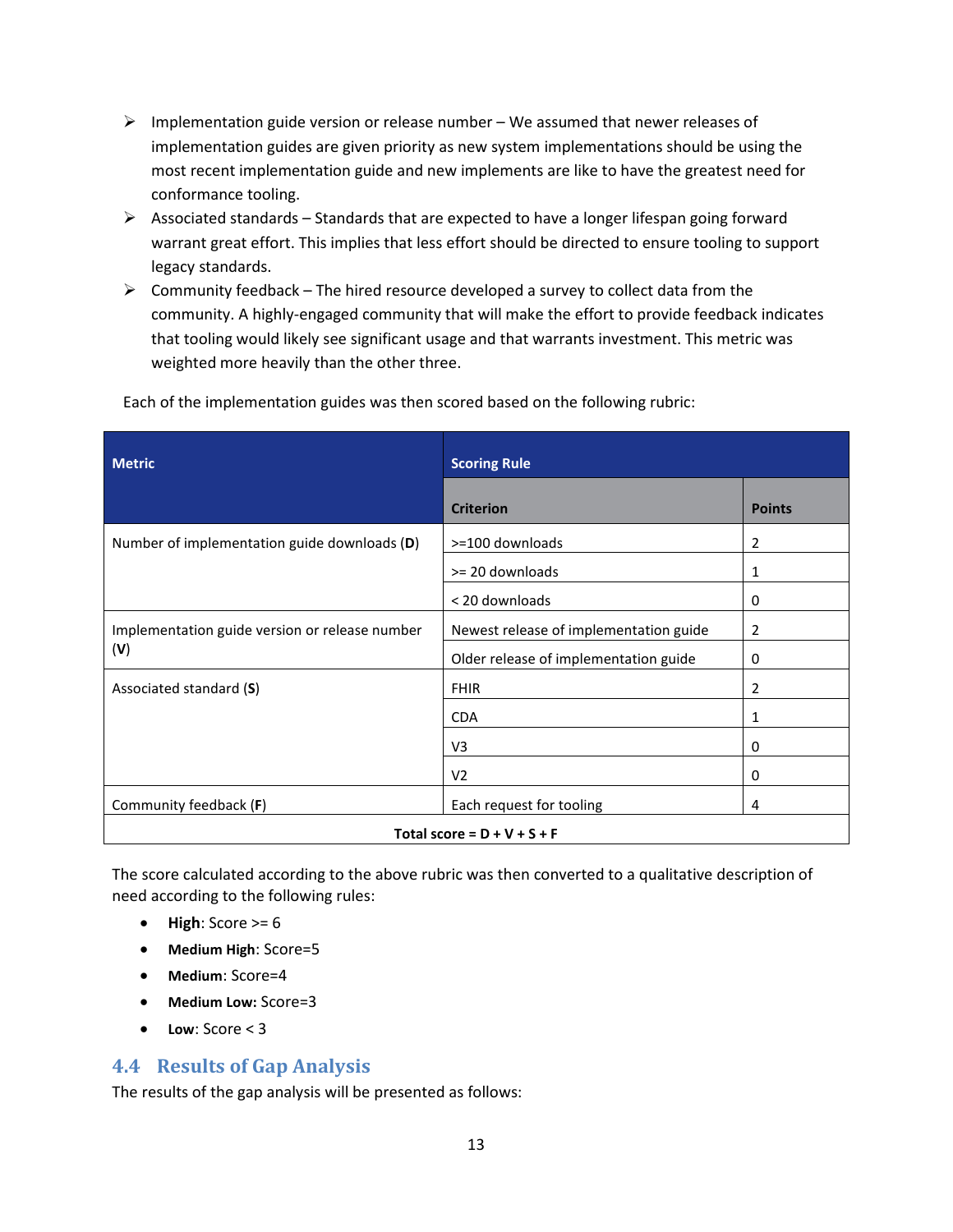- A list of the implementation guides included in the scope of this project and the available conformance tools, if any, that support them.
- Details of each of the conformance tools that support an implementation guide within the scope of this project
- A list of the implementation guides for which conformance tooling is needed ordered by need (high, medium-high, medium, medium-low and) is provided.

#### **4.4.1 Implementation Guides and Available Conformance Testing Tools**

The following table lists the conformance tooling identified for each implementation guide. For additional details on a particular tool, please refer to the entry in the *Details of Conformance Tools* table (below) indicated in the "Reference #" column.

| <b>Tool Name</b>                                                                                                           | <b>Owner</b>                    | <b>URL</b>                                                                                   | <b>Referenc</b><br>e# |  |  |
|----------------------------------------------------------------------------------------------------------------------------|---------------------------------|----------------------------------------------------------------------------------------------|-----------------------|--|--|
| Release 1                                                                                                                  |                                 | HL7 CDA (®) R2 Implementation Guide: Patient-friendly language for Consumer User Interfaces, |                       |  |  |
| No tools found                                                                                                             |                                 |                                                                                              |                       |  |  |
| <b>US Realm</b>                                                                                                            |                                 | HL7 CDA® R2 Implementation Guide: Medication Therapy Management (MTM) Templates, Release 1 - |                       |  |  |
| No tools found                                                                                                             |                                 |                                                                                              |                       |  |  |
|                                                                                                                            |                                 | HL7 Fast Healthcare Interoperability Resources Specification (FHIR), Release 1 (DSTU)        |                       |  |  |
| No tools found                                                                                                             |                                 |                                                                                              |                       |  |  |
|                                                                                                                            |                                 | HL7 Fast Healthcare Interoperability Resources Specification (FHIR), Release 2 (DSTU)        |                       |  |  |
| Sprinkler                                                                                                                  | Furore                          | http://fhir.furore.com/Products#sprinkler                                                    | 17                    |  |  |
| Crucible                                                                                                                   | <b>MITRE</b><br>Corporatio<br>n | https://projectcrucible.org/                                                                 | 18                    |  |  |
| <b>Touchstone Project</b>                                                                                                  | AEGIS.net                       | https://touchstone.aegis.net/touchstone/                                                     | 19                    |  |  |
| HL7 Implementation Guide for Arden Syntax, Release 1                                                                       |                                 |                                                                                              |                       |  |  |
| No tools found                                                                                                             |                                 |                                                                                              |                       |  |  |
| HL7 Implementation Guide for CDA Release 2: Plan-to-plan Personal Health Record PHR Data Transfer,<br>Release 1 - US Realm |                                 |                                                                                              |                       |  |  |
| No tools found                                                                                                             |                                 |                                                                                              |                       |  |  |
| HL7 Implementation Guide for CDA Release 2: Public Health Case Reporting, Release 1 - US Realm                             |                                 |                                                                                              |                       |  |  |
| No tools found                                                                                                             |                                 |                                                                                              |                       |  |  |
| HL7 Implementation Guide for CDA® R2: Patient Generated Document Header Template, Release 1                                |                                 |                                                                                              |                       |  |  |
| No tools found                                                                                                             |                                 |                                                                                              |                       |  |  |
| HL7 Implementation Guide for CDA® Release 2 - Level 3: Emergency Medical Services; Patient Care                            |                                 |                                                                                              |                       |  |  |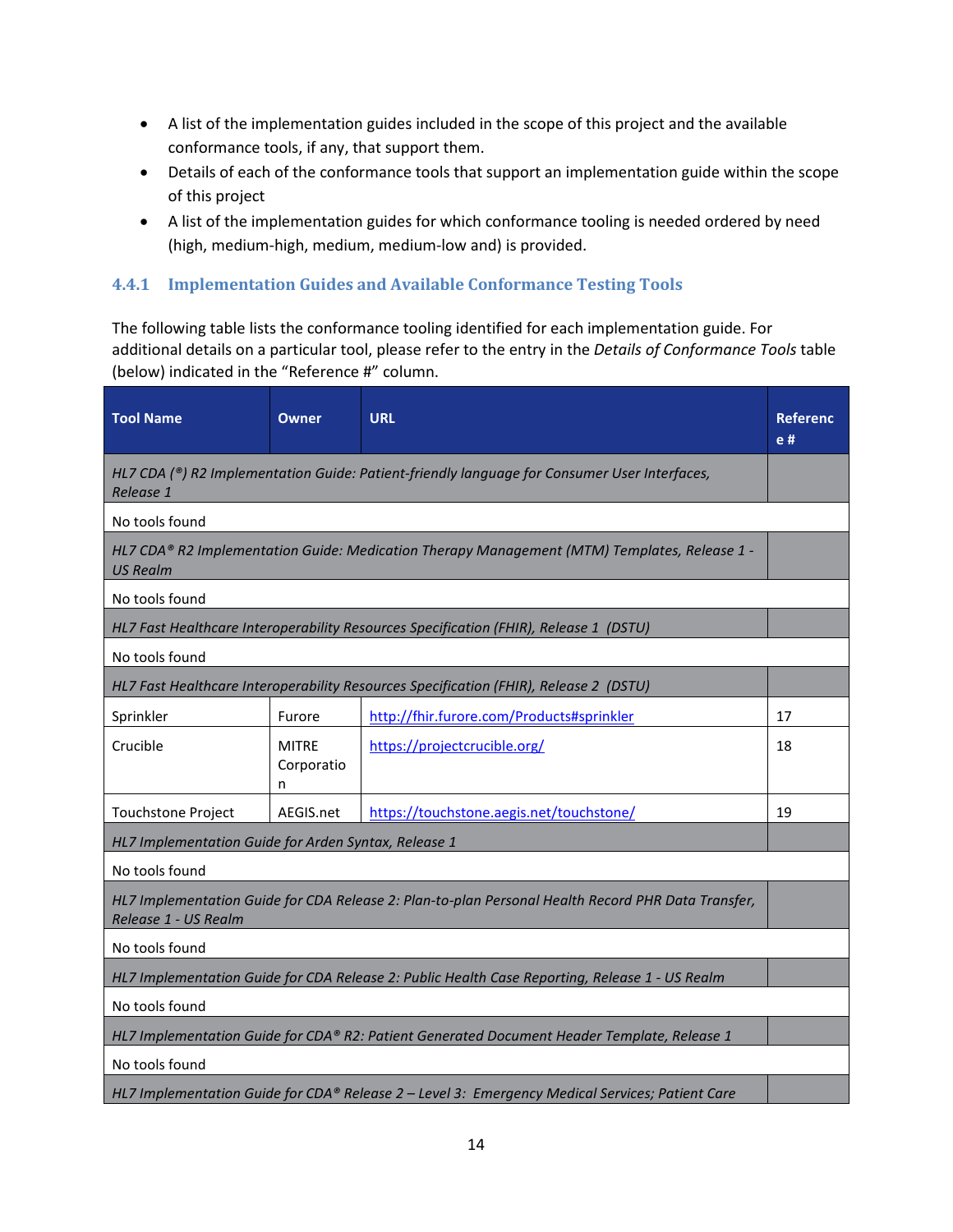| <b>Tool Name</b>                                                                                          | Owner                                                                | <b>URL</b>                                                                                          | <b>Referenc</b><br>e # |  |  |
|-----------------------------------------------------------------------------------------------------------|----------------------------------------------------------------------|-----------------------------------------------------------------------------------------------------|------------------------|--|--|
| Report, Release 1 - US Realm                                                                              |                                                                      |                                                                                                     |                        |  |  |
| No tools found                                                                                            |                                                                      |                                                                                                     |                        |  |  |
| Payers - Set 1, Release 1 (US Realm)                                                                      |                                                                      | HL7 Implementation Guide for CDA® Release 2: Additional CDA R2 Templates - Clinical Documents for   |                        |  |  |
| No tools found                                                                                            |                                                                      |                                                                                                     |                        |  |  |
| Realm) DSTU Release 2                                                                                     |                                                                      | HL7 Implementation Guide for CDA® Release 2: Consolidated CDA Templates for Clinical Notes (US      |                        |  |  |
| SITE C-CDA Validator                                                                                      | Office of<br>the<br>National<br>Coordinato<br>r (ONC)                | http://sitenv.org/c-cda-validator                                                                   | 12                     |  |  |
| SMART C-CDA<br>Scorecard                                                                                  | <b>SMART</b>                                                         | http://ccda-<br>scorecard.smartplatforms.org/static/ccdaScorecard/#/                                | 16                     |  |  |
|                                                                                                           |                                                                      | HL7 Implementation Guide for CDA® Release 2: Digital Signatures and Delegation of Rights, Release 1 |                        |  |  |
| No tools found                                                                                            |                                                                      |                                                                                                     |                        |  |  |
|                                                                                                           |                                                                      | HL7 Implementation Guide for CDA® Release 2: Healthcare Associated Infection (HAI) Reports, Release |                        |  |  |
| <b>NSHN CDA Validator</b><br>(HAI_Validator_4_MU3                                                         | Centres for<br><b>Disease</b><br>Control<br>(CDC)                    | https://github.com/brhoAtCDC/HAI Validator 4 MU3                                                    | 11                     |  |  |
| 2                                                                                                         |                                                                      | HL7 Implementation Guide for CDA® Release 2: Healthcare Associated Infection (HAI) Reports, Release |                        |  |  |
| No tools found                                                                                            |                                                                      |                                                                                                     |                        |  |  |
|                                                                                                           |                                                                      | HL7 Implementation Guide for CDA® Release 2: HIV/AIDS Services Report, Release 1 - US Realm         |                        |  |  |
| No tools found                                                                                            |                                                                      |                                                                                                     |                        |  |  |
|                                                                                                           |                                                                      | HL7 Implementation Guide for CDA® Release 2: IHE Health Story Consolidation, Release 1.1            |                        |  |  |
| No tools found                                                                                            |                                                                      |                                                                                                     |                        |  |  |
| HL7 Implementation Guide for CDA® Release 2: National Health Care Surveys (NHCS), Release 1 (US<br>Realm) |                                                                      |                                                                                                     |                        |  |  |
| <b>National Health Care</b><br>Surveys Release 1.1,<br><b>DSTU Validation</b>                             | National<br>Institute of<br>Standards<br>and<br>Technology<br>(NIST) | http://cda-validation.nist.gov/cda-validation/muNHCS.html                                           | 13                     |  |  |
| Release 3 (QRDA)                                                                                          |                                                                      | HL7 Implementation Guide for CDA® Release 2: Quality Reporting Document Architecture, DSTU          |                        |  |  |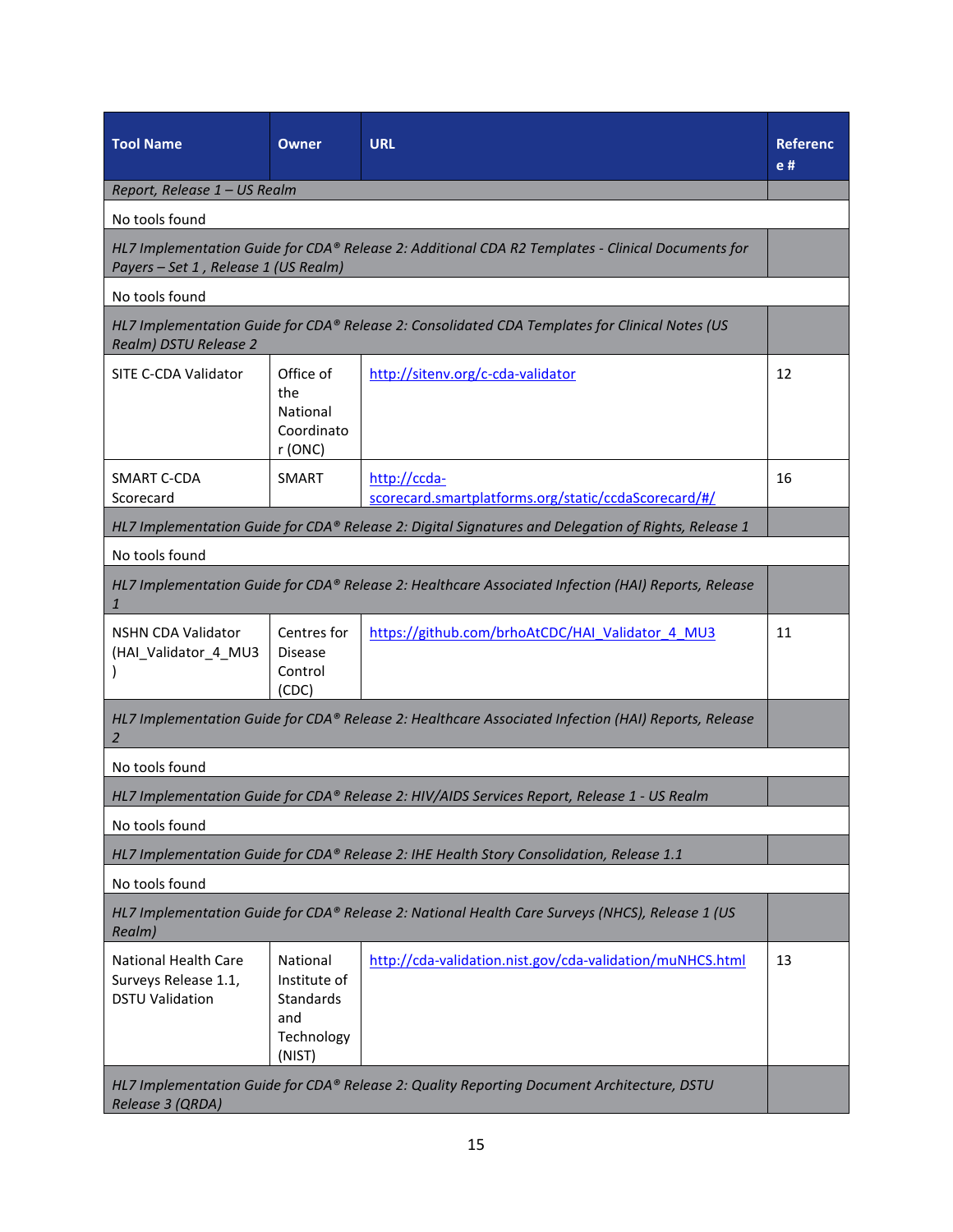| <b>Tool Name</b>                                      | <b>Owner</b>                                                                                               | <b>URL</b>                                                                                          | Referenc<br>e # |  |  |  |
|-------------------------------------------------------|------------------------------------------------------------------------------------------------------------|-----------------------------------------------------------------------------------------------------|-----------------|--|--|--|
| <b>Cypress Validation</b><br>Utility                  | Project<br>Cypress                                                                                         | https://validator.projectcypress.org                                                                | 14              |  |  |  |
| Ambulatory Healthcare Providers, Release 1 (US Realm) |                                                                                                            | HL7 Implementation Guide for CDA® Release 2: Reporting to Public Health Cancer Registries from      |                 |  |  |  |
| Cancer Report<br>Validator                            | National<br>Institute of<br>Standards<br>and<br>Technology<br>(NIST)                                       | http://cda-validation.nist.gov/cda-validation/muCRV.html                                            | 15              |  |  |  |
|                                                       |                                                                                                            | HL7 Implementation Guide: Data Segmentation for Privacy (DS4P), Release 1                           |                 |  |  |  |
| <b>Edge Testing Tool</b>                              | National<br>Institute of<br>Standards<br>and<br>Technology<br>(NIST)                                       | https://edge.nist.gov/ett/#/home                                                                    | $\overline{7}$  |  |  |  |
|                                                       | HL7 Implementation Guide: Decision Support Service, Release 1.1 (US Realm) Draft Standard for Trial Use    |                                                                                                     |                 |  |  |  |
| No tools found                                        |                                                                                                            |                                                                                                     |                 |  |  |  |
| Meaningful Use Stage 2, Release 1                     |                                                                                                            | HL7 Implementation Guide: S&I Framework Transitions of Care Companion Guide to Consolidated-CDA for |                 |  |  |  |
| <b>Edge Testing Tool</b>                              | National<br>Institute of<br>Standards<br>and<br>Technology<br>(NIST)                                       | https://edge.nist.gov/ett/#/home                                                                    | $\overline{7}$  |  |  |  |
| <b>Transport Testing Tool</b>                         | National<br>Institute of<br>Standards<br>and<br>Technology<br>(NIST)                                       | http://transport-testing.nist.gov/ttt/                                                              | 4               |  |  |  |
| Realm                                                 | HL7 Implementation Guides for CDA Release 2: Consolidated CDA Templates for Clinical Notes, Release 1 - US |                                                                                                     |                 |  |  |  |
| <b>Edge Testing Tool</b>                              | National<br>Institute of<br><b>Standards</b><br>and<br>Technology<br>(NIST)                                | https://edge.nist.gov/ett/#/home                                                                    | $\overline{7}$  |  |  |  |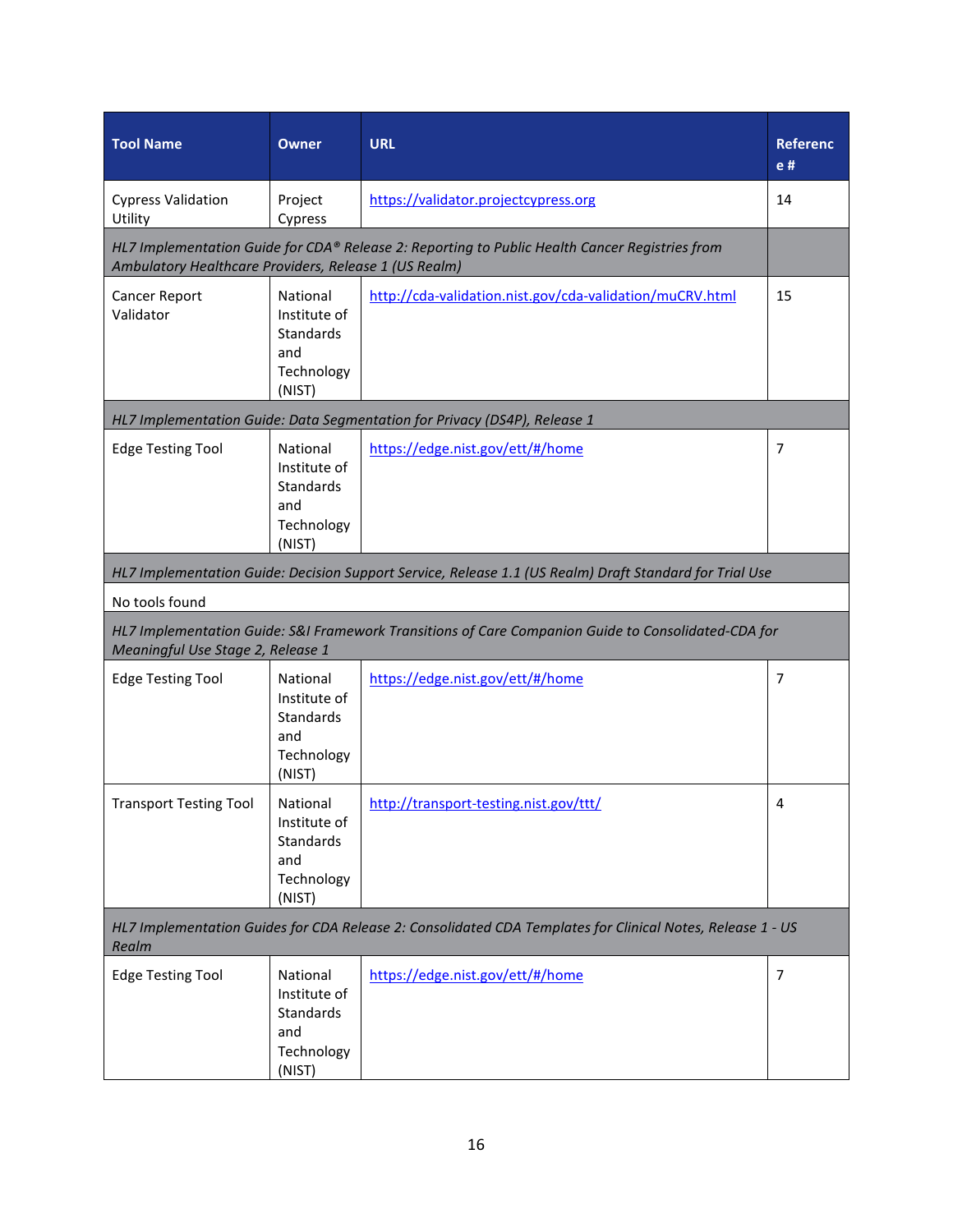| <b>Tool Name</b>                                            | Owner                                                                | <b>URL</b>                                                                                                        | <b>Referenc</b><br>e # |
|-------------------------------------------------------------|----------------------------------------------------------------------|-------------------------------------------------------------------------------------------------------------------|------------------------|
| SITE C-CDA Validator                                        | Office of<br>the<br>National<br>Coordinato<br>r (ONC)                | http://sitenv.org/c-cda-validator                                                                                 | 12                     |
| SMART C-CDA<br>Scorecard                                    | <b>SMART</b>                                                         | http://ccda-<br>scorecard.smartplatforms.org/static/ccdaScorecard/#/                                              | 16                     |
| <b>US Realm</b>                                             |                                                                      | HL7 Version 2 Implementation Guide: Clinical Genomics; Fully LOINC-Qualified Genetic Variation Model, Release 1 - |                        |
| No tools found                                              |                                                                      |                                                                                                                   |                        |
| <b>US Realm</b>                                             |                                                                      | HL7 Version 2 Implementation Guide: Clinical Genomics; Fully LOINC-Qualified Genetic Variation Model, Release 2 - |                        |
| No tools found                                              |                                                                      |                                                                                                                   |                        |
|                                                             |                                                                      | HL7 Version 2 Implementation Guide: Laboratory Test Compendium Framework, Release 2 (DSTU) - Release 1            |                        |
| No tools found                                              |                                                                      |                                                                                                                   |                        |
|                                                             |                                                                      | HL7 Version 2 Implementation Guide: Laboratory Test Compendium Framework, Release 2 (DSTU) - Release 2            |                        |
| Electronic Directory of<br>Service Test Suite               | National<br>Institute of<br>Standards<br>and<br>Technology<br>(NIST) | http://hl7v2-edos-r1-testing.nist.gov/edos-r2/#/home                                                              | 8                      |
| Release 1                                                   |                                                                      | HL7 Version 2.5.1 Implementation Guide: Clinical Genomics; Fully LOINC-Qualified Cytogenetics Model (US Realm),   |                        |
| No tools found                                              |                                                                      |                                                                                                                   |                        |
| Release 1                                                   |                                                                      | HL7 Version 2.5.1 Implementation Guide: Electronic Laboratory Reporting to Public Health (US Realm),              |                        |
| <b>Electronic Laboratory</b><br>Reporting test Suite        | National<br>Institute of<br>Standards<br>and<br>Technology<br>(NIST) | http://hl7v2-elr-testing.nist.gov/mu-elr/                                                                         | 10                     |
| <b>DSTU Release 1.1</b>                                     |                                                                      | HL7 Version 2.5.1 Implementation Guide: Electronic Laboratory Reporting to Public Health (US Realm), Release 2,   |                        |
| <b>Electronic Laboratory</b><br><b>Reporting test Suite</b> | National<br>Institute of<br>Standards<br>and                         | http://hl7v2-elr-r2-testing.nist.gov/mu3-elr/                                                                     | 10                     |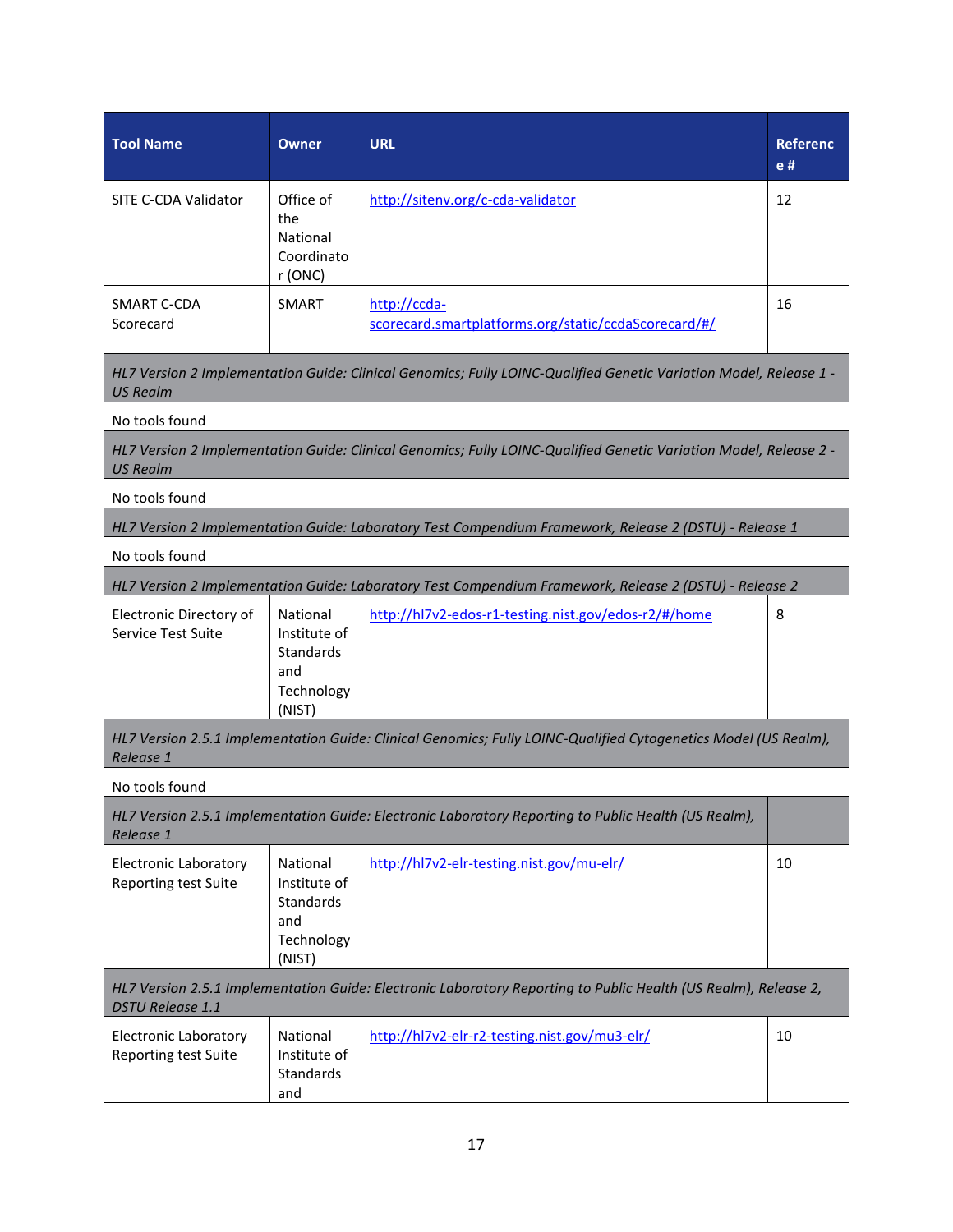| <b>Tool Name</b>                                                                                                                           | <b>Owner</b>                                                                | <b>URL</b>                                                                                                    | <b>Referenc</b><br>e# |  |
|--------------------------------------------------------------------------------------------------------------------------------------------|-----------------------------------------------------------------------------|---------------------------------------------------------------------------------------------------------------|-----------------------|--|
|                                                                                                                                            | Technology<br>(NIST)                                                        |                                                                                                               |                       |  |
|                                                                                                                                            |                                                                             | HL7 Version 2.5.1 Implementation Guide: Height and Weight Report, Release 1 - US Realm                        |                       |  |
| No tools found                                                                                                                             |                                                                             |                                                                                                               |                       |  |
| <b>EHR, Release 1</b>                                                                                                                      |                                                                             | HL7 Version 2.5.1 Implementation Guide: Orders and Observations; Interoperable Laboratory Result Reporting to |                       |  |
| No tools found                                                                                                                             |                                                                             |                                                                                                               |                       |  |
| Release 1                                                                                                                                  |                                                                             | HL7 Version 2.5.1 Implementation Guide: S&I Framework Lab Results Interface, Release 1 - US Realm (DSTU) -    |                       |  |
| Lab Results Interface<br><b>Validation Suite</b>                                                                                           | National<br>Institute of<br><b>Standards</b><br>and<br>Technology<br>(NIST) | http://hl7v2-lab-testing.nist.gov/mu-lab/                                                                     | 9                     |  |
| <b>Release 2</b>                                                                                                                           |                                                                             | HL7 Version 2.5.1 Implementation Guide: S&I Framework Lab Results Interface, Release 1 - US Realm (DSTU) -    |                       |  |
| Lab Results Interface<br><b>Validation Suite</b>                                                                                           | National<br>Institute of<br><b>Standards</b><br>and<br>Technology<br>(NIST) | http://hl7v2-lab-testing.nist.gov/mu-lab/                                                                     | 9                     |  |
|                                                                                                                                            |                                                                             | HL7 Version 2.5.1 Implementation Guide: S&I Framework Laboratory Orders from EHR, Release 1(DSTU)             |                       |  |
| Lab Results Interface<br><b>Validation Suite</b>                                                                                           | National<br>Institute of<br>Standards<br>and<br>Technology<br>(NIST)        | http://hl7v2-lab-testing.nist.gov/mu-lab/                                                                     | 9                     |  |
|                                                                                                                                            |                                                                             | HL7 Version 2.6 Implementation Guide: Blood Bank Donation Services, Release 1 - US Realm                      |                       |  |
| No tools found                                                                                                                             |                                                                             |                                                                                                               |                       |  |
| HL7 Version 3 Implementation Guide: URL-Based Implementations of the Context-Aware Information Retrieval<br>(Infobutton) Domain, Release 4 |                                                                             |                                                                                                               |                       |  |
| MedlinePlus Connect                                                                                                                        | U.S.<br>National<br>Library of<br>Medicine                                  | https://www.nlm.nih.gov/medlineplus/connect/overview.ht<br>m <sub>l</sub>                                     | 1                     |  |
| HL7 Version 3 Implementation Guide: Annotated ECG, R1                                                                                      |                                                                             |                                                                                                               |                       |  |
| No tools found                                                                                                                             |                                                                             |                                                                                                               |                       |  |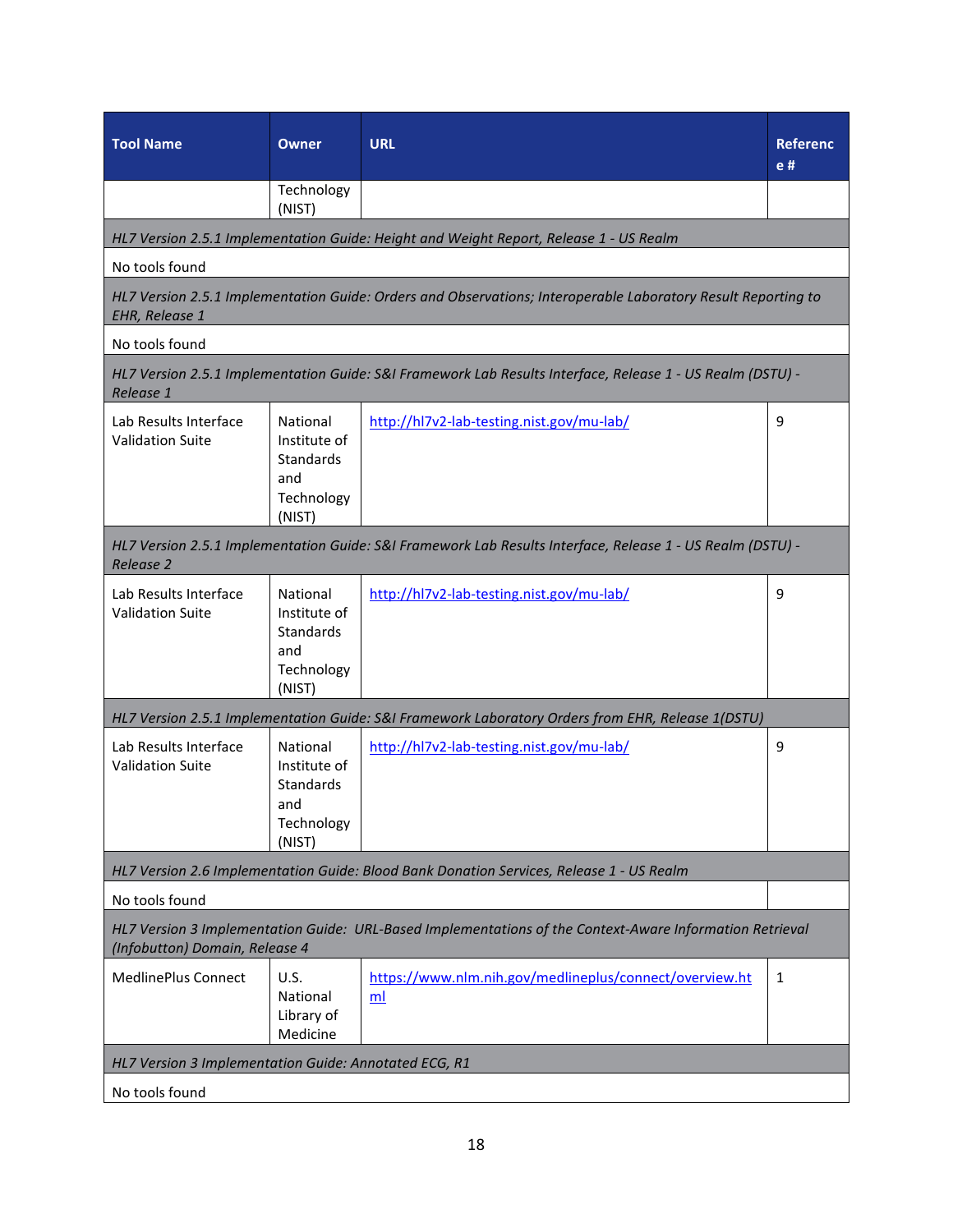| <b>Tool Name</b>                             | <b>Owner</b>                                      | <b>URL</b>                                                                                                       | Referenc<br>e # |  |  |  |
|----------------------------------------------|---------------------------------------------------|------------------------------------------------------------------------------------------------------------------|-----------------|--|--|--|
|                                              |                                                   | HL7 Version 3 Implementation Guide: Canonical Pedigree (Family History) Interoperability, Release 1 - US Realm   |                 |  |  |  |
| No tools found                               |                                                   |                                                                                                                  |                 |  |  |  |
| Architecture Implementation Guide, Release 1 |                                                   | HL7 Version 3 Implementation Guide: Context-Aware Knowledge Retrieval (Infobutton) Service-Oriented              |                 |  |  |  |
| MedlinePlus Connect                          | <b>U.S.</b><br>National<br>Library of<br>Medicine | https://www.nlm.nih.gov/medlineplus/connect/overview.ht<br>ml                                                    | 1               |  |  |  |
|                                              |                                                   | HL7 Version 3 Implementation Guide: Context-Aware Knowledge Retrieval Application (Infobutton), Release 4        |                 |  |  |  |
| MedlinePlus Connect                          | U.S.<br>National<br>Library of<br>Medicine        | https://www.nlm.nih.gov/medlineplus/connect/overview.ht<br>ml                                                    | 1               |  |  |  |
|                                              |                                                   | HL7 Version 3 Implementation Guide: Drug Stability Reporting (eStability) R2, Release 2                          |                 |  |  |  |
| No tools found                               |                                                   |                                                                                                                  |                 |  |  |  |
|                                              |                                                   | HL7 Version 3 Implementation Guide: Drug Stability Reporting (eStability) R2, Release 3                          |                 |  |  |  |
| No tools found                               |                                                   |                                                                                                                  |                 |  |  |  |
|                                              |                                                   | HL7 Version 3 Implementation Guide: Family History/Pedigree Interoperability, Release 1                          |                 |  |  |  |
| No tools found                               |                                                   |                                                                                                                  |                 |  |  |  |
|                                              |                                                   | HL7 Version 3 Implementation Guide: Regulated Product Submission R2, Release 1                                   |                 |  |  |  |
| No tools found                               |                                                   |                                                                                                                  |                 |  |  |  |
|                                              |                                                   | HL7 Version 3 Implementation Guide: Regulated Studies; Annotated ECG R1, Release 2 - US Realm                    |                 |  |  |  |
| No tools found                               |                                                   |                                                                                                                  |                 |  |  |  |
|                                              |                                                   | HL7 Version 3 Implementation Guide: Regulated Studies; CDISC Content to Message - Study Participation, Release 1 |                 |  |  |  |
| No tools found                               |                                                   |                                                                                                                  |                 |  |  |  |
|                                              |                                                   | HL7 Version 3 Implementation Guide: Structured Product Labeling, Release 1                                       |                 |  |  |  |
| No tools found                               |                                                   |                                                                                                                  |                 |  |  |  |
|                                              |                                                   | HL7 Version 3 Implementation Guide: Structured Product Labeling, Release 3                                       |                 |  |  |  |
| No tools found                               |                                                   |                                                                                                                  |                 |  |  |  |
|                                              |                                                   | HL7 Version 3 Implementation Guide: Structured Product Labeling, Release 4                                       |                 |  |  |  |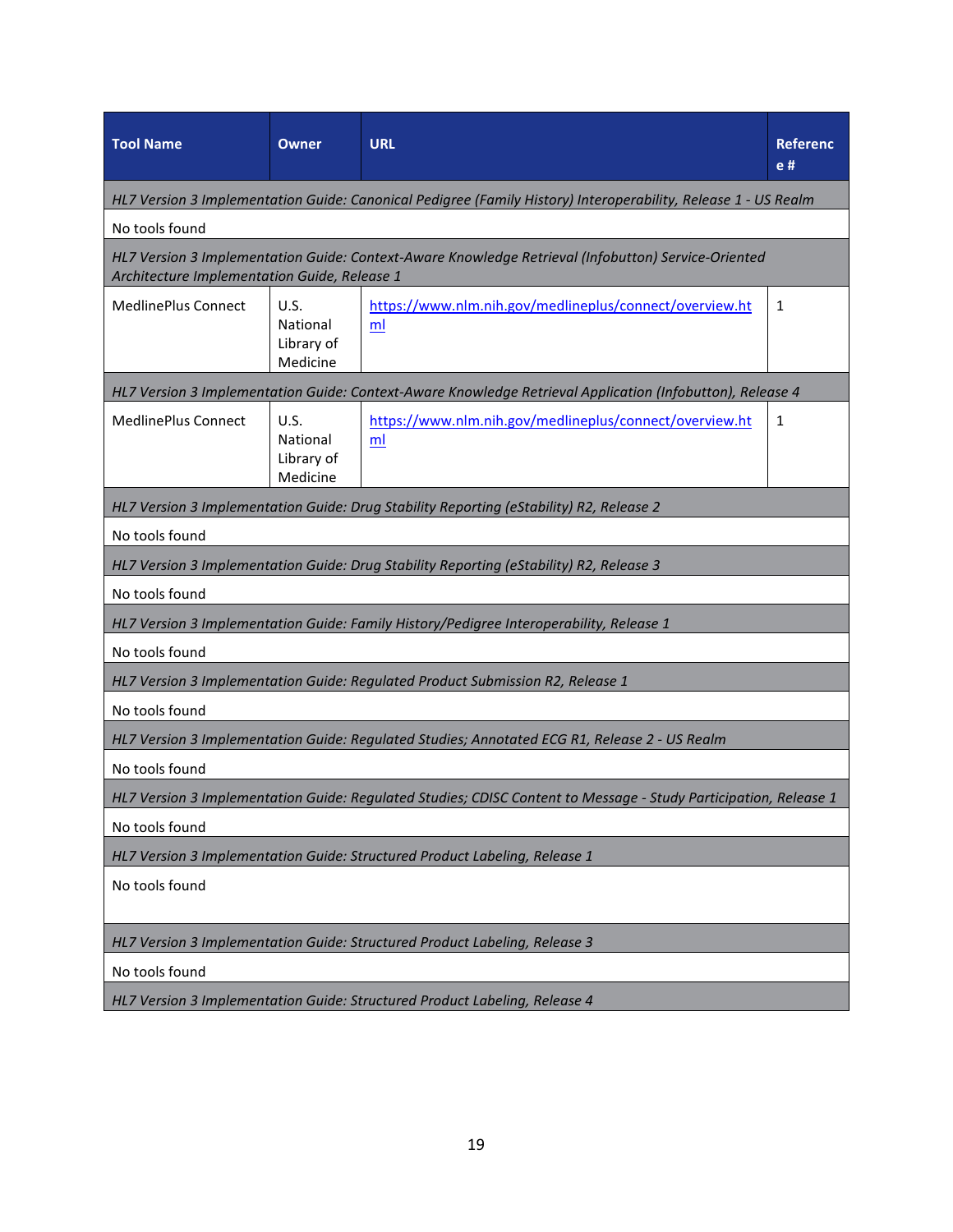| <b>Tool Name</b>                                                                                                     | <b>Owner</b>                                                               | <b>URL</b>                                                                              | <b>Referenc</b><br>e# |  |  |  |  |  |  |
|----------------------------------------------------------------------------------------------------------------------|----------------------------------------------------------------------------|-----------------------------------------------------------------------------------------|-----------------------|--|--|--|--|--|--|
| <b>Pragmatic Validator</b><br>Lite™ SPL Validation<br>$\text{Tool}^1$                                                | Pragmatic<br>Data                                                          | http://pragmaticdata.com/content/view/33/39/                                            | 2                     |  |  |  |  |  |  |
|                                                                                                                      | HL7 Version 3 Implementation Guide: Structured Product Labeling, Release 5 |                                                                                         |                       |  |  |  |  |  |  |
| No tools found                                                                                                       |                                                                            |                                                                                         |                       |  |  |  |  |  |  |
| HL7 Virtual Medical Record for Clinical Decision Support (vMR-CDS) XML Implementation Guide, Release 1 - US<br>Realm |                                                                            |                                                                                         |                       |  |  |  |  |  |  |
| No tools found                                                                                                       |                                                                            |                                                                                         |                       |  |  |  |  |  |  |
|                                                                                                                      |                                                                            | HL7/ASTM Implementation Guide for CDA® R2 -Continuity of Care Document (CCD®) Release 1 |                       |  |  |  |  |  |  |
| <b>CDA Validation Tool</b>                                                                                           | National<br>Institute of<br>Standards<br>and<br>Technology<br>(NIST)       | http://cda-validation.nist.gov/cda-validation/validation.html                           | 3                     |  |  |  |  |  |  |
|                                                                                                                      |                                                                            | Implementation Guide for CDA Release 2 - Level 1 and 2 - Care Record Summary (US realm) |                       |  |  |  |  |  |  |
| No tools found                                                                                                       |                                                                            |                                                                                         |                       |  |  |  |  |  |  |
| v2.5.1 Implementation Guide: Orders & Observations; Ambulatory Care Lab Result (ELINCS), Release 1                   |                                                                            |                                                                                         |                       |  |  |  |  |  |  |
| <b>ELINCS Data</b><br>Generation and<br><b>Evaluation (EDGE) Tool</b>                                                | California<br><b>Health Care</b><br>Foundation<br>(CHCF)                   | https://elincs.chcf.org                                                                 | 6                     |  |  |  |  |  |  |

#### **4.4.2 Details of Available Conformance Tools**

<u>.</u>

The following table provides additional details for each conformance tool that was identified in the table above:

| # | <b>Tool Name &amp; Owner</b>                                       | <b>Platform</b> | Licensing &<br>Cost             | <b>Users</b> | <b>Certificatio</b><br>n Program | <b>Description &amp;</b><br><b>Evaluation</b>                                                                                        |
|---|--------------------------------------------------------------------|-----------------|---------------------------------|--------------|----------------------------------|--------------------------------------------------------------------------------------------------------------------------------------|
| 1 | <b>MedlinePlus Connect</b><br>(US National Library of<br>Medicine) | Web             | Proprietary<br>, free to<br>use | $Many^2$     | None                             | A Web application<br>and Web service<br>interface that<br>conform to the HL7<br>Context-Aware<br>Knowledge Retrieval<br>(Infobutton) |

 $1$  The tool's website does not explicitly identify which release of the Guide is supported, but a (now broken) link appears to reference Release 4; it is therefore inferred that this is the supported release. The existence of such broken links on the tool's site, and the absence of any clear indication of when the tool was last updated or what release of the Guide is used suggest that this tool should be used with caution <sup>2</sup> https://www.nlm.nih.gov/medlineplus/connect/users.html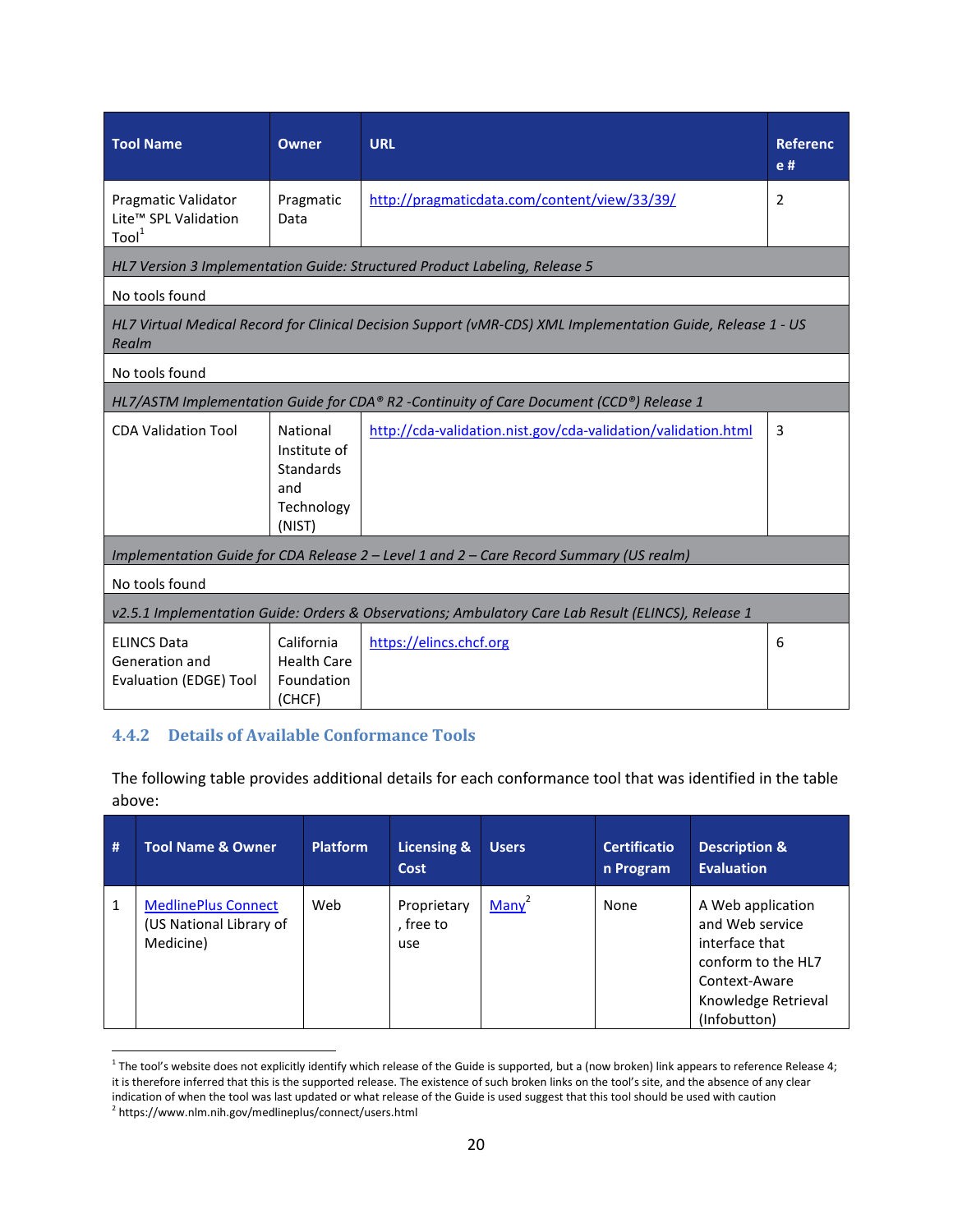| # | <b>Tool Name &amp; Owner</b>                                                | <b>Platform</b> | <b>Licensing &amp;</b><br>Cost  | <b>Users</b> | <b>Certificatio</b><br>n Program | <b>Description &amp;</b><br><b>Evaluation</b>                                                                                                                                       |
|---|-----------------------------------------------------------------------------|-----------------|---------------------------------|--------------|----------------------------------|-------------------------------------------------------------------------------------------------------------------------------------------------------------------------------------|
|   |                                                                             |                 |                                 |              |                                  | Knowledge Request<br>URL-Based<br>Implementation IG.<br>Could be used to test<br>implementations of<br>that Guide. Does not<br>appear to provide<br>detailed validation<br>reports. |
|   |                                                                             |                 |                                 |              |                                  | Strengths:                                                                                                                                                                          |
|   |                                                                             |                 |                                 |              |                                  | Web-based<br>$\bullet$                                                                                                                                                              |
|   |                                                                             |                 |                                 |              |                                  | Free to use<br>$\bullet$                                                                                                                                                            |
|   |                                                                             |                 |                                 |              |                                  | Documentation is<br>good                                                                                                                                                            |
|   |                                                                             |                 |                                 |              |                                  | Weaknesses:                                                                                                                                                                         |
|   |                                                                             |                 |                                 |              |                                  | Proprietary,<br>$\bullet$<br>closed-source                                                                                                                                          |
|   |                                                                             |                 |                                 |              |                                  | <b>Other Comments:</b>                                                                                                                                                              |
|   |                                                                             |                 |                                 |              |                                  | Not specifically a<br>$\bullet$<br>conformance tool                                                                                                                                 |
|   |                                                                             |                 |                                 |              |                                  | Free service that<br>$\bullet$<br>conforms to<br>Infobutton IGs                                                                                                                     |
|   |                                                                             |                 |                                 |              |                                  | Would be useful<br>$\bullet$<br>for testing new<br>implementations<br>of these IGS                                                                                                  |
| 2 | <b>Pragmatic Validator</b><br>Lite™ SPL Validation<br>Tool (Pragmatic Data) | Web             | Proprietary<br>, free to<br>use | Unknown      | None                             | <b>Provides validation</b><br>reports for structured<br>product labels. Exact<br>test coverage/level of<br>detail is not clear.                                                     |
|   |                                                                             |                 |                                 |              |                                  | Strengths:                                                                                                                                                                          |
|   |                                                                             |                 |                                 |              |                                  | Web-based<br>$\bullet$                                                                                                                                                              |
|   |                                                                             |                 |                                 |              |                                  | Free to use<br>$\bullet$                                                                                                                                                            |
|   |                                                                             |                 |                                 |              |                                  | Weaknesses:                                                                                                                                                                         |
|   |                                                                             |                 |                                 |              |                                  | Proprietary,<br>$\bullet$<br>closed source                                                                                                                                          |
|   |                                                                             |                 |                                 |              |                                  | No<br>$\bullet$<br>documentation                                                                                                                                                    |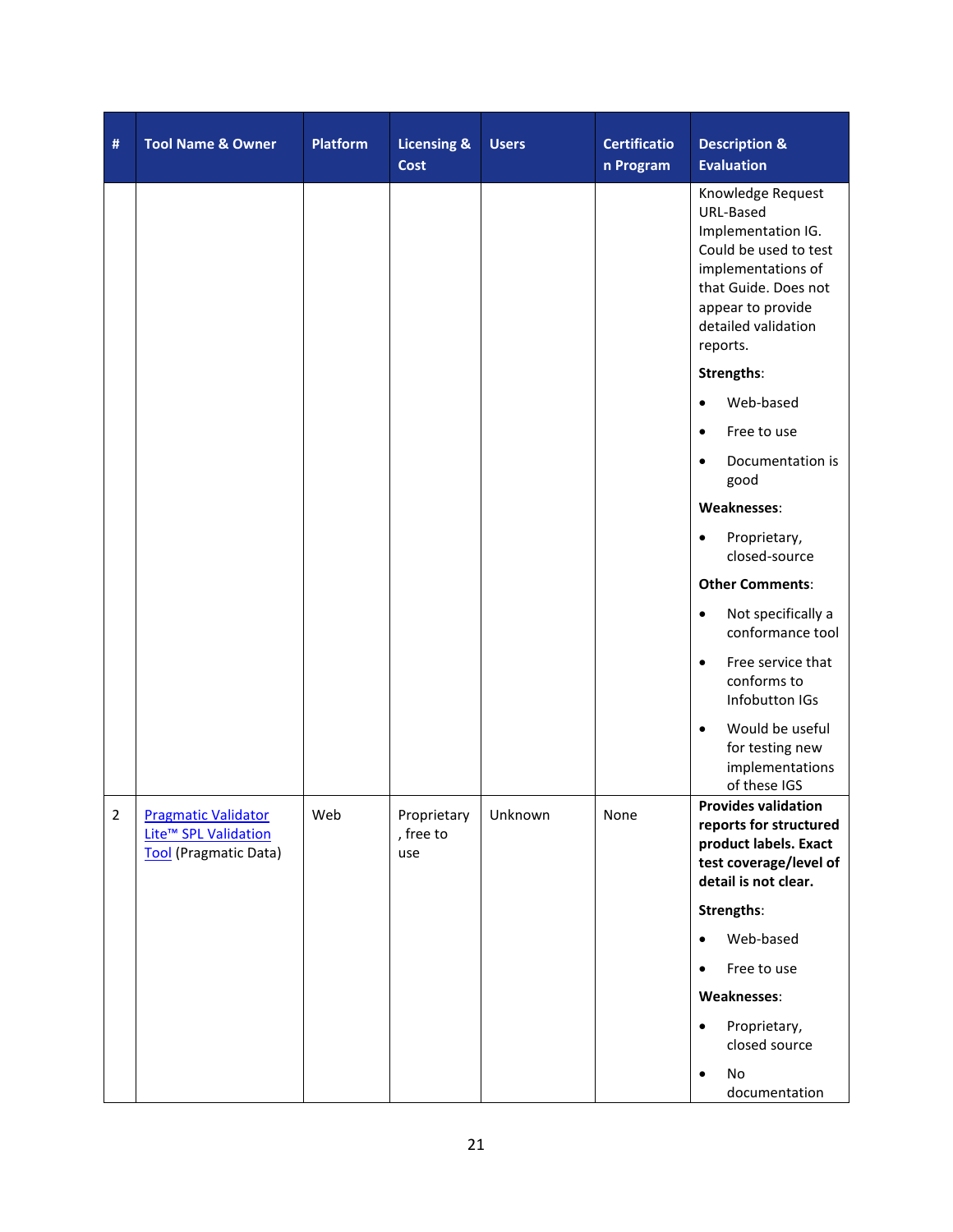| # | <b>Tool Name &amp; Owner</b>            | <b>Platform</b>                                                                                | <b>Licensing &amp;</b><br><b>Cost</b>      | <b>Users</b>                                        | <b>Certificatio</b><br>n Program                    | <b>Description &amp;</b><br><b>Evaluation</b>                                                                                                                                                                                                         |
|---|-----------------------------------------|------------------------------------------------------------------------------------------------|--------------------------------------------|-----------------------------------------------------|-----------------------------------------------------|-------------------------------------------------------------------------------------------------------------------------------------------------------------------------------------------------------------------------------------------------------|
|   |                                         |                                                                                                |                                            |                                                     |                                                     | to speak of<br>Does not appear<br>$\bullet$<br>to be maintained<br>(broken links on<br>website)<br><b>Other Comments:</b><br>States that it<br>$\bullet$                                                                                              |
|   |                                         |                                                                                                |                                            |                                                     |                                                     | validates input<br>against FDA<br>conformance<br>rules, which in<br>turn reference<br>the SPL R4 IG                                                                                                                                                   |
| 3 | <b>CDA Validation Tool</b><br>(NIST)    | Web                                                                                            | Proprietary<br>, free to<br>use            | Medinformatix<br>, mTuitive                         | <b>ONC Health</b><br>IT<br>Certification<br>Program | Uses schematron-<br>based validation to<br>test for conformance<br>for a number of CDA<br>IGs and other<br>specifications.                                                                                                                            |
|   |                                         |                                                                                                |                                            |                                                     |                                                     | Strengths:                                                                                                                                                                                                                                            |
|   |                                         |                                                                                                |                                            |                                                     |                                                     | Web-based<br>$\bullet$                                                                                                                                                                                                                                |
|   |                                         |                                                                                                |                                            |                                                     |                                                     | Free to use<br>$\bullet$                                                                                                                                                                                                                              |
|   |                                         |                                                                                                |                                            |                                                     |                                                     | Supports multiple<br>$\bullet$<br>IGs                                                                                                                                                                                                                 |
|   |                                         |                                                                                                |                                            |                                                     |                                                     | Easy to use                                                                                                                                                                                                                                           |
|   |                                         |                                                                                                |                                            |                                                     |                                                     | Weaknesses:                                                                                                                                                                                                                                           |
|   |                                         |                                                                                                |                                            |                                                     |                                                     | Proprietary,<br>closed source                                                                                                                                                                                                                         |
|   |                                         |                                                                                                |                                            |                                                     |                                                     | Little<br>$\bullet$<br>documentation                                                                                                                                                                                                                  |
| 4 | <b>Transport Testing Tool</b><br>(NIST) | Web;<br>users may<br>run their<br>own local<br>instance<br>on a Java<br>applicatio<br>n server | Free, open<br>source<br>(public<br>domain) | Myca Health<br>Inc., Lantana<br>Consulting<br>Group | <b>ONC Health</b><br>IT<br>Certification<br>Program | Provides a Web front-<br>end for testing<br>against ONC<br>certification criteria.<br>Notably, includes<br>testing for CCDA<br>conformance.<br>Outputs for CCDA<br>testing include<br>identification on non-<br>conforming XML<br>snippets as well as |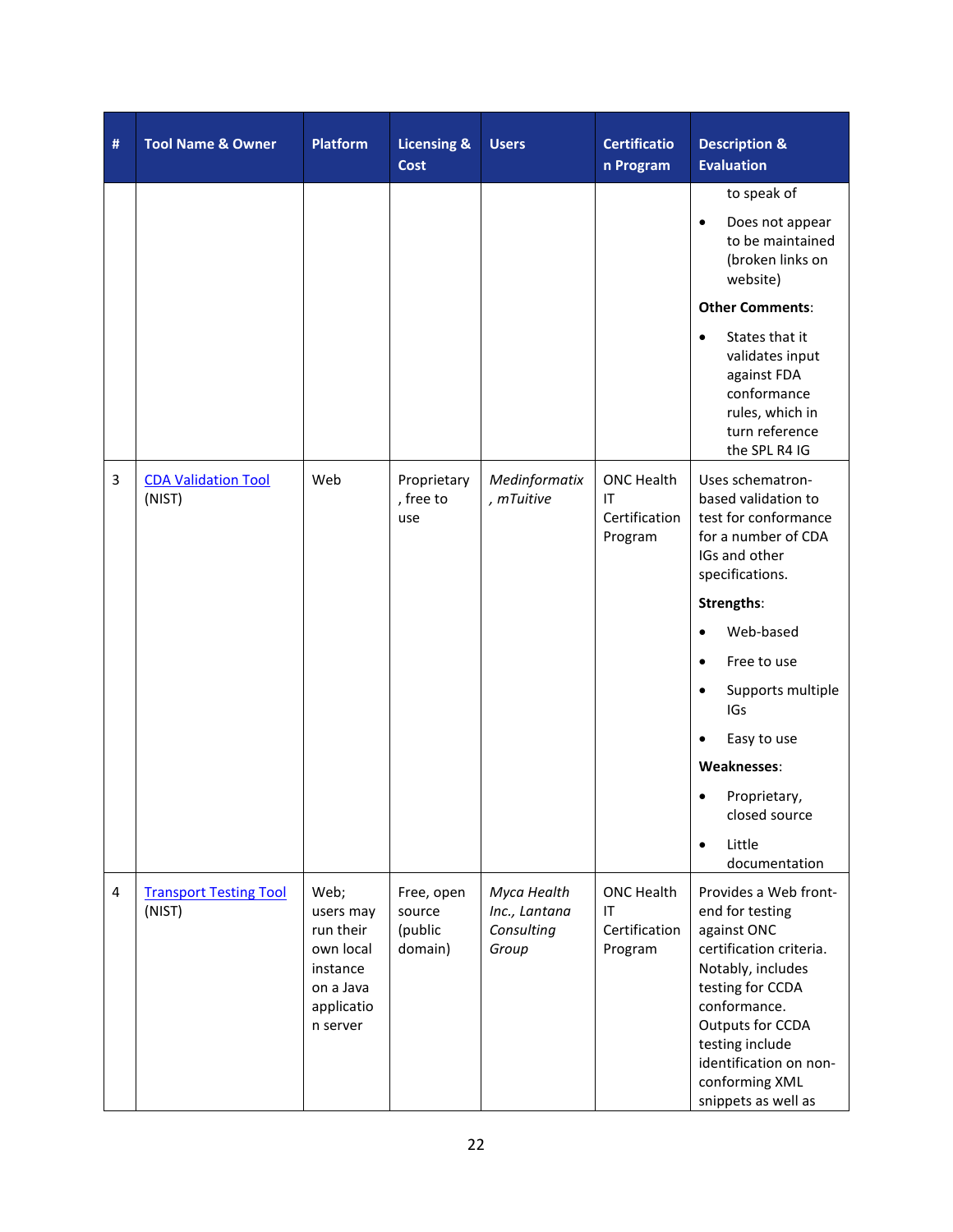| # | <b>Tool Name &amp; Owner</b>                       | <b>Platform</b> | <b>Licensing &amp;</b><br>Cost  | <b>Users</b>                                | <b>Certificatio</b><br>n Program | <b>Description &amp;</b><br><b>Evaluation</b>                                                       |
|---|----------------------------------------------------|-----------------|---------------------------------|---------------------------------------------|----------------------------------|-----------------------------------------------------------------------------------------------------|
|   |                                                    |                 |                                 |                                             |                                  | warnings/errors and<br>the conformance<br>statement that is not<br>being met.                       |
|   |                                                    |                 |                                 |                                             |                                  | Strengths:                                                                                          |
|   |                                                    |                 |                                 |                                             |                                  | Web-based<br>$\bullet$                                                                              |
|   |                                                    |                 |                                 |                                             |                                  | Free to use<br>$\bullet$                                                                            |
|   |                                                    |                 |                                 |                                             |                                  | Open source                                                                                         |
|   |                                                    |                 |                                 |                                             |                                  | Supports multiple<br>$\bullet$<br>IGs                                                               |
|   |                                                    |                 |                                 |                                             |                                  | Weaknesses:                                                                                         |
|   |                                                    |                 |                                 |                                             |                                  | Complex;<br>$\bullet$<br>documentation is<br>weak                                                   |
|   |                                                    |                 |                                 |                                             |                                  | Unintuitive,<br>difficult to<br>navigate                                                            |
|   |                                                    |                 |                                 |                                             |                                  | Being<br>$\bullet$<br>discontinued;<br>replaced by Edge<br><b>Testing Tool (see</b><br>#7, below)   |
| 5 | <b>CDA Validator (Lantana</b><br>Consulting Group) | Web             | Proprietary<br>, free to<br>use | mTuitive,<br>Lantana<br>Consulting<br>Group | None                             | Prototype for the<br>NIST CDA Validation<br>Tool. Appears to use<br>schematron-based<br>validation. |
|   |                                                    |                 |                                 |                                             |                                  | Strengths:                                                                                          |
|   |                                                    |                 |                                 |                                             |                                  | Web based<br>$\bullet$                                                                              |
|   |                                                    |                 |                                 |                                             |                                  | Free to use<br>$\bullet$                                                                            |
|   |                                                    |                 |                                 |                                             |                                  | Supports many<br>IGs                                                                                |
|   |                                                    |                 |                                 |                                             |                                  | Easy to use<br>$\bullet$                                                                            |
|   |                                                    |                 |                                 |                                             |                                  | Weaknesses:                                                                                         |
|   |                                                    |                 |                                 |                                             |                                  | Proprietary,<br>$\bullet$<br>closed source                                                          |
|   |                                                    |                 |                                 |                                             |                                  | No<br>$\bullet$<br>documentation                                                                    |
| 6 | <b>ELINCS Data</b>                                 | Web             | Proprietary                     | Unknown                                     | None                             | May be                                                                                              |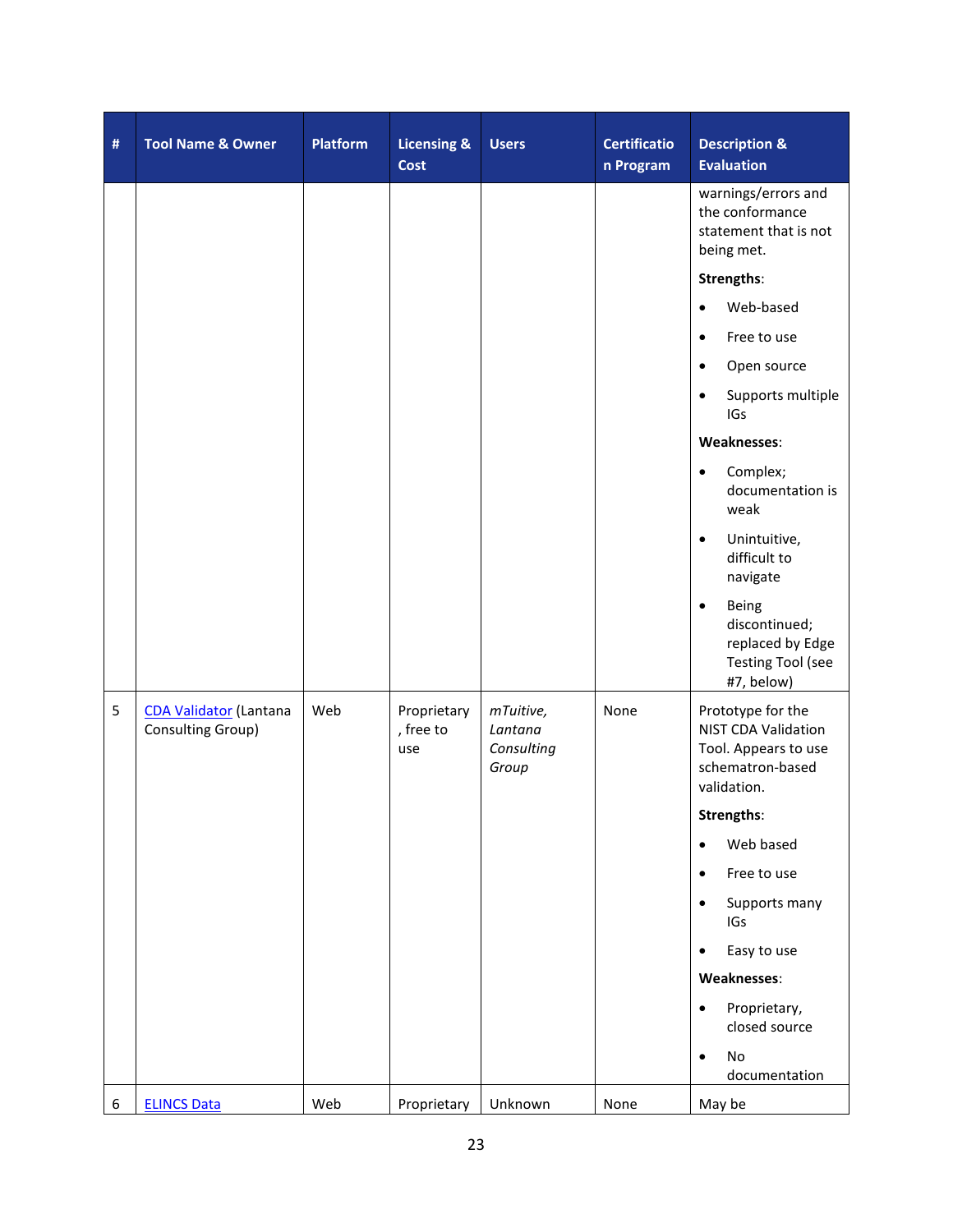| #              | <b>Tool Name &amp; Owner</b>                                          | <b>Platform</b>                                                                          | <b>Licensing &amp;</b><br><b>Cost</b> | <b>Users</b>        | <b>Certificatio</b><br>n Program                    | <b>Description &amp;</b><br><b>Evaluation</b>                                                                                                                                                                                      |
|----------------|-----------------------------------------------------------------------|------------------------------------------------------------------------------------------|---------------------------------------|---------------------|-----------------------------------------------------|------------------------------------------------------------------------------------------------------------------------------------------------------------------------------------------------------------------------------------|
|                | <b>Generation and</b>                                                 |                                                                                          | , free to                             |                     |                                                     | offline/discontinued                                                                                                                                                                                                               |
|                | <b>Evaluation (EDGE) Tool</b><br>(CHCF)                               |                                                                                          | use                                   |                     |                                                     | <b>Other Comments</b>                                                                                                                                                                                                              |
|                |                                                                       |                                                                                          |                                       |                     |                                                     | While referred to<br>$\bullet$<br>by various online<br>sources, the tool<br>appears to be<br>unavailable at the<br>moment                                                                                                          |
|                |                                                                       |                                                                                          |                                       |                     |                                                     | It is unclear if this<br>$\bullet$<br>is temporary, or if<br>CHCF has<br>discontinued it                                                                                                                                           |
| $\overline{7}$ | <b>Edge Testing Tool</b><br>(NIST)                                    | Web;<br>users may<br>run their<br>own local<br>instance if<br>desired<br>(Java<br>based) | Proprietary<br>, free to<br>use       | Myca Health<br>Inc. | <b>ONC Health</b><br>ΙT<br>Certification<br>Program | Comprehensive<br>validation &<br>conformance testing<br>suite for ONC<br>certification. Supports<br>a number of IGs,<br>including C-CDA. C-<br>CDA conformance<br>testing includes both<br>IG and vocabulary<br>conformance tests. |
|                |                                                                       |                                                                                          |                                       |                     |                                                     | Strengths:                                                                                                                                                                                                                         |
|                |                                                                       |                                                                                          |                                       |                     |                                                     | Web-based<br>$\bullet$                                                                                                                                                                                                             |
|                |                                                                       |                                                                                          |                                       |                     |                                                     | Free to use<br>$\bullet$                                                                                                                                                                                                           |
|                |                                                                       |                                                                                          |                                       |                     |                                                     | Supports multiple<br>$\bullet$<br>IGs                                                                                                                                                                                              |
|                |                                                                       |                                                                                          |                                       |                     |                                                     | Documentation<br>available                                                                                                                                                                                                         |
|                |                                                                       |                                                                                          |                                       |                     |                                                     | Weaknesses:                                                                                                                                                                                                                        |
|                |                                                                       |                                                                                          |                                       |                     |                                                     | Somewhat<br>$\bullet$<br>complex                                                                                                                                                                                                   |
|                |                                                                       |                                                                                          |                                       |                     |                                                     | Proprietary,<br>$\bullet$<br>closed-source                                                                                                                                                                                         |
| 8              | <b>Electronic Directory of</b><br><b>Service Test Suite</b><br>(NIST) | Web                                                                                      | Proprietary<br>, free to<br>use       | Unknown             | None                                                | Provides two<br>comprehensive test<br>plans for validating<br>conformance to the<br>HL7 Version 2.5.1<br>Implementation<br>Guide: S&I                                                                                              |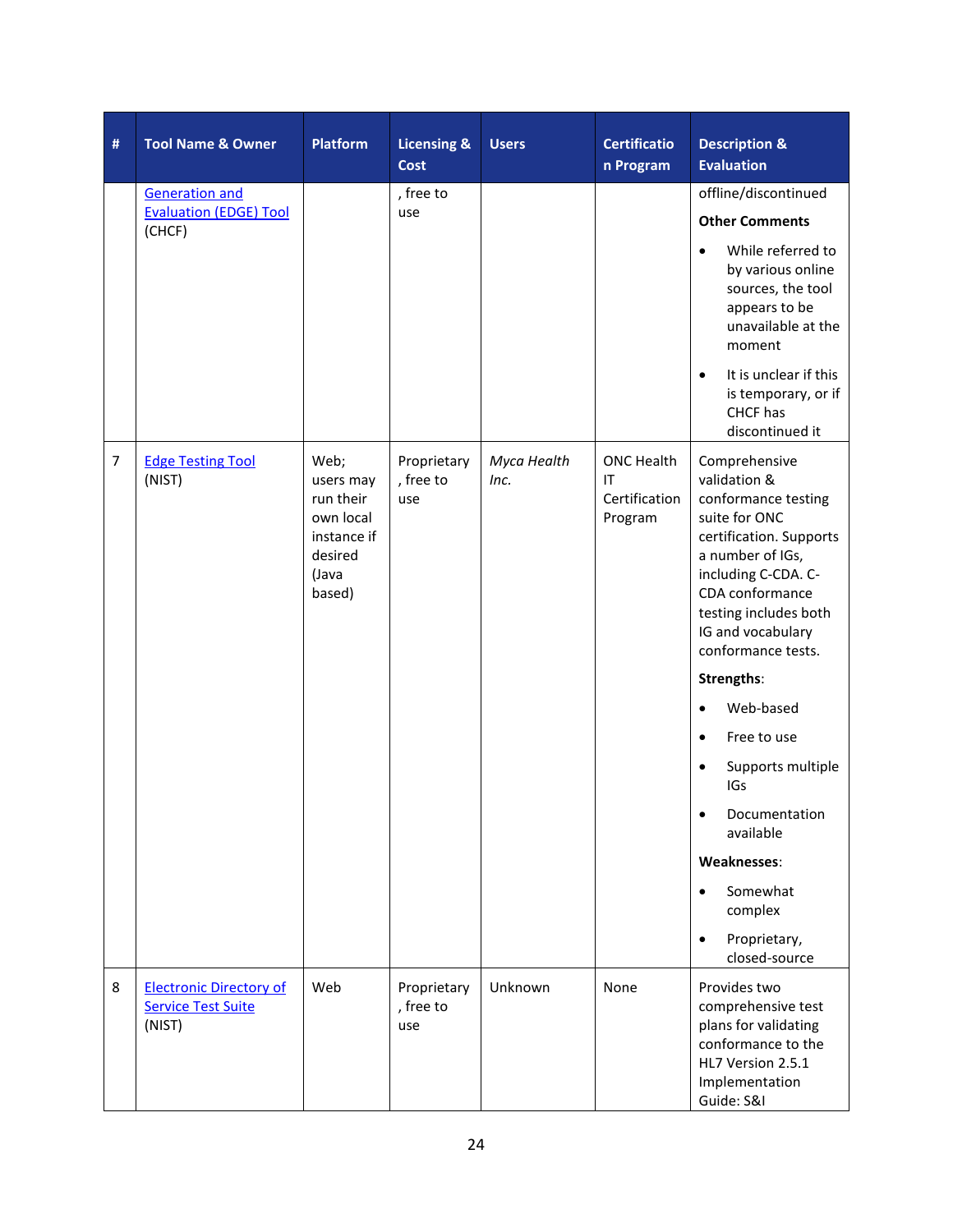| # | <b>Tool Name &amp; Owner</b>                            | <b>Platform</b> | <b>Licensing &amp;</b><br><b>Cost</b> | <b>Users</b> | <b>Certificatio</b><br>n Program                                 | <b>Description &amp;</b><br><b>Evaluation</b>                                                                                                                                                                                   |
|---|---------------------------------------------------------|-----------------|---------------------------------------|--------------|------------------------------------------------------------------|---------------------------------------------------------------------------------------------------------------------------------------------------------------------------------------------------------------------------------|
|   |                                                         |                 |                                       |              |                                                                  | Framework<br>Laboratory Test<br>Compendium<br>Framework R2.<br>Appears to generate<br>detailed testing<br>reports.                                                                                                              |
|   |                                                         |                 |                                       |              |                                                                  | Strengths:                                                                                                                                                                                                                      |
|   |                                                         |                 |                                       |              |                                                                  | Web-based<br>$\bullet$                                                                                                                                                                                                          |
|   |                                                         |                 |                                       |              |                                                                  | Free to use<br>$\bullet$                                                                                                                                                                                                        |
|   |                                                         |                 |                                       |              |                                                                  | <b>Broad test</b><br>$\bullet$<br>coverage                                                                                                                                                                                      |
|   |                                                         |                 |                                       |              |                                                                  | Weaknesses:                                                                                                                                                                                                                     |
|   |                                                         |                 |                                       |              |                                                                  | Somewhat<br>$\bullet$<br>complex,<br>documentation is<br>incomplete                                                                                                                                                             |
|   |                                                         |                 |                                       |              |                                                                  | Does not appear<br>$\bullet$<br>to test<br>deliberately<br>incorrect inputs                                                                                                                                                     |
|   |                                                         |                 |                                       |              |                                                                  | Proprietary,<br>$\bullet$<br>closed-source                                                                                                                                                                                      |
| 9 | Lab Results Interface<br><b>Validation Suite (NIST)</b> | Web             | Proprietary<br>, free to<br>use       | Unknown      | ONC Health<br>$\mathsf{I}\mathsf{T}$<br>Certification<br>Program | Provides<br>comprehensive test<br>plans for validating<br>conformance to HL7<br>v2.5.1<br>Implementation<br>Guide: S&I<br>Framework Lab<br>Results Interface,<br>Release 1. Appears to<br>generate detailed<br>testing reports. |
|   |                                                         |                 |                                       |              |                                                                  | Strengths:                                                                                                                                                                                                                      |
|   |                                                         |                 |                                       |              |                                                                  | Web-based<br>$\bullet$                                                                                                                                                                                                          |
|   |                                                         |                 |                                       |              |                                                                  | Free to use<br>$\bullet$                                                                                                                                                                                                        |
|   |                                                         |                 |                                       |              |                                                                  | Documentation<br>$\bullet$<br>available                                                                                                                                                                                         |
|   |                                                         |                 |                                       |              |                                                                  | <b>Broad test</b>                                                                                                                                                                                                               |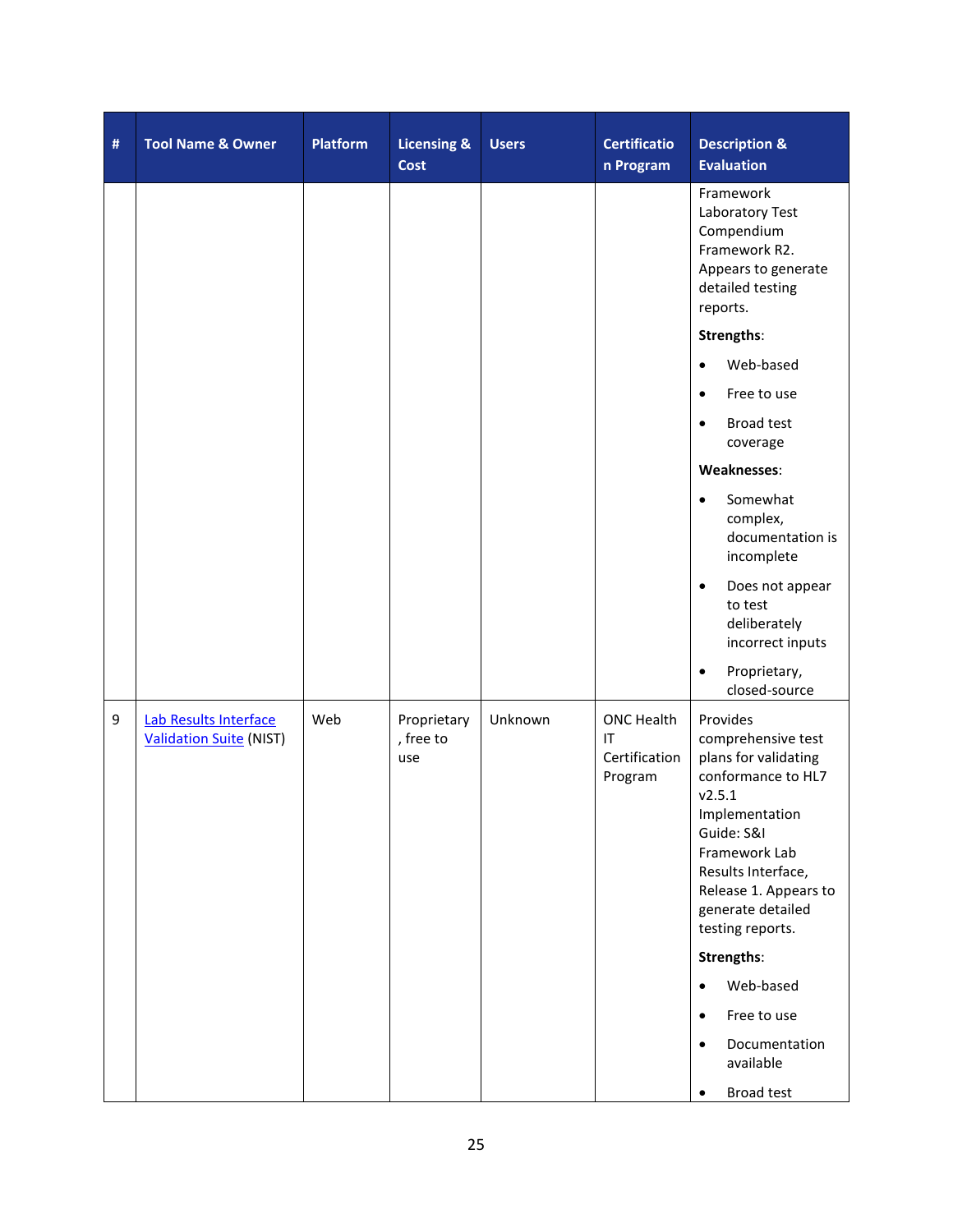| #                           | <b>Tool Name &amp; Owner</b>                                                                       | <b>Platform</b> | <b>Licensing &amp;</b><br><b>Cost</b>      | <b>Users</b> | <b>Certificatio</b><br>n Program                    | <b>Description &amp;</b><br><b>Evaluation</b>                                                                                                                                                                                                                                 |
|-----------------------------|----------------------------------------------------------------------------------------------------|-----------------|--------------------------------------------|--------------|-----------------------------------------------------|-------------------------------------------------------------------------------------------------------------------------------------------------------------------------------------------------------------------------------------------------------------------------------|
|                             |                                                                                                    |                 |                                            |              |                                                     | coverage                                                                                                                                                                                                                                                                      |
|                             |                                                                                                    |                 |                                            |              |                                                     | Weaknesses:                                                                                                                                                                                                                                                                   |
|                             |                                                                                                    |                 |                                            |              |                                                     | Does not appear<br>$\bullet$<br>to test<br>deliberately<br>incorrect inputs                                                                                                                                                                                                   |
|                             |                                                                                                    |                 |                                            |              |                                                     | Proprietary,<br>$\bullet$<br>closed-source                                                                                                                                                                                                                                    |
| $\mathbf{1}$<br>$\mathbf 0$ | <b>Electronic Laboratory</b><br>Reporting test Suite<br>(NIST)<br>(IG Release 1)<br>(IG Release 2) | Web             | Proprietary<br>, free to<br>use            | Unknown      | <b>ONC Health</b><br>IT<br>Certification<br>Program | Provides<br>comprehensive test<br>plans for validating<br>conformance several<br>lab IGs. Appears to<br>generate detailed<br>testing reports.                                                                                                                                 |
|                             |                                                                                                    |                 |                                            |              |                                                     | Strengths:                                                                                                                                                                                                                                                                    |
|                             |                                                                                                    |                 |                                            |              |                                                     | Web-based<br>$\bullet$                                                                                                                                                                                                                                                        |
|                             |                                                                                                    |                 |                                            |              |                                                     | Free to use<br>$\bullet$                                                                                                                                                                                                                                                      |
|                             |                                                                                                    |                 |                                            |              |                                                     | Documentation<br>$\bullet$<br>available                                                                                                                                                                                                                                       |
|                             |                                                                                                    |                 |                                            |              |                                                     | Broad test<br>$\bullet$<br>coverage                                                                                                                                                                                                                                           |
|                             |                                                                                                    |                 |                                            |              |                                                     | Weaknesses:                                                                                                                                                                                                                                                                   |
|                             |                                                                                                    |                 |                                            |              |                                                     | Does not appear<br>$\bullet$<br>to test<br>deliberately<br>incorrect inputs                                                                                                                                                                                                   |
|                             |                                                                                                    |                 |                                            |              |                                                     | Proprietary,<br>$\bullet$<br>closed-source                                                                                                                                                                                                                                    |
| 1<br>$\mathbf{1}$           | <b>NSHN CDA Validator</b><br>(HAI_Validator_4_MU3<br>$)$ (CDC)                                     | Windows         | Free/open<br>source<br>(Apache<br>license) | Unknown      | <b>ONC Health</b><br>IT<br>Certification<br>Program | Uses<br>schema/schematron<br>validation to test<br>conformance to HL7<br>Implementation<br>Guide for CDA<br>Release 2 - Level 3:<br><b>Healthcare Associated</b><br>Infection Reports,<br>Release 1. Output<br>does not appear<br>particularly "user-<br>friendly" - command- |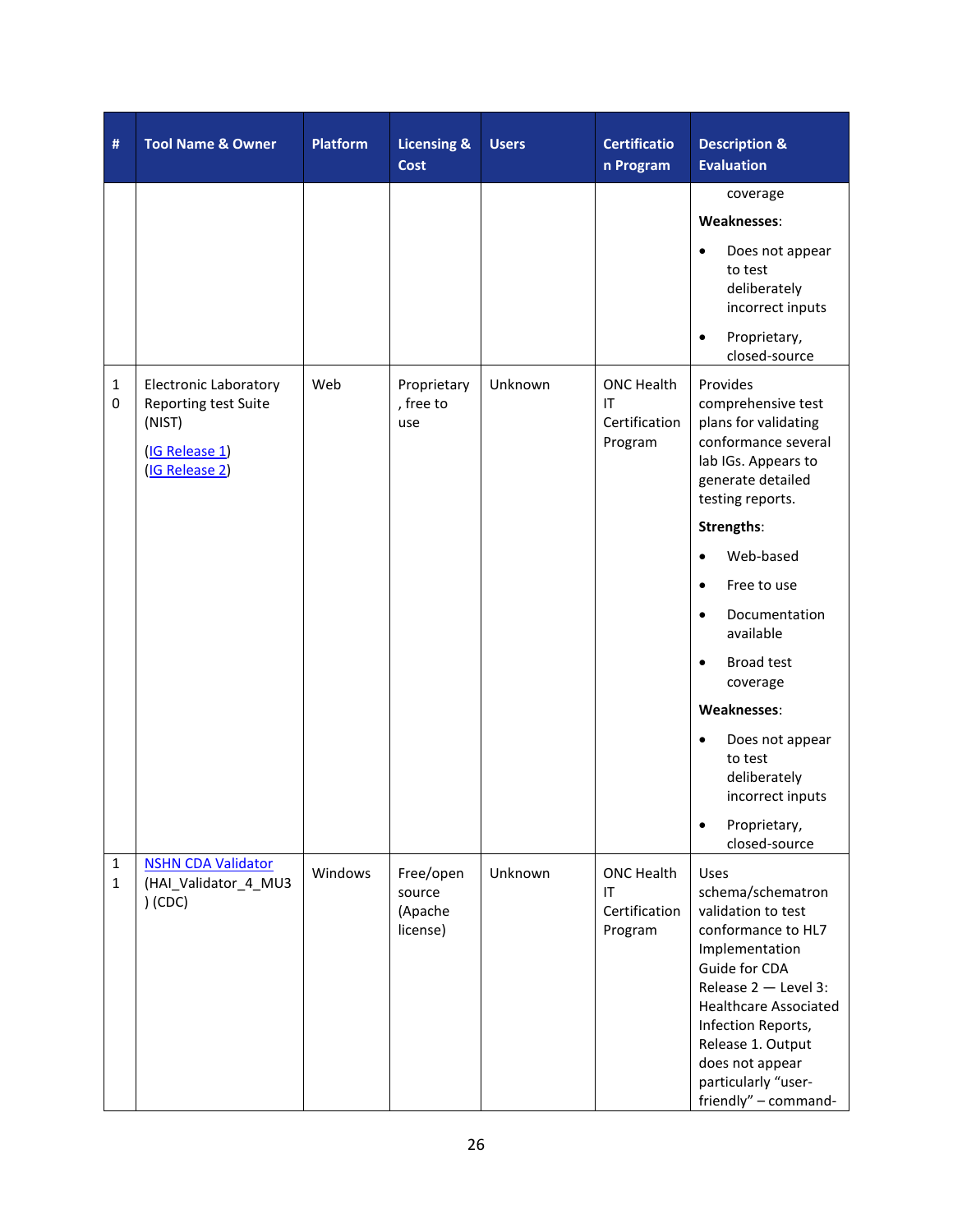| #                              | <b>Tool Name &amp; Owner</b>                                                         | <b>Platform</b>                                                                          | <b>Licensing &amp;</b><br>Cost  | <b>Users</b> | Certificatio<br>n Program                           | <b>Description &amp;</b><br><b>Evaluation</b>                                                                                                                                                  |
|--------------------------------|--------------------------------------------------------------------------------------|------------------------------------------------------------------------------------------|---------------------------------|--------------|-----------------------------------------------------|------------------------------------------------------------------------------------------------------------------------------------------------------------------------------------------------|
|                                |                                                                                      |                                                                                          |                                 |              |                                                     | line only, not much<br>detail.                                                                                                                                                                 |
|                                |                                                                                      |                                                                                          |                                 |              |                                                     | Strengths:                                                                                                                                                                                     |
|                                |                                                                                      |                                                                                          |                                 |              |                                                     | Free<br>$\bullet$                                                                                                                                                                              |
|                                |                                                                                      |                                                                                          |                                 |              |                                                     | Open-source<br>$\bullet$                                                                                                                                                                       |
|                                |                                                                                      |                                                                                          |                                 |              |                                                     | Documentation<br>$\bullet$<br>provided                                                                                                                                                         |
|                                |                                                                                      |                                                                                          |                                 |              |                                                     | Weaknesses:                                                                                                                                                                                    |
|                                |                                                                                      |                                                                                          |                                 |              |                                                     | Requires<br>$\bullet$<br>download/install<br>ation                                                                                                                                             |
| $\mathbf{1}$<br>$\overline{2}$ | <b>SITE C-CDA Validator</b><br>(ONC)                                                 | Web                                                                                      | Proprietary<br>, free to<br>use | Unknown      | <b>ONC Health</b><br>IT<br>Certification<br>Program | Easy to use online<br>tool that checks<br>conformance to C-<br>CDA1 R1.1 and R2.1,<br>as well as a number of<br>ONC certification<br>criteria.                                                 |
|                                |                                                                                      |                                                                                          |                                 |              |                                                     | Strengths:                                                                                                                                                                                     |
|                                |                                                                                      |                                                                                          |                                 |              |                                                     | Web based<br>$\bullet$                                                                                                                                                                         |
|                                |                                                                                      |                                                                                          |                                 |              |                                                     | Free to use<br>$\bullet$                                                                                                                                                                       |
|                                |                                                                                      |                                                                                          |                                 |              |                                                     | Easy to<br>$\bullet$<br>understand and<br>use                                                                                                                                                  |
|                                |                                                                                      |                                                                                          |                                 |              |                                                     | Supports multiple<br>IGs                                                                                                                                                                       |
|                                |                                                                                      |                                                                                          |                                 |              |                                                     | Weaknesses:                                                                                                                                                                                    |
|                                |                                                                                      |                                                                                          |                                 |              |                                                     | Proprietary,<br>$\bullet$<br>closed-source                                                                                                                                                     |
|                                |                                                                                      |                                                                                          |                                 |              |                                                     | No<br>$\bullet$<br>documentation                                                                                                                                                               |
| $\mathbf{1}$<br>3              | <b>National Health Care</b><br>Surveys Release 1.1,<br><b>DSTU Validation (NIST)</b> | Web;<br>users may<br>run their<br>own local<br>instance if<br>desired<br>(Java<br>based) | Proprietary<br>, free to<br>use | Unknown      | ONC Health<br>IT<br>Certification<br>Program        | Web-based tool that<br>generates a user-<br>friendly report by way<br>of schema and<br>schematron<br>validation. Output<br>includes references to<br>specific sections of<br>the document that |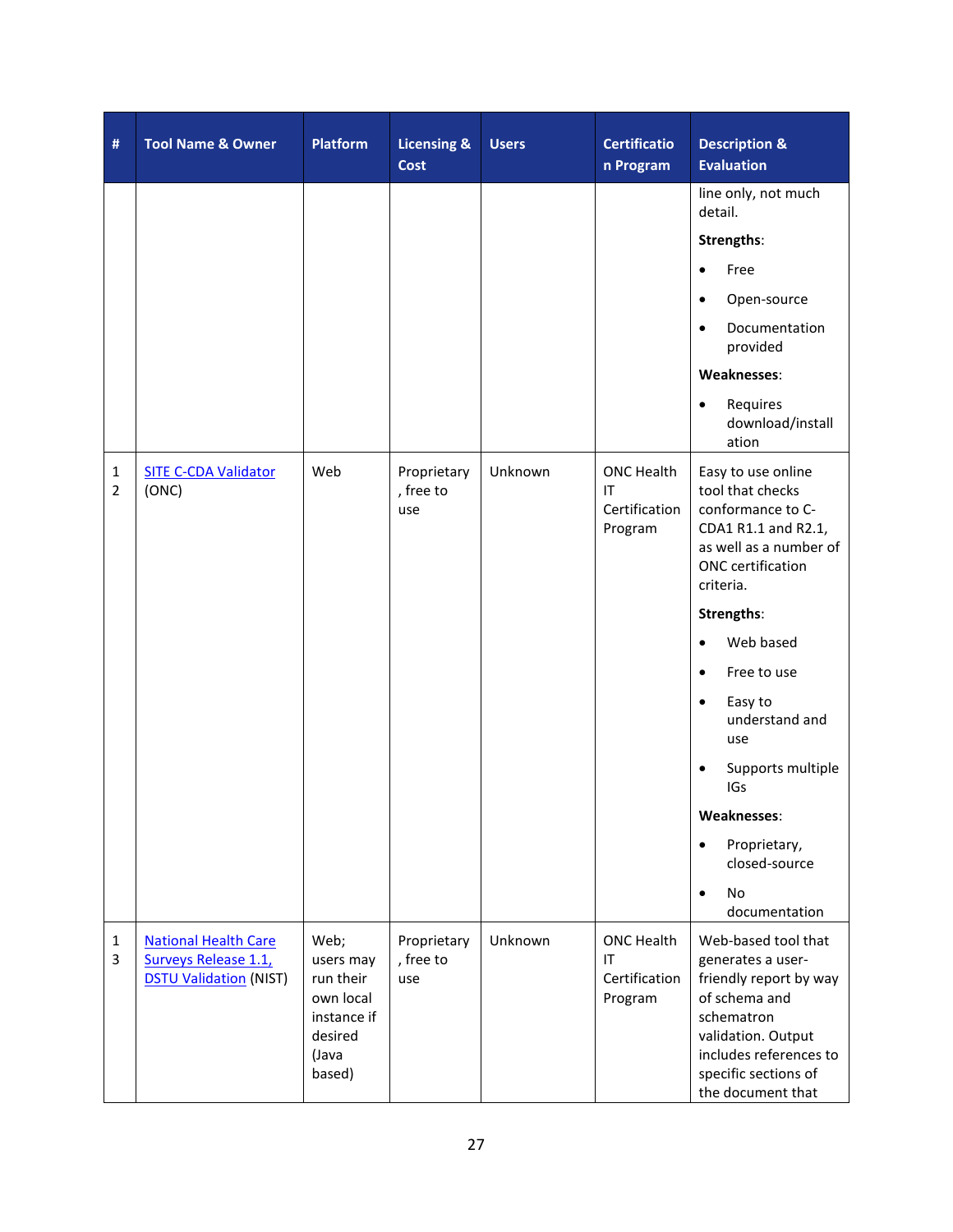| #                 | <b>Tool Name &amp; Owner</b>                                  | <b>Platform</b> | <b>Licensing &amp;</b><br><b>Cost</b>       | <b>Users</b>                           | <b>Certificatio</b><br>n Program | <b>Description &amp;</b><br><b>Evaluation</b>                                                                                                                                                                                                                                                |
|-------------------|---------------------------------------------------------------|-----------------|---------------------------------------------|----------------------------------------|----------------------------------|----------------------------------------------------------------------------------------------------------------------------------------------------------------------------------------------------------------------------------------------------------------------------------------------|
|                   |                                                               |                 |                                             |                                        |                                  | are non-conformant,<br>and the associated<br>conformance<br>statement.                                                                                                                                                                                                                       |
|                   |                                                               |                 |                                             |                                        |                                  | Strengths:                                                                                                                                                                                                                                                                                   |
|                   |                                                               |                 |                                             |                                        |                                  | Web based<br>$\bullet$                                                                                                                                                                                                                                                                       |
|                   |                                                               |                 |                                             |                                        |                                  | Free to use<br>$\bullet$                                                                                                                                                                                                                                                                     |
|                   |                                                               |                 |                                             |                                        |                                  | Documentation<br>$\bullet$<br>provided                                                                                                                                                                                                                                                       |
|                   |                                                               |                 |                                             |                                        |                                  | Weaknesses:                                                                                                                                                                                                                                                                                  |
|                   |                                                               |                 |                                             |                                        |                                  | Proprietary,<br>$\bullet$<br>closed-source                                                                                                                                                                                                                                                   |
| $\mathbf{1}$<br>4 | <b>Cypress Validation</b><br><b>Utility</b> (Project Cypress) | Web             | Proprietary<br>, free to<br>use             | Medinformatix<br>, Myca Health<br>Inc. | None                             | Not clear exactly how<br>validation is<br>performed (likely<br>schema/schematron);<br>output format is<br>unclear, but likely to<br>be reasonably good as<br>the tool is associated<br>with SITE and ONC.<br>Strengths:<br>Web based<br>$\bullet$<br>Free to use<br>$\bullet$<br>Weaknesses: |
|                   |                                                               |                 |                                             |                                        |                                  | Proprietary,<br>closed-source                                                                                                                                                                                                                                                                |
|                   |                                                               |                 |                                             |                                        |                                  | No<br>$\bullet$<br>documentation<br>available                                                                                                                                                                                                                                                |
| 1<br>5            | <b>Cancer Report</b><br>Validator (NIST)                      | Web             | Free, open<br>source<br>(Apache<br>license) | Unknown                                | None                             | Validates CDA<br>documents against<br>the HL7<br>Implementation<br>Guide for CDA®<br>Release 2: Reporting<br>to Public Health<br><b>Cancer Registries</b><br>from Ambulatory<br>Healthcare Providers,<br>Release 1; DSTU                                                                     |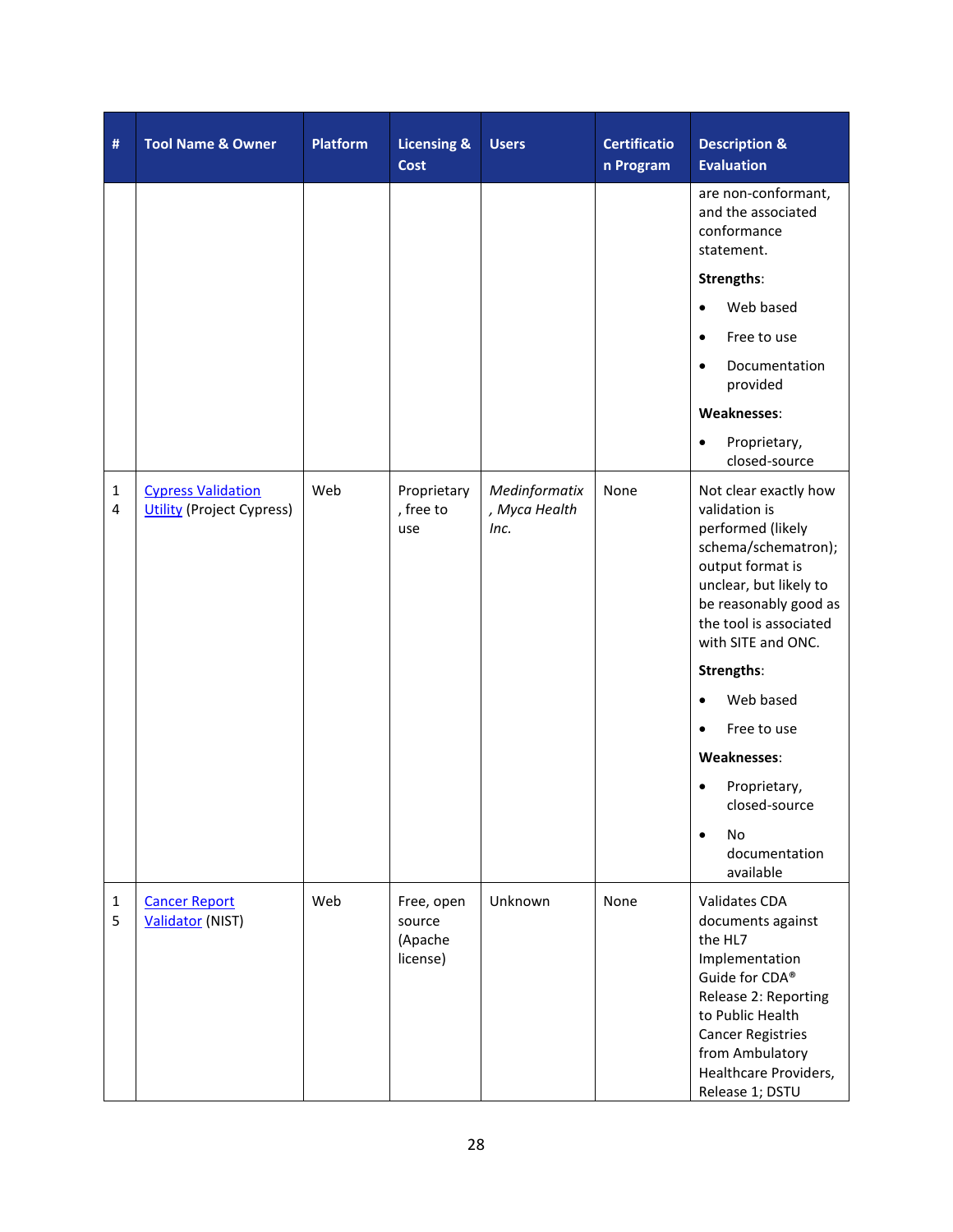| $\#$              | <b>Tool Name &amp; Owner</b>                   | <b>Platform</b> | <b>Licensing &amp;</b><br><b>Cost</b>        | <b>Users</b> | <b>Certificatio</b><br>n Program | <b>Description &amp;</b><br><b>Evaluation</b>                                                                                                                                                                          |
|-------------------|------------------------------------------------|-----------------|----------------------------------------------|--------------|----------------------------------|------------------------------------------------------------------------------------------------------------------------------------------------------------------------------------------------------------------------|
|                   |                                                |                 |                                              |              |                                  | Release 1.1 - US<br>Realm. Exact<br>mechanism of<br>validation is not<br>specified. Supports<br>multiple test cases.                                                                                                   |
|                   |                                                |                 |                                              |              |                                  | Strengths:                                                                                                                                                                                                             |
|                   |                                                |                 |                                              |              |                                  | Web based<br>$\bullet$                                                                                                                                                                                                 |
|                   |                                                |                 |                                              |              |                                  | Free to use<br>$\bullet$                                                                                                                                                                                               |
|                   |                                                |                 |                                              |              |                                  | Open source<br>$\bullet$                                                                                                                                                                                               |
|                   |                                                |                 |                                              |              |                                  | Multiple test<br>$\bullet$<br>cases                                                                                                                                                                                    |
|                   |                                                |                 |                                              |              |                                  | Weaknesses:                                                                                                                                                                                                            |
|                   |                                                |                 |                                              |              |                                  | Very little<br>$\bullet$<br>documentation                                                                                                                                                                              |
| $\mathbf{1}$<br>6 | <b>SMART C-CDA</b><br><b>Scorecard (SMART)</b> | Web             | Free, open<br>source<br>(license<br>unclear) | mTuitive     | None                             | Very easy to use tool<br>to support C-CDA use.<br>Good documentation,<br>helpful examples.<br>Includes support for<br>terminology<br>validation. Produces a<br>detailed, helpful and<br>easy to read output<br>report. |
|                   |                                                |                 |                                              |              |                                  | Strengths:                                                                                                                                                                                                             |
|                   |                                                |                 |                                              |              |                                  | Web based                                                                                                                                                                                                              |
|                   |                                                |                 |                                              |              |                                  | Free to use                                                                                                                                                                                                            |
|                   |                                                |                 |                                              |              |                                  | Open source<br>$\bullet$                                                                                                                                                                                               |
|                   |                                                |                 |                                              |              |                                  | Easy to use, good<br>$\bullet$<br>documentation &<br>examples                                                                                                                                                          |
|                   |                                                |                 |                                              |              |                                  | <b>Other Comments:</b>                                                                                                                                                                                                 |
|                   |                                                |                 |                                              |              |                                  | Not a<br>$\bullet$<br>conformance tool<br>per se -<br>complements<br>conformance<br>tools and helps<br>encourage best<br>practices                                                                                     |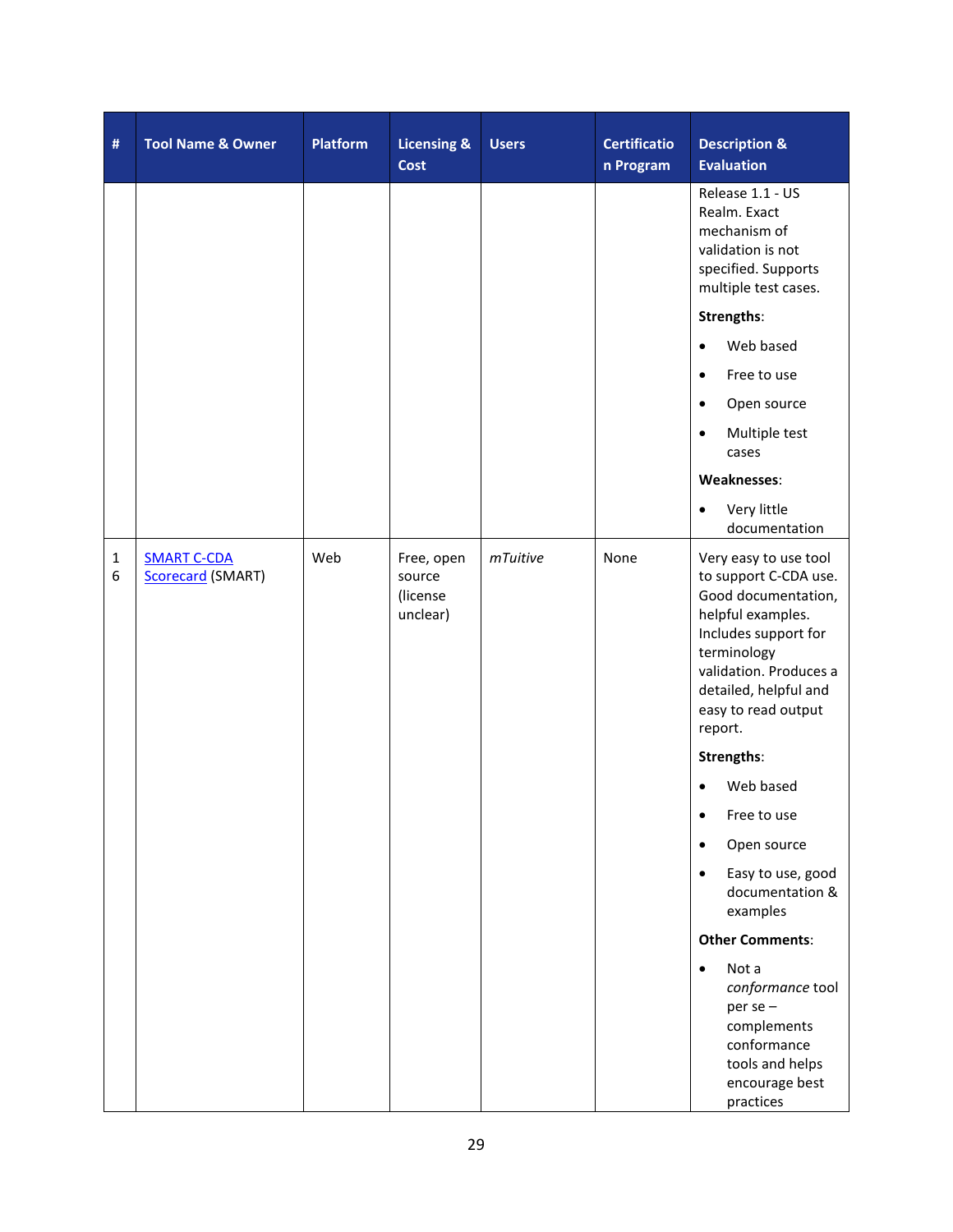| #                              | <b>Tool Name &amp; Owner</b> | <b>Platform</b>                      | <b>Licensing &amp;</b><br><b>Cost</b>       | <b>Users</b> | <b>Certificatio</b><br>n Program | <b>Description &amp;</b><br><b>Evaluation</b>                                                                                                                                                                                                |
|--------------------------------|------------------------------|--------------------------------------|---------------------------------------------|--------------|----------------------------------|----------------------------------------------------------------------------------------------------------------------------------------------------------------------------------------------------------------------------------------------|
| $\mathbf{1}$<br>$\overline{7}$ | <b>Sprinkler</b> (Furore)    | Web or<br>Windows<br>command<br>line | Free, open<br>source<br>(MIT<br>license)    | Unknown      | None                             | Automated testing<br>tool for FHIR servers<br>using a REST<br>interface. Uses the<br>server's conformance<br>statement (if<br>available) to<br>determine what<br>resources, operations,<br>etc. to test. No<br>example output.<br>Strengths: |
|                                |                              |                                      |                                             |              |                                  | Web based<br>$\bullet$                                                                                                                                                                                                                       |
|                                |                              |                                      |                                             |              |                                  | Free to use<br>$\bullet$                                                                                                                                                                                                                     |
|                                |                              |                                      |                                             |              |                                  | Open source<br>٠                                                                                                                                                                                                                             |
|                                |                              |                                      |                                             |              |                                  | Easy to use<br>$\bullet$                                                                                                                                                                                                                     |
|                                |                              |                                      |                                             |              |                                  | Weaknesses:                                                                                                                                                                                                                                  |
|                                |                              |                                      |                                             |              |                                  | Only works<br>$\bullet$<br>against FHIR<br>servers                                                                                                                                                                                           |
|                                |                              |                                      |                                             |              |                                  | Minimal<br>$\bullet$<br>documentation                                                                                                                                                                                                        |
|                                |                              |                                      |                                             |              |                                  | May not test<br>$\bullet$<br>edge cases or<br>deliberately<br>incorrect<br>interactions/reso<br>urces fully                                                                                                                                  |
| $\mathbf{1}$<br>8              | Crucible (Mitre)             | Web                                  | Free, open<br>source<br>(Apache<br>license) | Unknown      | None                             | Automated testing<br>tool for FHIR servers<br>using a REST<br>interface. Produces<br>convenient graphical<br>output.                                                                                                                         |
|                                |                              |                                      |                                             |              |                                  | Strengths:                                                                                                                                                                                                                                   |
|                                |                              |                                      |                                             |              |                                  | Web based<br>$\bullet$                                                                                                                                                                                                                       |
|                                |                              |                                      |                                             |              |                                  | Free to use<br>$\bullet$                                                                                                                                                                                                                     |
|                                |                              |                                      |                                             |              |                                  | Open source<br>$\bullet$                                                                                                                                                                                                                     |
|                                |                              |                                      |                                             |              |                                  | Easy to use                                                                                                                                                                                                                                  |
|                                |                              |                                      |                                             |              |                                  | Weaknesses:                                                                                                                                                                                                                                  |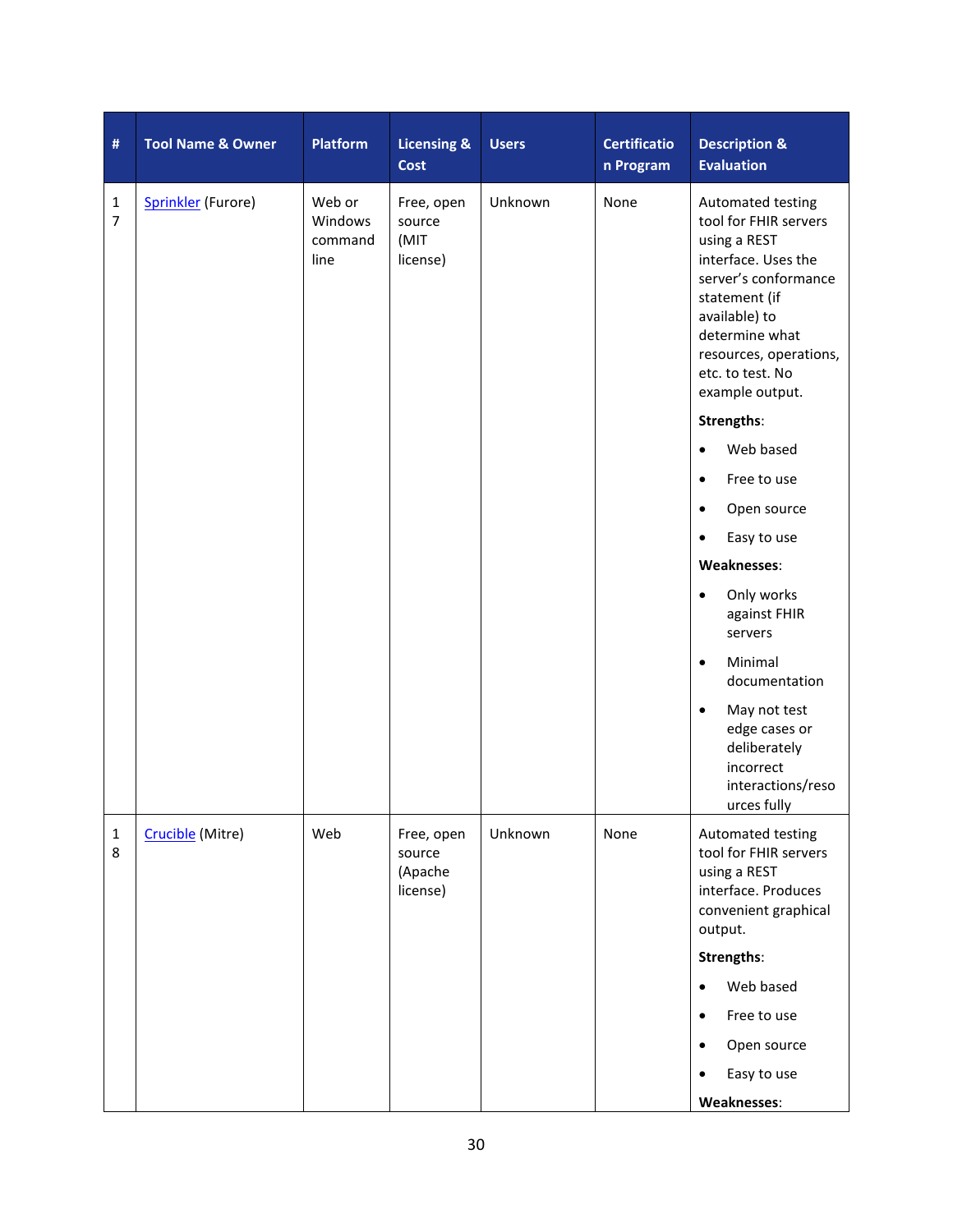| #                   | <b>Tool Name &amp; Owner</b>         | <b>Platform</b>           | <b>Licensing &amp;</b><br>Cost | <b>Users</b>                                                         | <b>Certificatio</b><br>n Program | <b>Description &amp;</b><br><b>Evaluation</b>                                                                                                                                                                                                                              |
|---------------------|--------------------------------------|---------------------------|--------------------------------|----------------------------------------------------------------------|----------------------------------|----------------------------------------------------------------------------------------------------------------------------------------------------------------------------------------------------------------------------------------------------------------------------|
|                     |                                      |                           |                                |                                                                      |                                  | Only works<br>$\bullet$<br>against FHIR<br>servers<br>Minimal<br>$\bullet$<br>documentation<br>May not test<br>$\bullet$<br>edge cases or<br>deliberately<br>incorrect<br>interactions/reso<br>urces fully                                                                 |
| $\mathbf{1}$<br>9   | <b>Touchstone Project</b><br>(AEGIS) | Web                       | Free,<br>proprietary           | 118 users; 48<br>organizations.<br>Identities not<br>disclosed.      | None                             | Configurable,<br>scriptable testing<br>platform. Many<br>existing tests/test<br>scripts (often driven<br>by IHE connectathon<br>tracks), and users can<br>define their own<br>tests. Test output is<br>detailed, and<br>presented in a very<br>useful and readable<br>way. |
|                     |                                      |                           |                                |                                                                      |                                  | Strengths:                                                                                                                                                                                                                                                                 |
|                     |                                      |                           |                                |                                                                      |                                  | Web based                                                                                                                                                                                                                                                                  |
|                     |                                      |                           |                                |                                                                      |                                  | Free to use<br>$\bullet$                                                                                                                                                                                                                                                   |
|                     |                                      |                           |                                |                                                                      |                                  | Well documented                                                                                                                                                                                                                                                            |
|                     |                                      |                           |                                |                                                                      |                                  | Weaknesses:                                                                                                                                                                                                                                                                |
|                     |                                      |                           |                                |                                                                      |                                  | Requires<br>$\bullet$<br>registration                                                                                                                                                                                                                                      |
|                     |                                      |                           |                                |                                                                      |                                  | More complex<br>$\bullet$<br>than alternatives<br>(Sprinkler,<br>Crucible)                                                                                                                                                                                                 |
|                     |                                      |                           |                                |                                                                      |                                  | Proprietary,<br>$\bullet$<br>closed-source                                                                                                                                                                                                                                 |
| $\overline{2}$<br>0 | <b>FHIR Validator (HL7)</b>          | Java,<br>command-<br>line | Free, open<br>source           | All FHIR<br>developers<br>(part of FHIR<br>build process);<br>others | None                             | A simple command-<br>line tool for validating<br>FHIR resources.<br>Output is detailed but<br>can be cryptic.                                                                                                                                                              |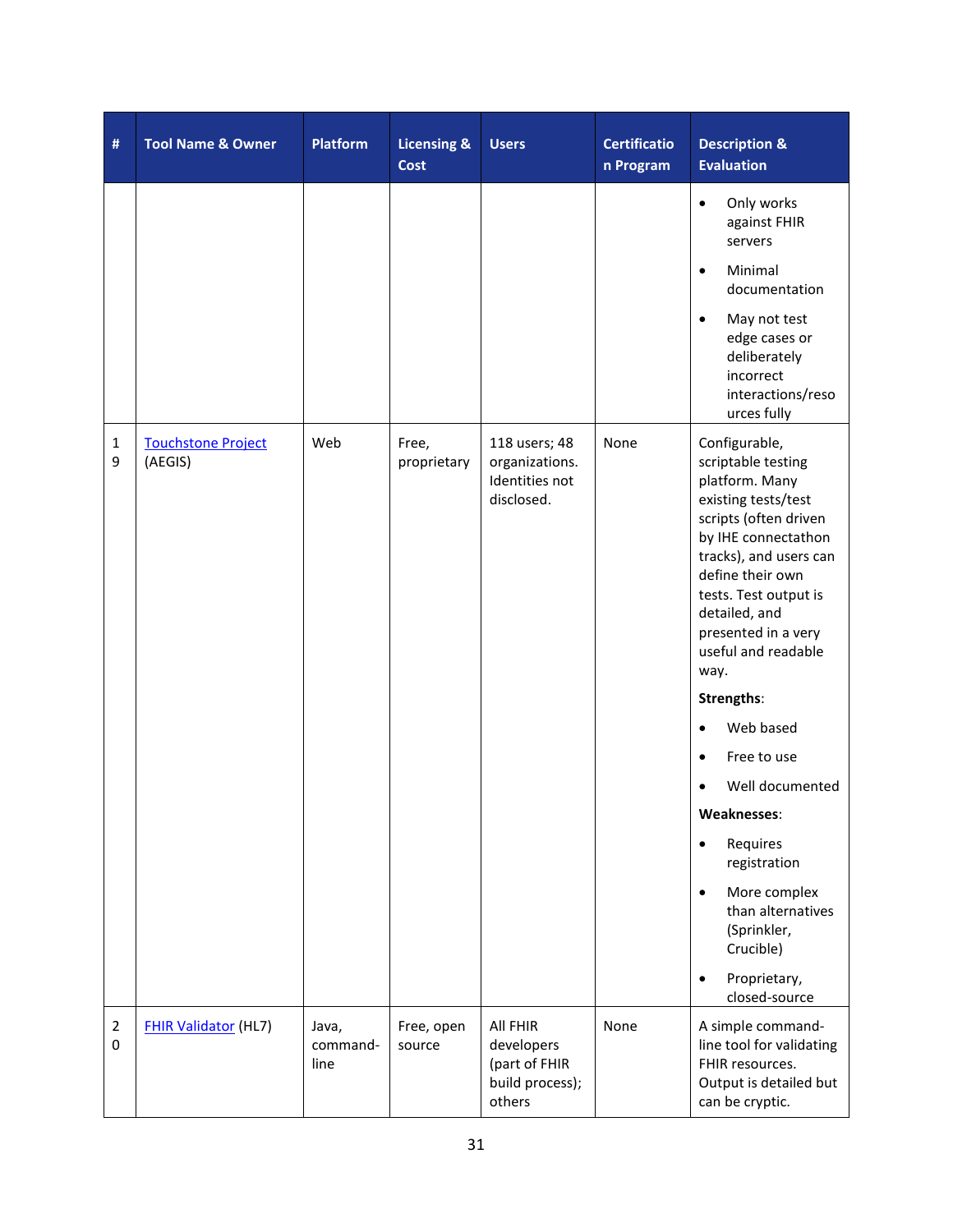| $\#$                          | <b>Tool Name &amp; Owner</b>                               | <b>Platform</b> | <b>Licensing &amp;</b><br>Cost | <b>Users</b> | <b>Certificatio</b><br>n Program | <b>Description &amp;</b><br><b>Evaluation</b>                                                               |
|-------------------------------|------------------------------------------------------------|-----------------|--------------------------------|--------------|----------------------------------|-------------------------------------------------------------------------------------------------------------|
|                               |                                                            |                 |                                | unknown      |                                  | Strengths:                                                                                                  |
|                               |                                                            |                 |                                |              |                                  | Free to use<br>$\bullet$                                                                                    |
|                               |                                                            |                 |                                |              |                                  | Open source<br>$\bullet$                                                                                    |
|                               |                                                            |                 |                                |              |                                  | Documentation<br>$\bullet$<br>available                                                                     |
|                               |                                                            |                 |                                |              |                                  | Weaknesses:                                                                                                 |
|                               |                                                            |                 |                                |              |                                  | Requires<br>$\bullet$<br>download                                                                           |
|                               |                                                            |                 |                                |              |                                  | Significant<br>$\bullet$<br>manual<br>configuration                                                         |
| $\overline{2}$<br>$\mathbf 1$ | <b>Gazelle External</b><br><b>Validation Service (IHE)</b> | Web             | Free,<br>closed-<br>source     | Unknown      | None                             | Applies both<br>schematron and<br>model-based<br>validation. No<br>example output<br>available to assess.   |
|                               |                                                            |                 |                                |              |                                  | Strengths:                                                                                                  |
|                               |                                                            |                 |                                |              |                                  | Supports multiple<br>$\bullet$<br>standards/IGs                                                             |
|                               |                                                            |                 |                                |              |                                  | Web based<br>$\bullet$                                                                                      |
|                               |                                                            |                 |                                |              |                                  | Free to use<br>$\bullet$                                                                                    |
|                               |                                                            |                 |                                |              |                                  | Simple, easy to<br>$\bullet$<br>use                                                                         |
|                               |                                                            |                 |                                |              |                                  | Reasonably good<br>documentation<br>(though<br>documentation is<br>not linked<br>directly from the<br>tool) |
|                               |                                                            |                 |                                |              |                                  | Weaknesses:                                                                                                 |
|                               |                                                            |                 |                                |              |                                  | <b>FHIR</b><br>$\bullet$<br>conformance<br>only supports<br>XML-encoded<br>resources                        |
|                               |                                                            |                 |                                |              |                                  | Proprietary,<br>closed-source                                                                               |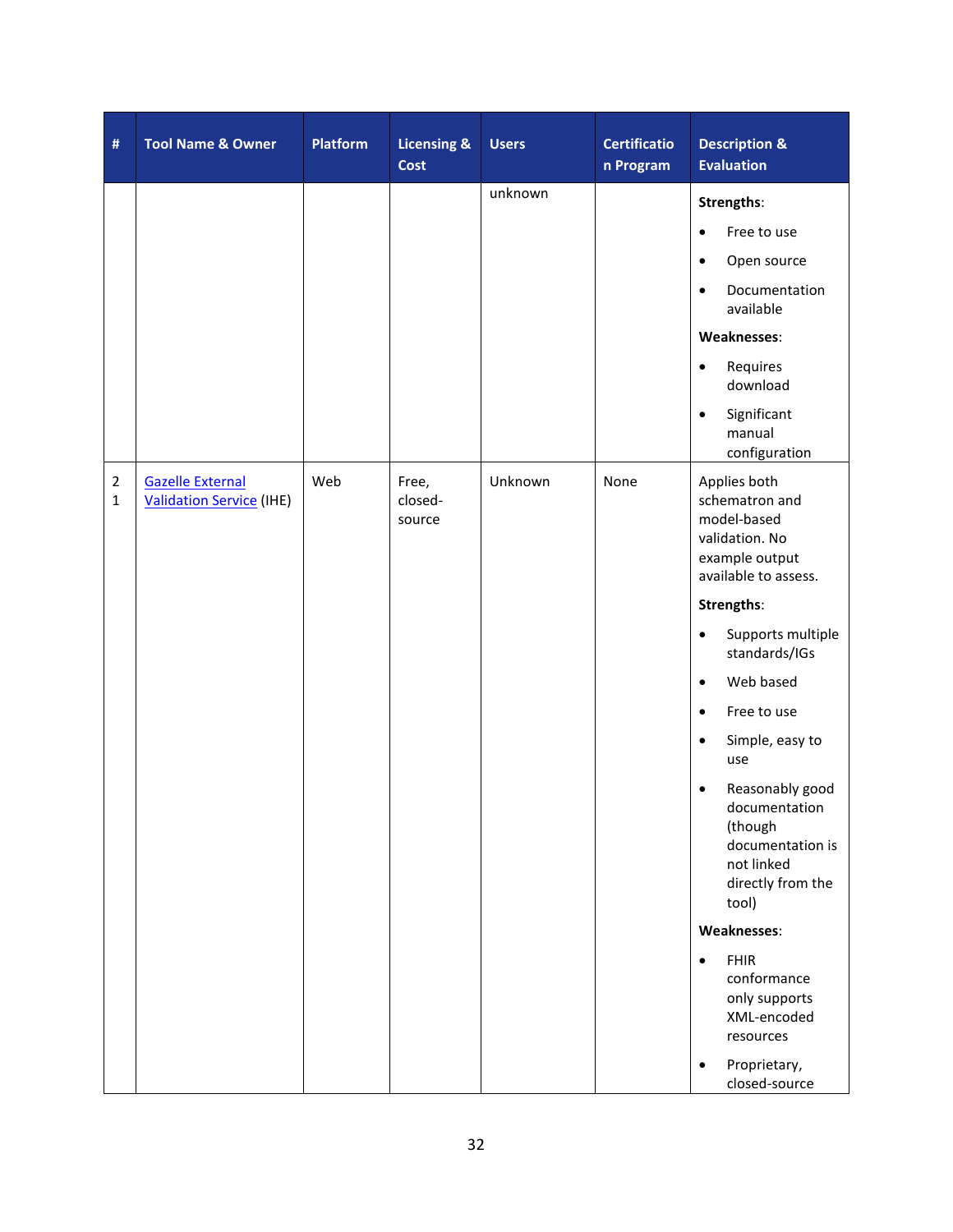| #                                         | <b>Tool Name &amp; Owner</b>                                    | <b>Platform</b>                            | <b>Licensing &amp;</b><br><b>Cost</b>                  | <b>Users</b> | <b>Certificatio</b><br>n Program | <b>Description &amp;</b><br><b>Evaluation</b>                                                                                                                                                                                                                     |
|-------------------------------------------|-----------------------------------------------------------------|--------------------------------------------|--------------------------------------------------------|--------------|----------------------------------|-------------------------------------------------------------------------------------------------------------------------------------------------------------------------------------------------------------------------------------------------------------------|
| 2<br>2                                    | <b>Developers Integration</b><br>Lab (Aegis)                    | Web                                        | Free,<br>closed-<br>source                             | Unknown      | None                             | Applies a wide variety<br>of tests against many<br>kinds of systems.<br>Provides detailed<br>reporting of results.<br>Which standards/IGs<br>are supported does<br>not appear to be<br>clearly documented;<br>logging in is<br>presumably necessary<br>Strengths: |
|                                           |                                                                 |                                            |                                                        |              |                                  | Supports multiple<br>$\bullet$<br>standards/IGs                                                                                                                                                                                                                   |
|                                           |                                                                 |                                            |                                                        |              |                                  | Web based<br>$\bullet$                                                                                                                                                                                                                                            |
|                                           |                                                                 |                                            |                                                        |              |                                  | Free to use<br>$\bullet$                                                                                                                                                                                                                                          |
|                                           |                                                                 |                                            |                                                        |              |                                  | Fairly good<br>$\bullet$<br>documentation                                                                                                                                                                                                                         |
|                                           |                                                                 |                                            |                                                        |              |                                  | Weaknesses:                                                                                                                                                                                                                                                       |
|                                           |                                                                 |                                            |                                                        |              |                                  | Proprietary,<br>$\bullet$<br>closed-source                                                                                                                                                                                                                        |
|                                           |                                                                 |                                            |                                                        |              |                                  | Difficult to<br>$\bullet$<br>determine<br>without signing<br>up what IGs are<br>supported                                                                                                                                                                         |
| $\overline{\mathbf{c}}$<br>3              | <b>Pre-Submission</b><br><b>Validation Application</b><br>(CMS) | Windows<br>(Java),<br>requires<br>download | Free for<br>users of<br>QualityNet<br>Secure<br>Portal | Unknown      | None                             | Open only to eligible<br>hospitals with<br>QualityNet access;<br>unable to assess fully.                                                                                                                                                                          |
| $\overline{2}$<br>$\overline{\mathbf{4}}$ | <b>Submission Engine</b><br><b>Validation Tool (CMS)</b>        | Web                                        | Free for<br>users of<br>QualityNet<br>Secure<br>Portal | Unknown      | None                             | Open only to those<br>with QualityNet<br>access; unable to<br>assess fully.                                                                                                                                                                                       |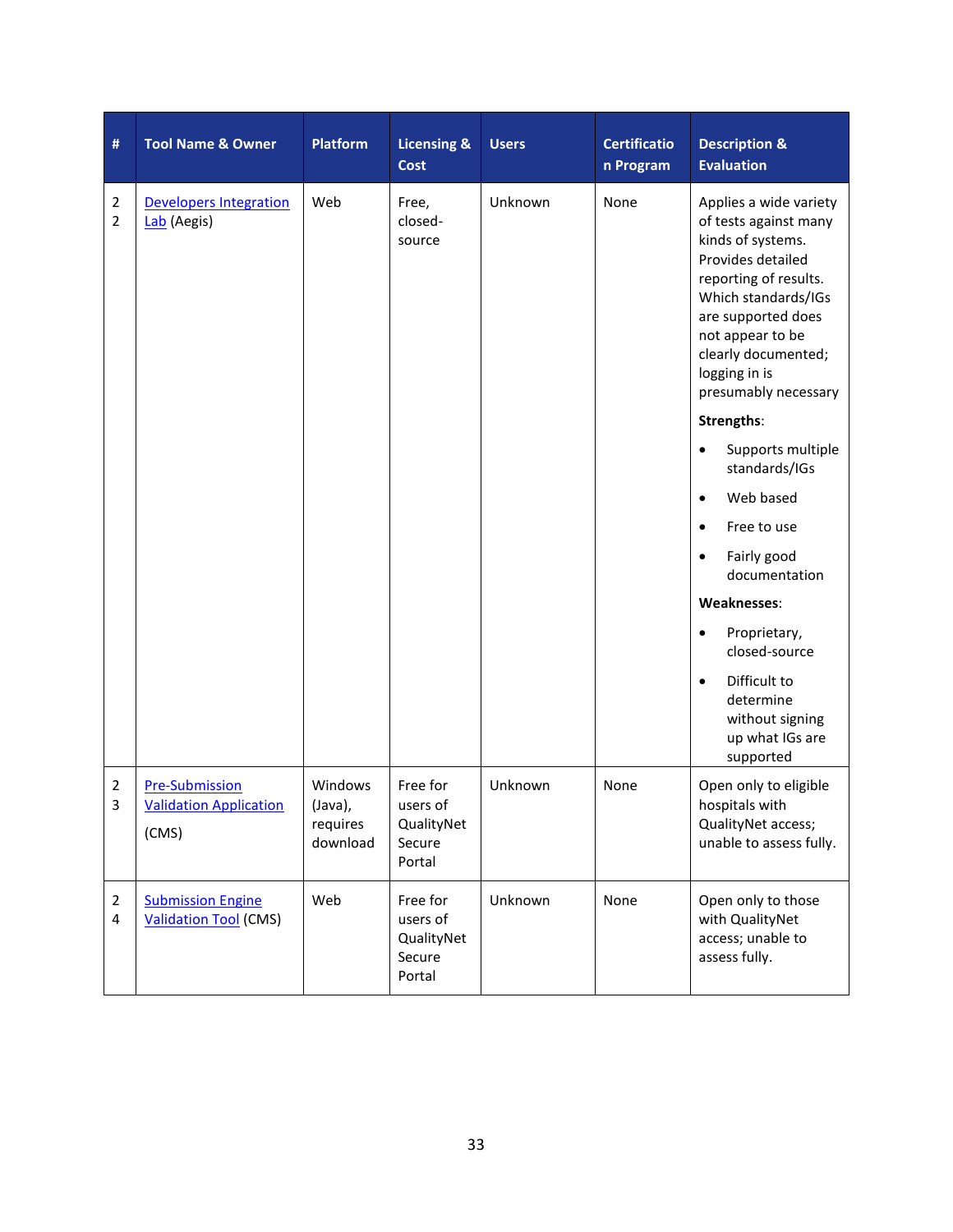#### **4.4.3 List of Implementation Guides Needing Tooling Prioritized by Need**

The following table identifies Implementation Guides that lack associated conformance tooling and, for each guide, provides an assessment of the need to develop tooling and the estimated effort required for development.

It is notable that community feedback included relatively few requests for more tooling; many respondents felt that existing tools were generally good, and critical comments focused more on the fragmented nature of the existing tooling ecosystem. There may be a greater need for increased consistency and best practices guidance with regard to existing tooling than for the development of entirely new tools.

The estimates below are very high-level; the specific level of effort required to develop tooling will be highly variable depending on the specific requirements of the tool. A simple command-line validator for a CDA implementation guide would be relatively simple; providing a Web-based user interface for the same tool might significantly increase the effort involved. Furthermore, developing more precise estimates would require a high degree of familiarity with the specifics of each guide and the use cases it support.

| $\#$           | <b>Implementation Guide</b>                                                                                                                       | <b>Need for Tooling</b> |                                                                                             | <b>Estimated Time to Develop</b><br><b>Tooling</b> |                                                                                                                                                                                                                                                       |
|----------------|---------------------------------------------------------------------------------------------------------------------------------------------------|-------------------------|---------------------------------------------------------------------------------------------|----------------------------------------------------|-------------------------------------------------------------------------------------------------------------------------------------------------------------------------------------------------------------------------------------------------------|
|                |                                                                                                                                                   | <b>Need</b>             | <b>Rationale</b>                                                                            | <b>Hours</b>                                       | <b>Rationale</b>                                                                                                                                                                                                                                      |
| $\mathbf{1}$   | HL7 Implementation Guide for<br>CDA <sup>®</sup> R2: Patient Generated<br>Document Header Template,<br>Release 1                                  | Med-<br>High<br>(5)     | Popular (many<br>$\bullet$<br>downloads)<br>Newest IG<br>$\bullet$<br>version<br><b>CDA</b> | Medium                                             | CDA is represented<br>$\bullet$<br>as XML; can be<br>validated with<br>schemas or<br>schematrons<br>Multiple test cases<br>$\bullet$<br>not needed<br>No need to expose<br>$\bullet$<br>interface endpoint;<br>upload or<br>copy/paste is<br>adequate |
| $\overline{2}$ | HL7 Implementation Guide for<br>$CDA®$ Release 2 - Level 3:<br><b>Emergency Medical Services;</b><br>Patient Care Report, Release 1 - US<br>Realm | Med-<br>High<br>(5)     | Popular (many<br>$\bullet$<br>downloads)<br>Newest IG<br>$\bullet$<br>version<br><b>CDA</b> | Medium                                             | CDA is represented<br>$\bullet$<br>as XML; can be<br>validated with<br>schemas or<br>schematrons<br>Multiple test cases<br>$\bullet$<br>not needed<br>No need to expose<br>$\bullet$<br>interface endpoint;<br>upload or<br>copy/paste is             |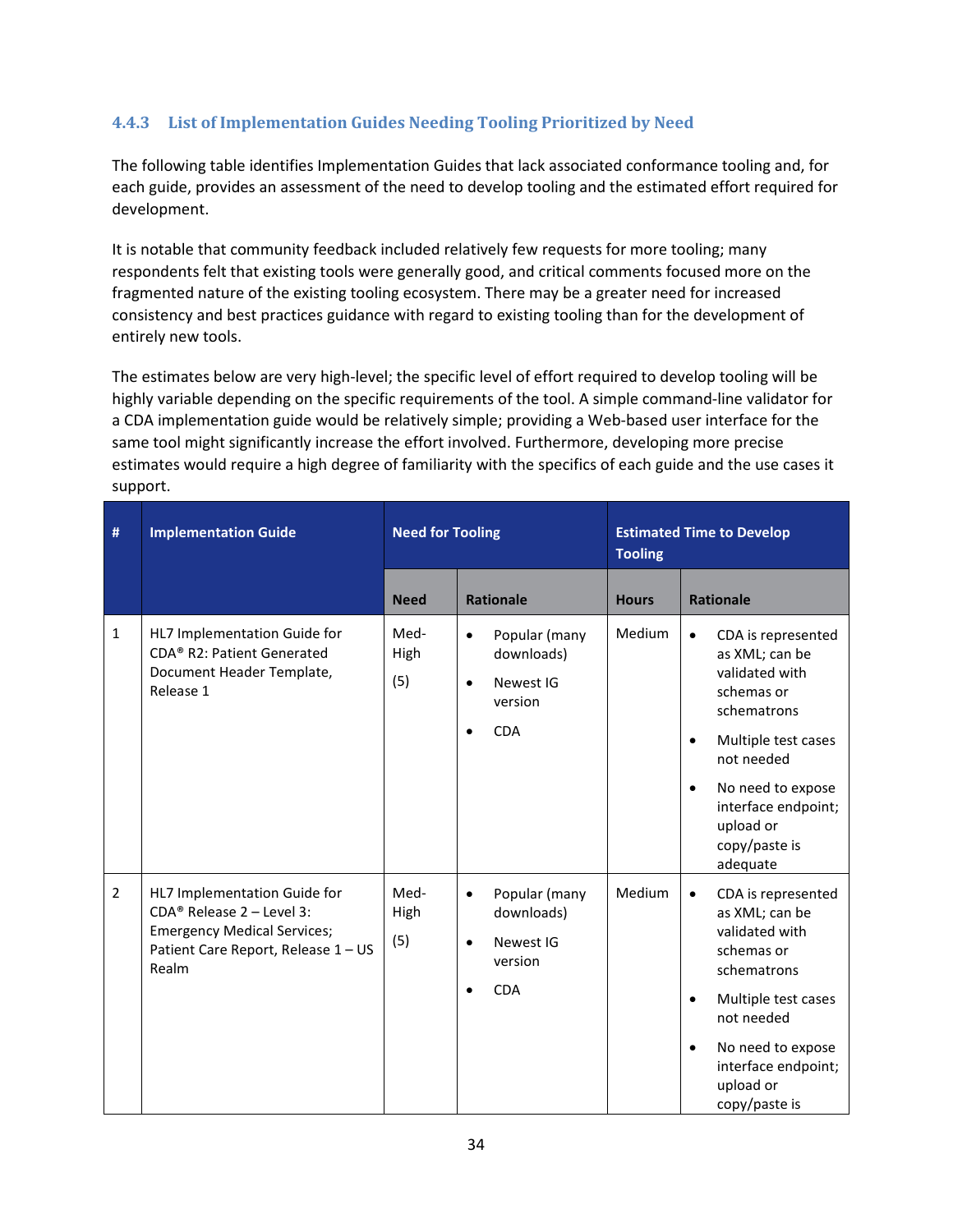| $\#$ | <b>Implementation Guide</b>                                                                                                                        | <b>Need for Tooling</b> |                                                                                                                                  | <b>Estimated Time to Develop</b><br><b>Tooling</b> |                                                                                                                                                                                                                                                       |
|------|----------------------------------------------------------------------------------------------------------------------------------------------------|-------------------------|----------------------------------------------------------------------------------------------------------------------------------|----------------------------------------------------|-------------------------------------------------------------------------------------------------------------------------------------------------------------------------------------------------------------------------------------------------------|
|      |                                                                                                                                                    | <b>Need</b>             | <b>Rationale</b>                                                                                                                 | <b>Hours</b>                                       | <b>Rationale</b>                                                                                                                                                                                                                                      |
| 3    | HL7 Implementation Guide for<br>CDA® Release 2: IHE Health Story<br>Consolidation, Release 1.1                                                     | Med-<br>High<br>(5)     | Popular (many<br>$\bullet$<br>downloads)<br>Newest IG<br>$\bullet$<br>version<br><b>CDA</b><br>$\bullet$                         | Medium                                             | adequate<br>CDA is represented<br>$\bullet$<br>as XML; can be<br>validated with<br>schemas or<br>schematrons<br>Multiple test cases<br>$\bullet$<br>not needed                                                                                        |
|      |                                                                                                                                                    |                         |                                                                                                                                  |                                                    | No need to expose<br>$\bullet$<br>interface endpoint;<br>upload or<br>copy/paste is<br>adequate                                                                                                                                                       |
| 4    | HL7 Implementation Guide for CDA<br>Release 2: Plan-to-plan Personal<br>Health Record PHR Data Transfer,<br>Release 1 - US Realm                   | Medium<br>(4)           | Somewhat<br>$\bullet$<br>popular<br>(moderate # of<br>downloads)<br>Newest IG<br>$\bullet$<br>version<br><b>CDA</b><br>$\bullet$ | Medium                                             | CDA is represented<br>$\bullet$<br>as XML; can be<br>validated with<br>schemas or<br>schematrons<br>Multiple test cases<br>$\bullet$<br>not needed<br>No need to expose<br>$\bullet$<br>interface endpoint;<br>upload or<br>copy/paste is<br>adequate |
| 5    | HL7 Implementation Guide for<br>CDA® Release 2: Additional CDA R2<br>Templates - Clinical Documents for<br>Payers - Set 1, Release 1 (US<br>Realm) | Medium<br>(4)           | Somewhat<br>$\bullet$<br>popular<br>(moderate # of<br>downloads)<br>Newest IG<br>$\bullet$<br>version<br><b>CDA</b><br>$\bullet$ | Medium                                             | CDA is represented<br>$\bullet$<br>as XML; can be<br>validated with<br>schemas or<br>schematrons<br>Multiple test cases<br>$\bullet$<br>not needed<br>No need to expose<br>$\bullet$<br>interface endpoint;<br>upload or<br>copy/paste is<br>adequate |
| 6    | HL7 Implementation Guide for<br>CDA <sup>®</sup> Release 2: Digital Signatures<br>and Delegation of Rights, Release 1                              | Medium<br>(4)           | Somewhat<br>$\bullet$<br>popular<br>(moderate # of<br>downloads)                                                                 | Medium                                             | CDA is represented<br>$\bullet$<br>as XML; can be<br>validated with<br>schemas or                                                                                                                                                                     |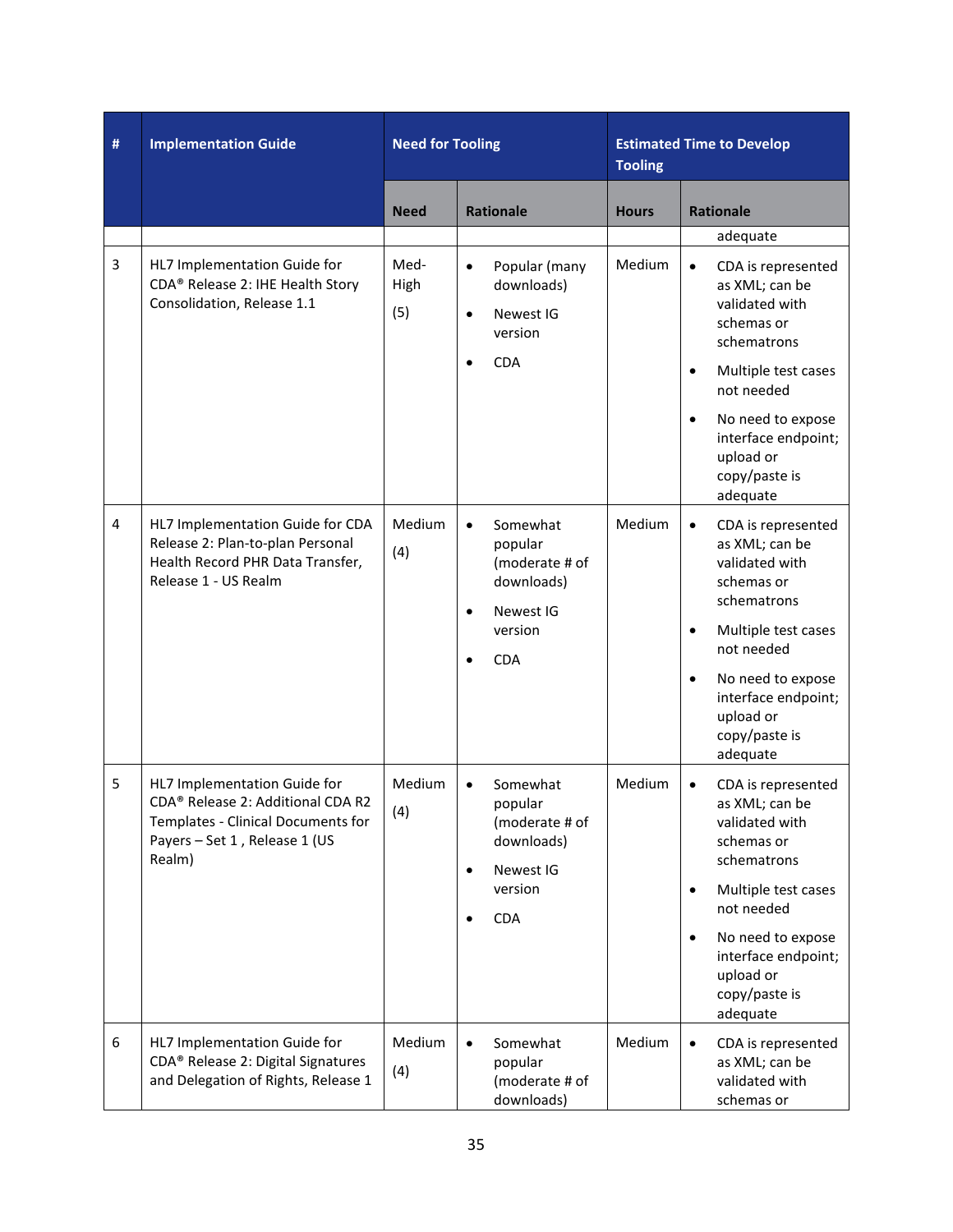| $\#$           | <b>Implementation Guide</b>                                                                                                                  |                    | <b>Need for Tooling</b>                                                       |              | <b>Estimated Time to Develop</b>                                                                                                                                                                                                                      |
|----------------|----------------------------------------------------------------------------------------------------------------------------------------------|--------------------|-------------------------------------------------------------------------------|--------------|-------------------------------------------------------------------------------------------------------------------------------------------------------------------------------------------------------------------------------------------------------|
|                |                                                                                                                                              | <b>Need</b>        | <b>Rationale</b>                                                              | <b>Hours</b> | <b>Rationale</b>                                                                                                                                                                                                                                      |
|                |                                                                                                                                              |                    | Newest IG<br>$\bullet$<br>version<br><b>CDA</b><br>$\bullet$                  |              | schematrons<br>Multiple test cases<br>$\bullet$<br>not needed<br>No need to expose<br>$\bullet$<br>interface endpoint;<br>upload or<br>copy/paste is<br>adequate                                                                                      |
| $\overline{7}$ | HL7 Version 2.5.1 Implementation<br><b>Guide: Orders and Observations;</b><br>Interoperable Laboratory Result<br>Reporting to EHR, Release 1 | Medium<br>(4)      | Popular (many<br>$\bullet$<br>downloads)<br>Newest IG<br>$\bullet$<br>version | High         | Leverage existing<br>$\bullet$<br>libraries to assist in<br>validation (e.g.<br>HAPI)<br>Multiple tests &<br>$\bullet$<br>test scripts<br>probably needed<br>May need to<br>$\bullet$<br>expose interface<br>endpoint                                 |
| 8              | HL7 Version 3 Implementation<br>Guide: Canonical Pedigree (Family<br>History) Interoperability, Release 1<br>- US Realm                      | Medium<br>(4)      | Popular (many<br>$\bullet$<br>downloads)<br>Newest IG<br>$\bullet$<br>version | High         | V3 is represented<br>$\bullet$<br>as XML; can be<br>validated with<br>schemas or<br>schematrons<br>Multiple tests &<br>$\bullet$<br>test scripts<br>probably needed<br>May need to<br>expose interface<br>endpoint                                    |
| 9              | HL7 CDA (®) R2 Implementation<br>Guide: Patient-friendly language<br>for Consumer User Interfaces,<br>Release 1                              | Med-<br>Low<br>(3) | Newest IG<br>$\bullet$<br>version<br>CDA<br>$\bullet$                         | Medium       | CDA is represented<br>$\bullet$<br>as XML; can be<br>validated with<br>schemas or<br>schematrons<br>Multiple test cases<br>$\bullet$<br>not needed<br>No need to expose<br>$\bullet$<br>interface endpoint;<br>upload or<br>copy/paste is<br>adequate |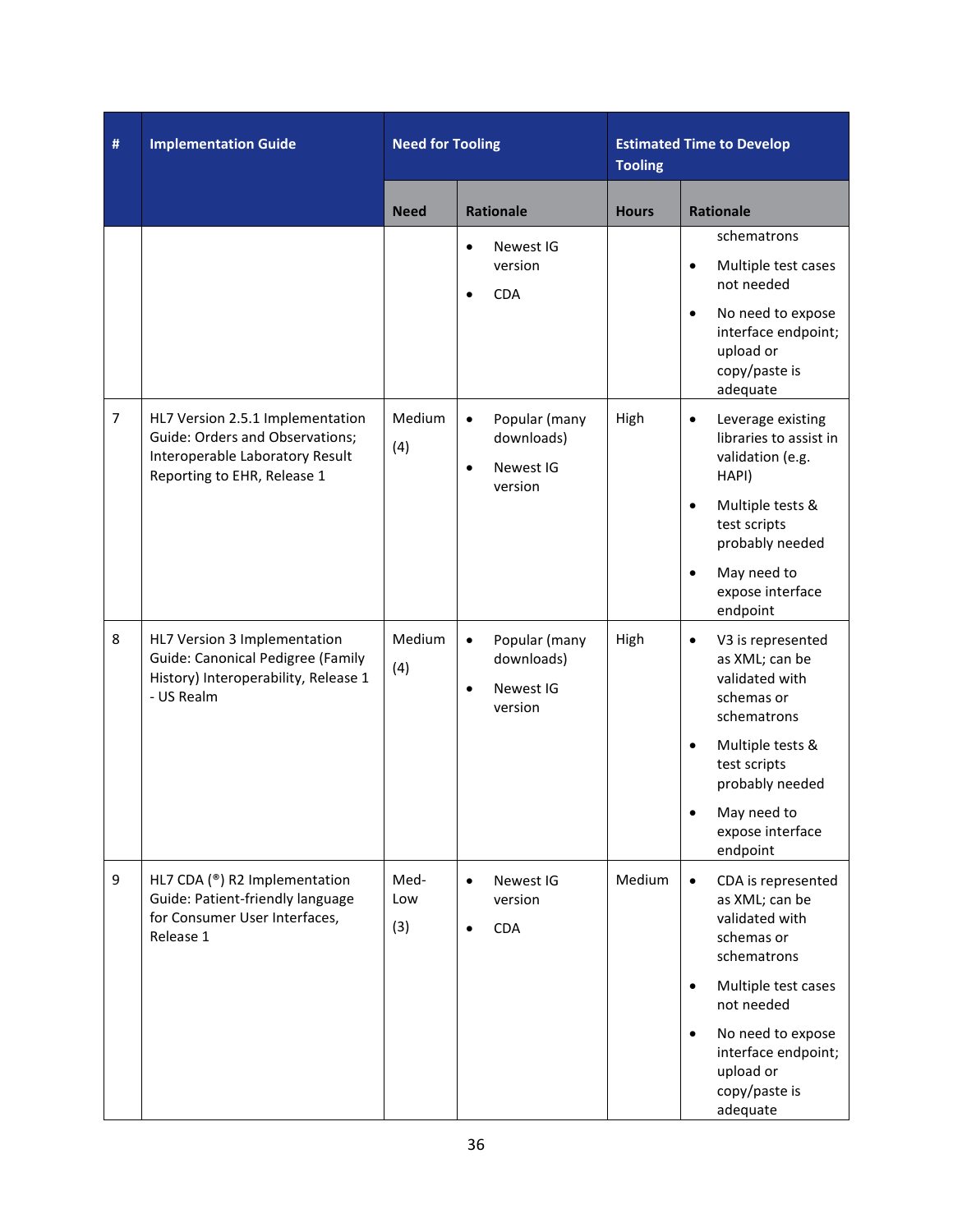| $\#$ | <b>Implementation Guide</b>                                                                                                                | <b>Need for Tooling</b> |                                                                               | <b>Estimated Time to Develop</b><br><b>Tooling</b> |                                                                                                                                                                                                                                                       |
|------|--------------------------------------------------------------------------------------------------------------------------------------------|-------------------------|-------------------------------------------------------------------------------|----------------------------------------------------|-------------------------------------------------------------------------------------------------------------------------------------------------------------------------------------------------------------------------------------------------------|
|      |                                                                                                                                            | <b>Need</b>             | <b>Rationale</b>                                                              | <b>Hours</b>                                       | <b>Rationale</b>                                                                                                                                                                                                                                      |
| 10   | HL7 CDA® R2 Implementation<br><b>Guide: Medication Therapy</b><br>Management (MTM) Templates,<br>Release 1 - US Realm                      | Med-<br>Low<br>(3)      | Newest IG<br>$\bullet$<br>version<br><b>CDA</b><br>$\bullet$                  | Medium                                             | CDA is represented<br>$\bullet$<br>as XML; can be<br>validated with<br>schemas or<br>schematrons<br>Multiple test cases<br>$\bullet$<br>not needed<br>No need to expose<br>$\bullet$<br>interface endpoint;<br>upload or<br>copy/paste is<br>adequate |
| 11   | HL7 Implementation Guide for<br>CDA® Release 2: Healthcare<br>Associated Infection (HAI) Reports,<br>Release 2                             | Med-<br>Low<br>(3)      | Newest IG<br>$\bullet$<br>version<br><b>CDA</b><br>$\bullet$                  | Medium                                             | CDA is represented<br>$\bullet$<br>as XML; can be<br>validated with<br>schemas or<br>schematrons<br>Multiple test cases<br>$\bullet$<br>not needed<br>No need to expose<br>$\bullet$<br>interface endpoint;<br>upload or<br>copy/paste is<br>adequate |
| 12   | HL7 Implementation Guide for<br>CDA® Release 2: HIV/AIDS Services<br>Report, Release 1 - US Realm                                          | Med-<br>Low<br>(3)      | Newest IG<br>$\bullet$<br>version<br><b>CDA</b>                               | Medium                                             | CDA is represented<br>$\bullet$<br>as XML; can be<br>validated with<br>schemas or<br>schematrons<br>Multiple test cases<br>$\bullet$<br>not needed<br>No need to expose<br>$\bullet$<br>interface endpoint;<br>upload or<br>copy/paste is<br>adequate |
| 13   | HL7 Version 2 Implementation<br><b>Guide: Clinical Genomics; Fully</b><br>LOINC-Qualified Genetic Variation<br>Model, Release 2 - US Realm | Med-<br>Low<br>(3)      | Somewhat<br>$\bullet$<br>popular<br>(moderate # of<br>downloads)<br>Newest IG | High                                               | Leverage existing<br>$\bullet$<br>libraries to assist in<br>validation (e.g.<br>HAPI)<br>Multiple tests &<br>٠                                                                                                                                        |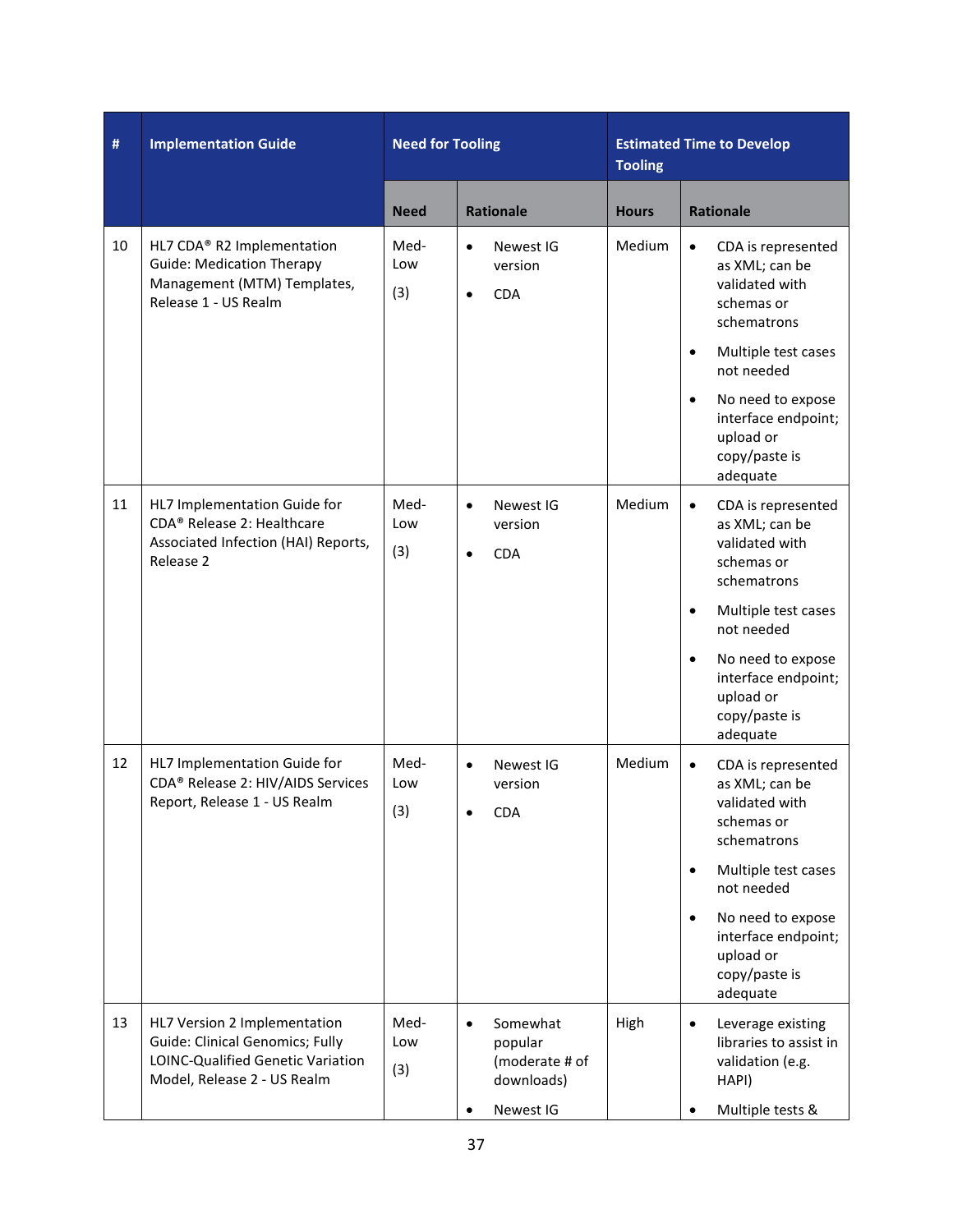| #  | <b>Implementation Guide</b>                                                                           | <b>Need for Tooling</b> |                                                                                                       | <b>Estimated Time to Develop</b><br><b>Tooling</b> |                                                                                                                                                           |
|----|-------------------------------------------------------------------------------------------------------|-------------------------|-------------------------------------------------------------------------------------------------------|----------------------------------------------------|-----------------------------------------------------------------------------------------------------------------------------------------------------------|
|    |                                                                                                       | <b>Need</b>             | <b>Rationale</b>                                                                                      | <b>Hours</b>                                       | <b>Rationale</b>                                                                                                                                          |
|    |                                                                                                       |                         | version                                                                                               |                                                    | test scripts<br>probably needed<br>May need to<br>$\bullet$<br>expose interface<br>endpoint                                                               |
| 14 | HL7 Version 2.5.1 Implementation<br>Guide: Height and Weight Report,<br>Release 1 - US Realm          | Med-<br>Low<br>(3)      | Somewhat<br>$\bullet$<br>popular<br>(moderate # of<br>downloads)<br>Newest IG<br>$\bullet$<br>version | High                                               | Leverage existing<br>$\bullet$<br>libraries to assist in<br>validation (e.g.<br>HAPI)<br>Multiple tests &<br>$\bullet$<br>test scripts<br>probably needed |
|    |                                                                                                       |                         |                                                                                                       |                                                    | May need to<br>$\bullet$<br>expose interface<br>endpoint                                                                                                  |
| 15 | HL7 Version 2.6 Implementation<br><b>Guide: Blood Bank Donation</b><br>Services, Release 1 - US Realm | Med-<br>Low<br>(3)      | Somewhat<br>$\bullet$<br>popular<br>(moderate # of<br>downloads)                                      | High                                               | Leverage existing<br>$\bullet$<br>libraries to assist in<br>validation (e.g.<br>HAPI)                                                                     |
|    |                                                                                                       |                         | Newest IG<br>$\bullet$<br>version                                                                     |                                                    | Multiple tests &<br>$\bullet$<br>test scripts<br>probably needed                                                                                          |
|    |                                                                                                       |                         |                                                                                                       |                                                    | May need to<br>$\bullet$<br>expose interface<br>endpoint                                                                                                  |
| 16 | HL7 Version 3 Implementation<br><b>Guide: Regulated Product</b><br>Submission R2, Release 1           | Med-<br>Low<br>(3)      | Somewhat<br>$\bullet$<br>popular<br>(moderate # of<br>downloads)<br>Newest IG<br>$\bullet$            | High                                               | V3 is represented<br>$\bullet$<br>as XML; can be<br>validated with<br>schemas or<br>schematrons                                                           |
|    |                                                                                                       |                         | version                                                                                               |                                                    | Multiple tests &<br>$\bullet$<br>test scripts<br>probably needed                                                                                          |
|    |                                                                                                       |                         |                                                                                                       |                                                    | May need to<br>$\bullet$<br>expose interface<br>endpoint                                                                                                  |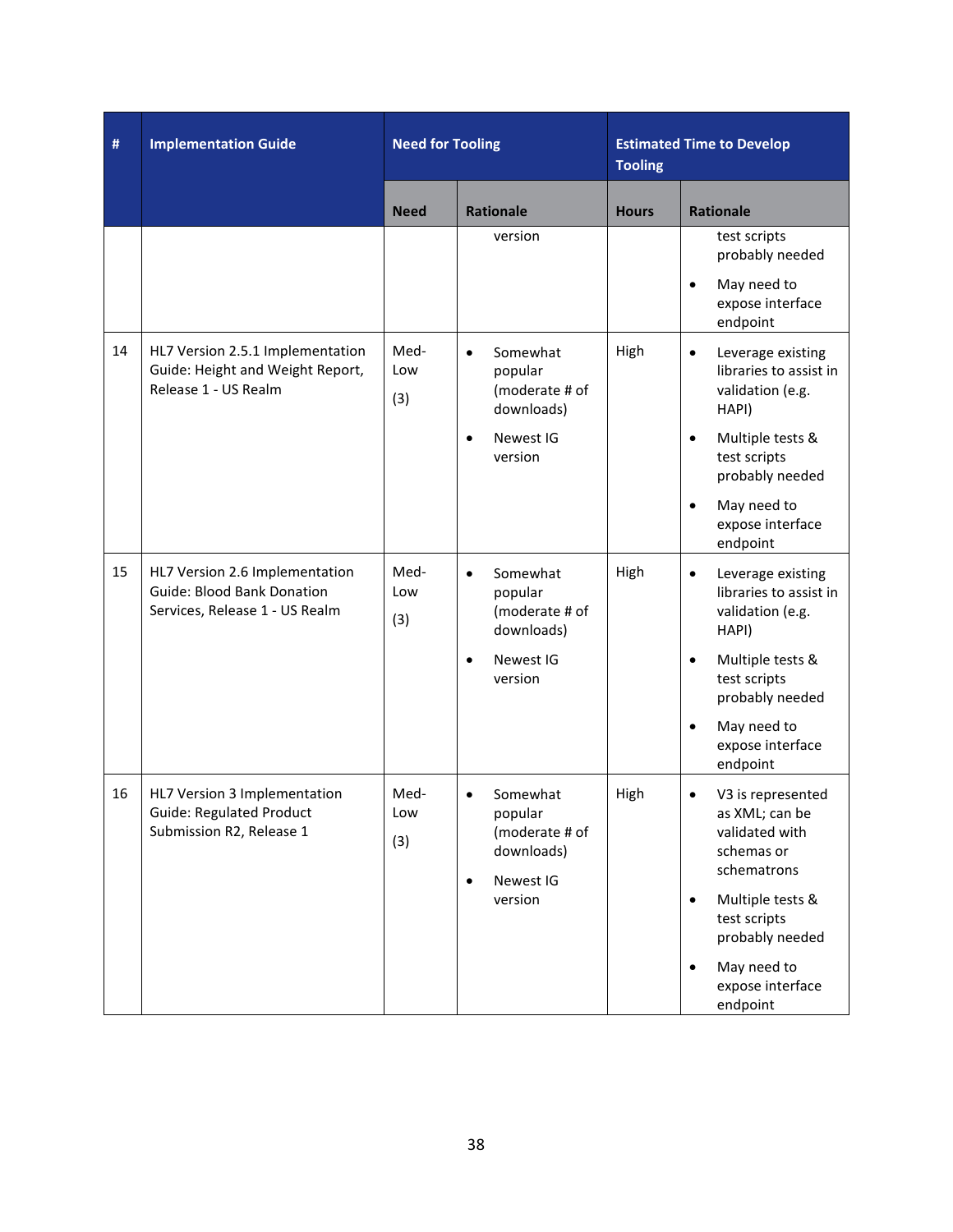| $\#$ | <b>Implementation Guide</b>                                                                                   | <b>Need for Tooling</b> |                                                                                                                                                                           | <b>Estimated Time to Develop</b><br><b>Tooling</b> |                                                                                                                                                                                                                                 |
|------|---------------------------------------------------------------------------------------------------------------|-------------------------|---------------------------------------------------------------------------------------------------------------------------------------------------------------------------|----------------------------------------------------|---------------------------------------------------------------------------------------------------------------------------------------------------------------------------------------------------------------------------------|
|      |                                                                                                               | <b>Need</b>             | <b>Rationale</b>                                                                                                                                                          | <b>Hours</b>                                       | <b>Rationale</b>                                                                                                                                                                                                                |
| 17   | HL7 Version 3 Implementation<br><b>Guide: Regulated Studies;</b><br>Annotated ECG R1, Release 2 - US<br>Realm | Med-<br>Low<br>(3)      | Somewhat<br>$\bullet$<br>popular<br>(moderate # of<br>downloads)<br>Newest IG<br>$\bullet$<br>version                                                                     | High                                               | V3 is represented<br>$\bullet$<br>as XML; can be<br>validated with<br>schemas or<br>schematrons<br>Multiple tests &<br>$\bullet$<br>test scripts<br>probably needed<br>May need to<br>$\bullet$<br>expose interface<br>endpoint |
| 18   | HL7 Version 3 Implementation<br>Guide: Structured Product Labeling,<br>Release 5                              | Med-<br>Low<br>(3)      | Somewhat<br>$\bullet$<br>popular<br>(moderate # of<br>downloads)<br>Newest IG<br>$\bullet$<br>version                                                                     | High                                               | V3 is represented<br>$\bullet$<br>as XML; can be<br>validated with<br>schemas or<br>schematrons<br>Multiple tests &<br>$\bullet$<br>test scripts<br>probably needed<br>May need to<br>$\bullet$<br>expose interface<br>endpoint |
| 19   | All other guides                                                                                              | Low<br>(< 3)            | Few to no<br>$\bullet$<br>downloads<br>No community<br>$\bullet$<br>requests<br>Old versions of<br>$\bullet$<br>IGs, or<br>standards with a<br>short expected<br>lifespan | n/a                                                | Tooling<br>$\bullet$<br>development is not<br>advised                                                                                                                                                                           |

#### **4.4.4 Other Tools**

As noted earlier in this report, there are a number of tools that do not test for conformance to a particular implementation guide but may be configured to act as conformance tools, typically by obtaining or creating an appropriate profile. These tools were not fully analyzed in the gap analysis but are listed in the table below.

| Tool Name | <b>Owner</b> | <b>Licensing &amp; Cost</b> | <b>URL</b> |
|-----------|--------------|-----------------------------|------------|
|           |              |                             |            |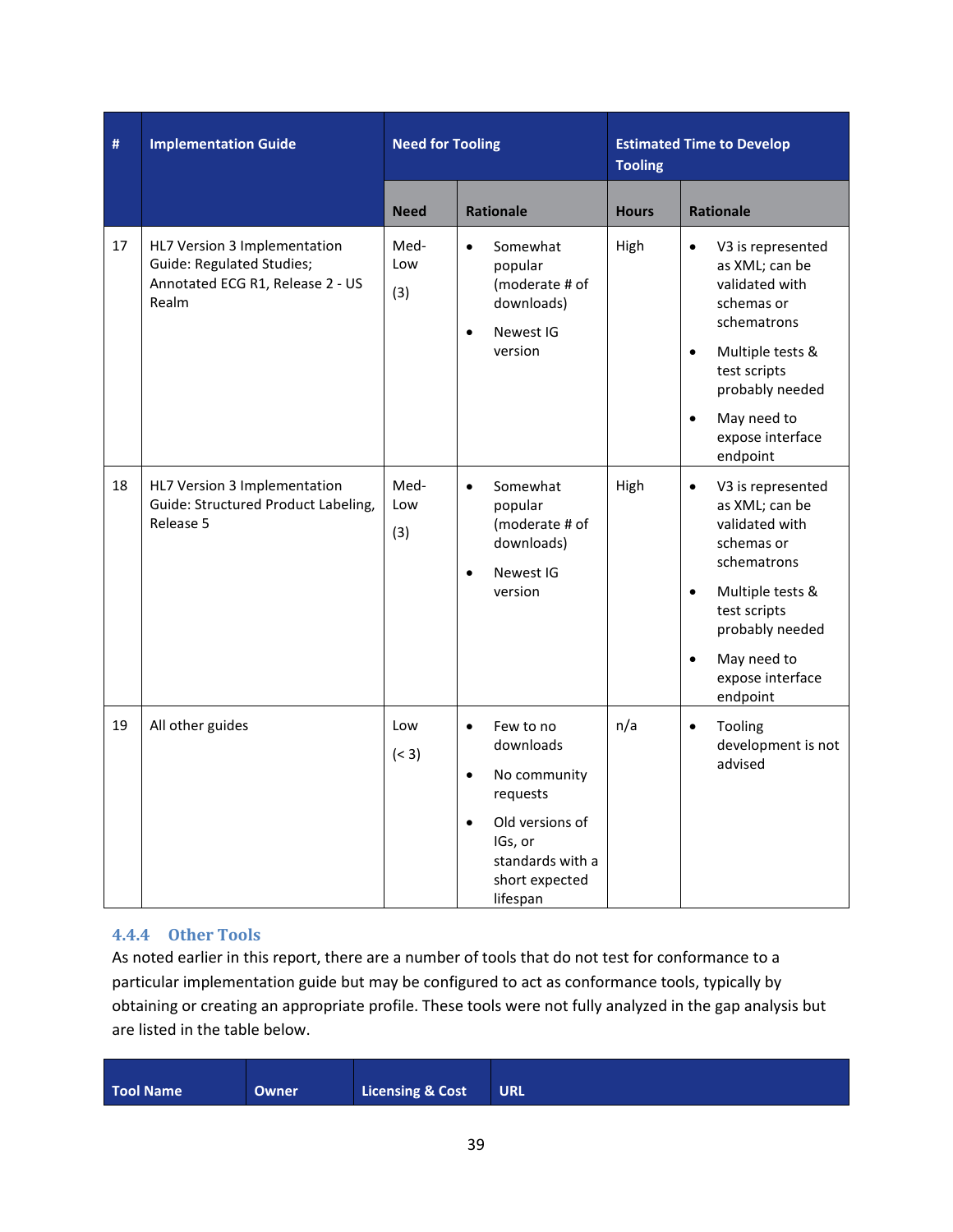| <b>Tool Name</b>                                         | Owner                            | <b>Licensing &amp; Cost</b> | <b>URL</b>                                                 |
|----------------------------------------------------------|----------------------------------|-----------------------------|------------------------------------------------------------|
| Messaging<br>Workbench                                   | HL7                              | Free                        | http://gforge.hl7.org/gf/project/mwb/                      |
| 7Edit                                                    | Real Seven                       | Proprietary; \$249          | http://www.7edit.com/                                      |
| Trifolia                                                 | Lantana<br>Consulting<br>Group   | Proprietary;<br>unknown     | http://www.lantanagroup.com/resources/trifolia/            |
| Forge                                                    | Furore                           | Free                        | http://fhir.furore.com/Forge                               |
| ART-DÉCOR                                                | ART-DÉCOR<br><b>Expert Group</b> | Free                        | https://art-<br>decor.org/mediawiki/index.php/Main Page    |
| Gazelle<br>ObjectsChecker                                | <b>IHE</b>                       | Unknown                     | https://gazelle.ihe.net/content/gazelle-<br>objectschecker |
| Model-Driven<br><b>Health Tools</b>                      | Unknown                          | Free                        | http://cdatools.org/                                       |
| Inspector of Quality<br><b>Healthcare Data</b><br>(iQHD) | Stella<br>Technology             | Proprietary,<br>Unknown     | http://stellatechnology.com/wp/products/ighd/              |

#### **4.4.5 Other Recommendations From the Gap Analysis**

The contractor hired to perform the gap analysis suggested that HL7 organize the existing tooling ecosystem before it develops or commissions the development of additional tooling. Broadly, they made three recommendations related to the ecosystem and two related to additional tooling that should be considered in the near term:

- Develop a public tooling catalog
- Develop a tooling endorsement or certification program
- Develop and provide guidance for format and content of conformance tool output
- Ensure tooling is available for public health-related implementation guides
- Ensure tooling is available to support FHIR Structured Data Capture

Each of these recommendations is discussed briefly below.

#### *4.4.5.1 Develop a Public Tooling Catalog*

Contractor recommended that HL7 create a public tooling catalog – a central, authoritative index of conformance tools similar to the information provided in section 4.4.1 of this report. Such a catalog could include:

• A mechanism for members of the community to submit new tools for inclusion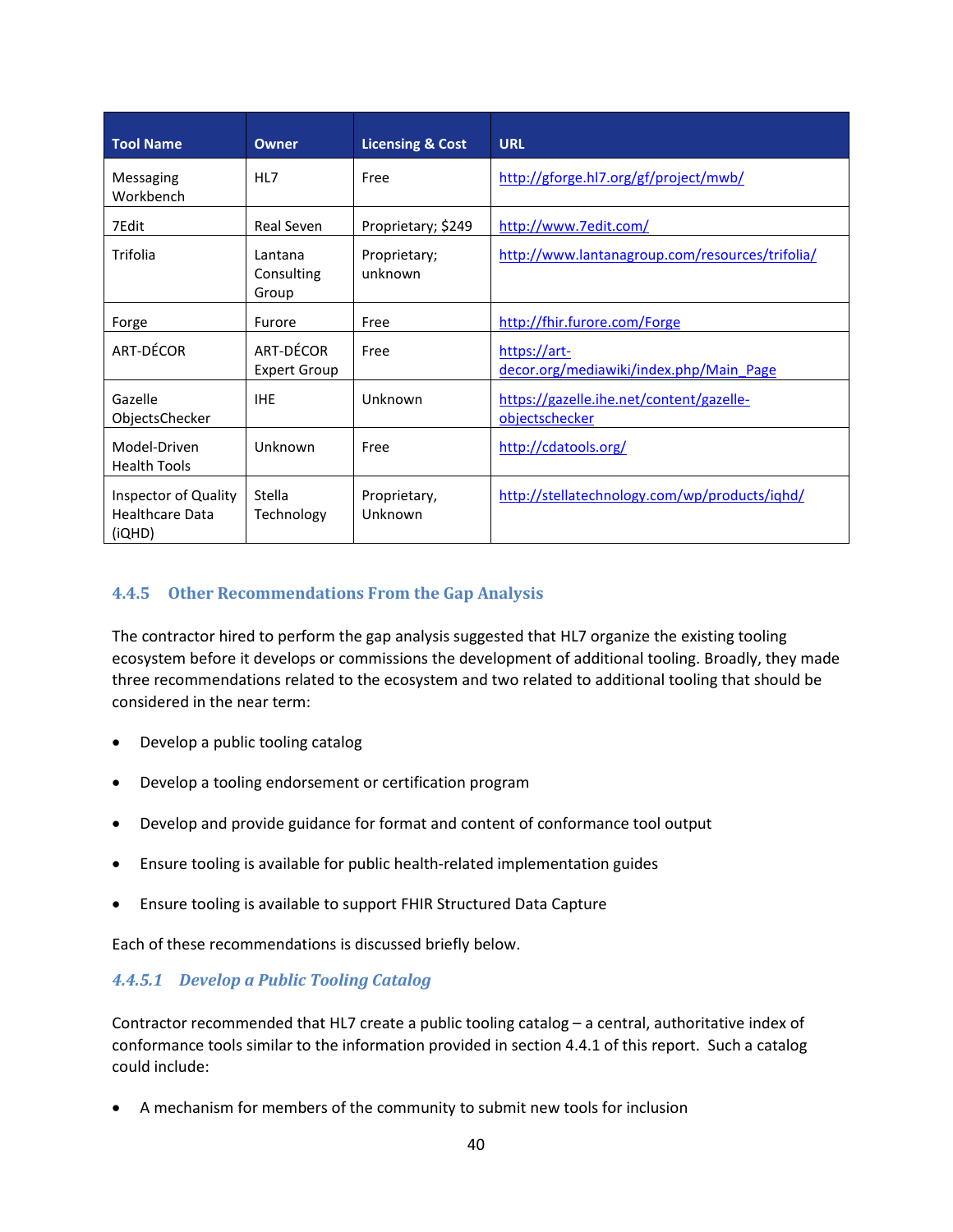- o Community members could also flag tools that are out of date, superseded or unmaintained, helping others to find the best and most reliable tools
- A mechanism by which members of the community could indicate their need for a tool that does not exist
	- $\circ$  This would provide information to the vendor and open-source software communities, helping them to identify unmet needs

The catalog should be publicly accessible (i.e. not only HL7 members) to maximize its value. Effectively, such a catalog would continue the work of the gap analysis.

Implementing a public catalog would provide a "quick win", potentially at relatively little cost to HL7, and would help the community more effectively leverage existing tools

## *4.4.5.2 Develop Tooling Endorsement or Certification*

The community expressed interest in some form of endorsement or approval of conformance tools by HL7. An approval or endorsement scheme could be combined with the public tooling catalog described previously. Such a system might offer approval to conformance tools that met a basic set of requirements, for example:

- Clearly states which implementation guide or guides are supported
- Provides adequate documentation
- Actively maintained, with contact information for the maintainer(s) provided
- Implements best practices for tool outputs (see next recommendation)

This type of certification program would be of great assistance to implementers in quickly finding the most up-to-date and reliable conformance tools, and would give community members confidence that the tools they are using are trustworthy.

## *4.4.5.3 Develop Best Practice Guidance for Conformance Tool Outputs*

A number of comments received from community members noted the inconsistency between tools. While individual tools may be useful, their outputs can vary widely both in form and content, which can be challenging for organizations that use multiple implementation guides and conformance tools.

HL7 should consider providing guidelines for the format and content of conformance tool outputs; these could be aligned to the ONC Health IT Certification Program test methods.

## *4.4.5.4 Ensure Tooling is Available for Public Health-Related Guides*

One of the two specific requests for tooling received from the community was for conformance tooling to support public health-related implementation guides. The commenter noted the relevance of such guides to meaningful use. Currently, the only public health-related guide lacking tooling is HL7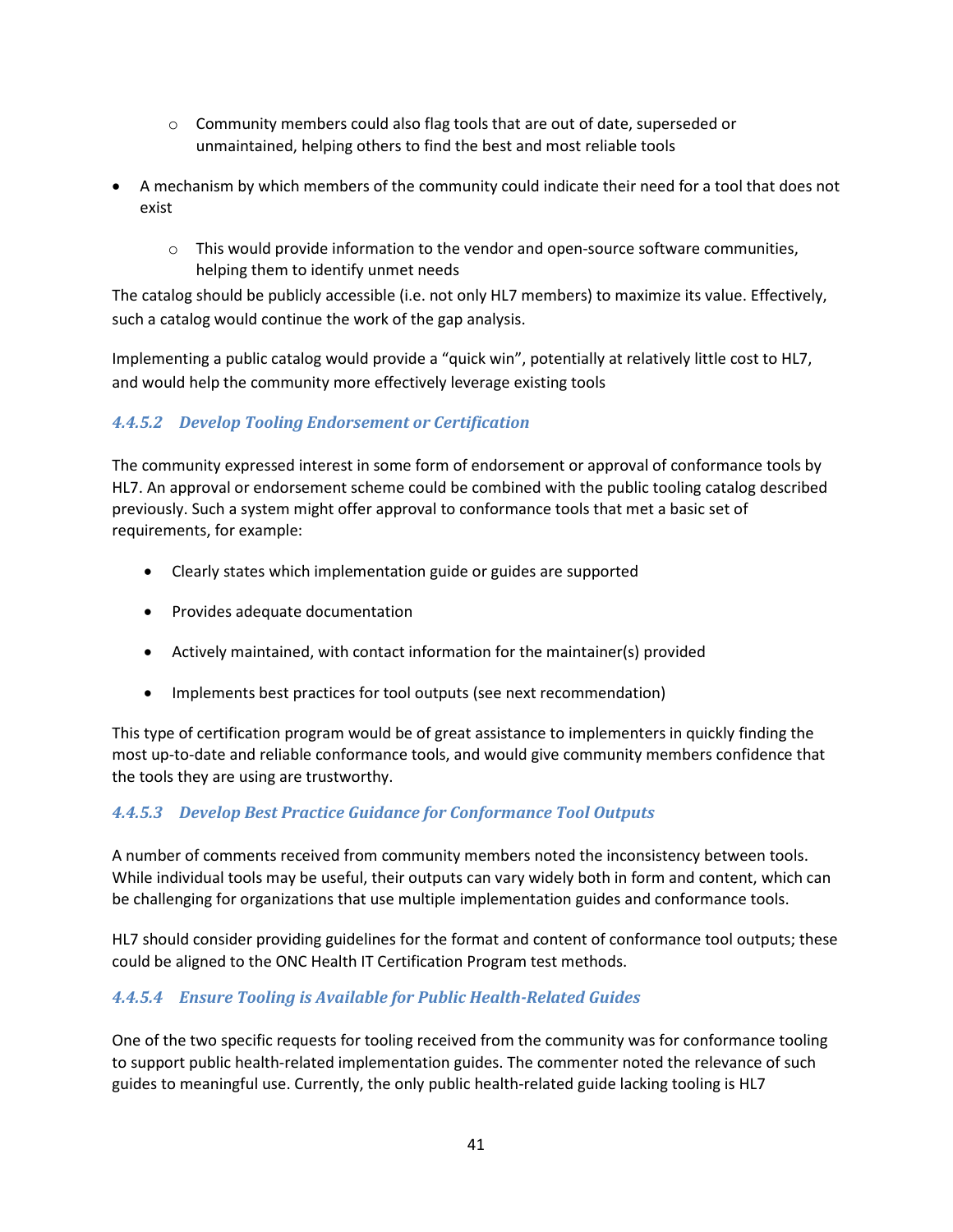Implementation Guide for CDA Release 2: Public Health Case Reporting, Release 1 - US Realm. HL7 may wish to explore the creation of tooling for this guide.

#### *4.4.5.5 Ensure Tooling is Available to Support FHIR Structured Data Capture*

One community commenter noted that they would likely have a need for conformance tooling to support FHIR Structured Data Capture once the standard becomes normative. This is notable, as it was one of only two specific requests for tooling received.

## **5 Proposed Approach**

HL7's proposed approach at this point in time is to require that its implementation guides provide relevant conformance statements that are machine computable and robust enough to enable conformance tooling vendors to develop conformance tooling concurrent with the development of the implementation guide. HL7 feels very strongly that it should not develop conformance testing tools internally but should provide robust conformance statements that allow tooling experts to do so.

ONC has also requested that HL7 identify a means to collect and report implementation/usage data at the message level on an annual basis.

To achieve the desired future state HL7 will need to:

- Develop a policy that requires conformance statements in all implementation guides
- Develop a guidance document that defines how to develop robust conformance statement
- Train work groups to develop the conformance statements
- Recruit conformance facilitators
- Develop a plan for creating conformance statements for all or some subset of extant implementation guides for which there is not conformance tooling.
- Develop a certification program to certify conformance tools and/or tooling vendors
- Develop and maintain a tooling catalog
- Continue efforts to create examples (CDA) and models (CIMI) for representing data
- Identify method to collect and report implementation/usage metrics annually

Each of these activities is described briefly below.

## **5.1 Develop a Policy that Requires Conformance Statements in all Implementation Guides**

HL7 must develop, implement and enforce a policy requiring that all implementation guides balloted through the organization include relevant machine-processable conformance statements that conform to a pre-developed set of criteria. These conformance statements will likely be balloted as part of the underlying implementation guides.

Issues: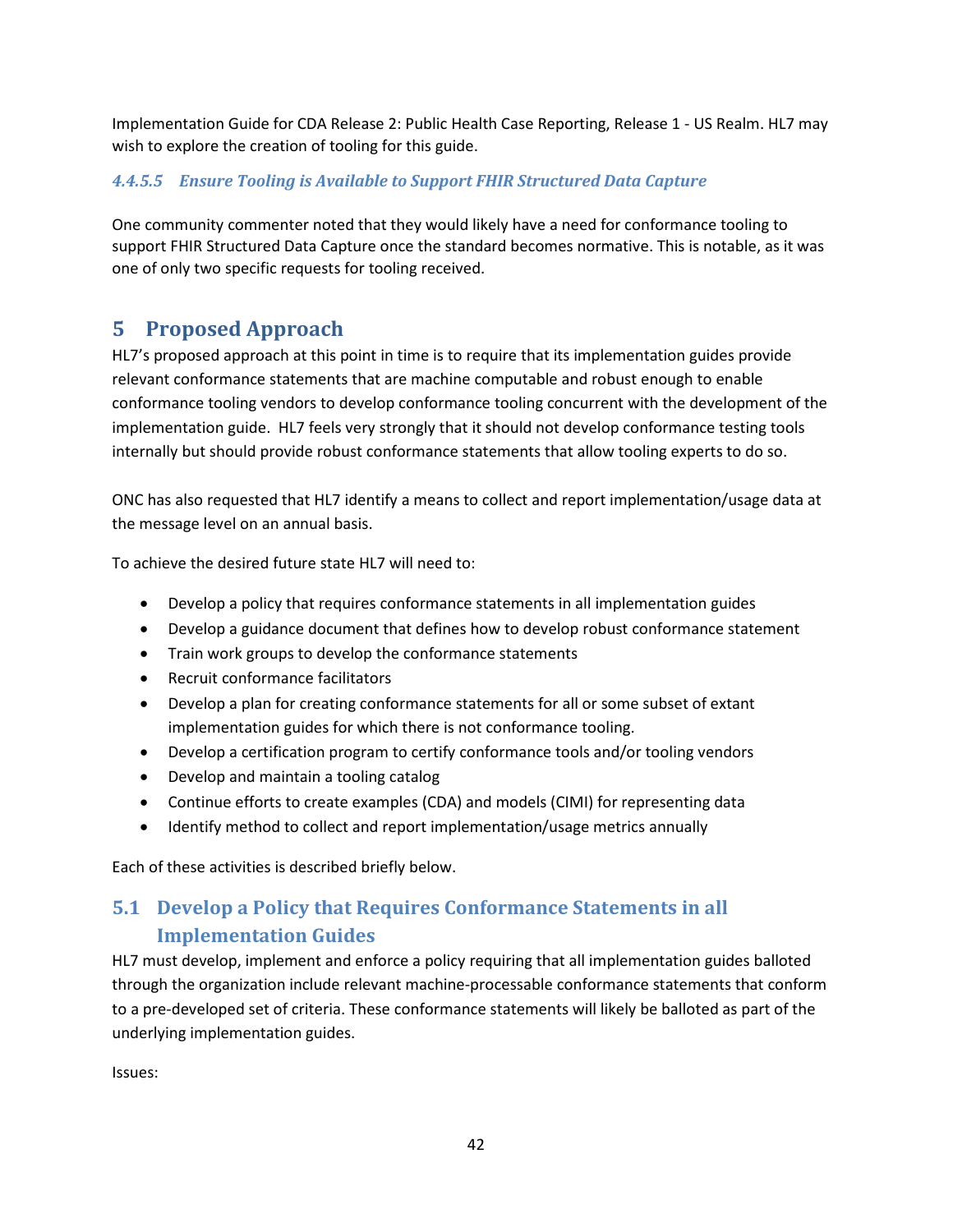- Since the HL7 community at large is not well versed in writing conformance statements, the organizations will need to decide who ballots these statements. We may need to introduce a new class of voting members (conformance tooling vendors) who vote separately but simultaneously on the statements for some period of time until the HL7 community at large develops some expertise in this area. This would ensure that the conformance statements receive sufficient review from a community of voters who are knowledgeable and have appropriate skills. It would also ensure a feedback loop from the tooling vendors to the standards developers.
- Should balloting of the conformance statements be rolled into the implementation guide ballot at some point in the future? If so, what is the appropriate time for doing this?
- Requiring that all implementation guides contain appropriate conformance statements will likely impact the speed at which implementation guides are developed and ready for ballot.
- These open issues will be presented to the HL7 Technical Steering Committee for continued discussion and resolution.

## **5.2 Develop a Guidance Document that Defines How to Develop Robust Conformance Statement**

HL7 will need to undertake development of a guidance document, probably authored by an external consultant with input from HL7's Technical Steering Committee, our Conformance & Guidance for Implementation/Testing work group and the HL7 Standards Governance Board, that defines how to develop these conformance statements and the required content/format, etc. The HL7 Technical Steering Committee recommends that this guide be written by a hired consultant who will be tasked with researching best practices, other industry literature and work with the HL7 groups noted above to ensure that the guidance reflects that knowledge and is suitable for HL7 standards.

Issues:

- Which internal bodies will have input on this document and oversee its development.
- Which internal body (e.g. the Technical Steering Committee, the entire HL7 Community, etc) will approve this document and how that will be achieved.
- HL7 will need to secure funding (whether from the HL7 budget or an external funder) and develop

#### **5.3 Train Work Groups to Develop the Conformance Statements**

Obviously, HL7 will need to develop and provide free training targeted to the HL7 work groups on the process and criteria involved in developing conformance statements. While we have a few conformance tooling vendors that participate in HL7, we do not perceive wide-spread expertise in this area among the current HL7 community. Training will need to be ongoing for some period of time, probably at least two years. Training can be offered via webinar (both live and recorded) and at the HL7 Working Group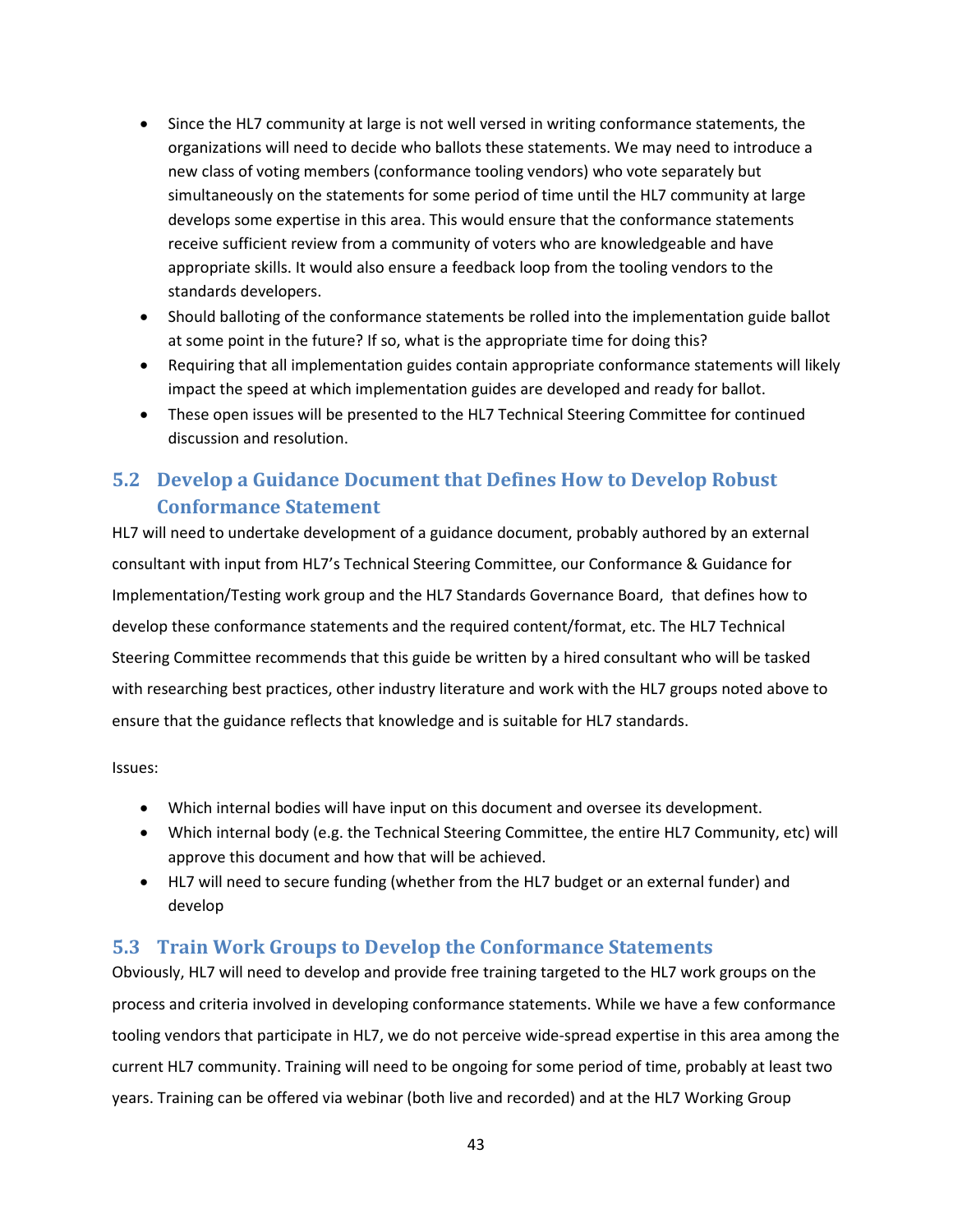Meetings. While we envision introducing a conformance facilitator role to the organization that can lead conformance statement development within the work groups, the general membership does need some education on the purpose and importance of conformance statements and a cursory understanding of how to develop them.

Issues:

- Do we need multiple levels of training (e.g., one level for general membership and a more rigorous program for conformance facilitators).
- HL7 will need to secure funding (either from the HL7 budget or an external funder) to develop the training.

#### **5.4 Recruit Conformance Facilitators**

Requiring a conformance facilitator for each implementation guide, much like the current requirement for vocabulary, modeling and publishing facilitators for other projects, will ensure development of cadre of volunteers well versed in the development of conformance statements and that this skill becomes ingrained in all work groups. It is noteworthy that the HL7 project scope statement already provides a conformance facilitator field for implementation guide projects; obviously at some time the organization was clearly thinking about developing conformance statement skills more broadly across the organization. This role is currently defined as follows: "The Conformance Facilitator, recommended for Implementation Guide projects, is a member of the integration team with in-depth knowledge of interoperability standards and conformance/constraint rules. This individual advises the project team on the use of HL7 standards and the constraint(s) requested to support the stakeholder requirements". This above statement would need to change "recommendation" to a "requirement".

Issues:

- Do we have enough volunteers to develop the role fully
- Who would be in charge of the conformance facilitator development program
- Will development of this program require financial resources beyond those needed for the training discussed above

These issues will be taken to theTechnical Steering Committee for discussion and resolution.

**5.5 Update Extant Implementation Guides for Which no Tooling is Available**  One of the most critical steps will be the development and rollout of a plan for creating conformance statements for all or some set of the implementation guides that currently have no conformance tooling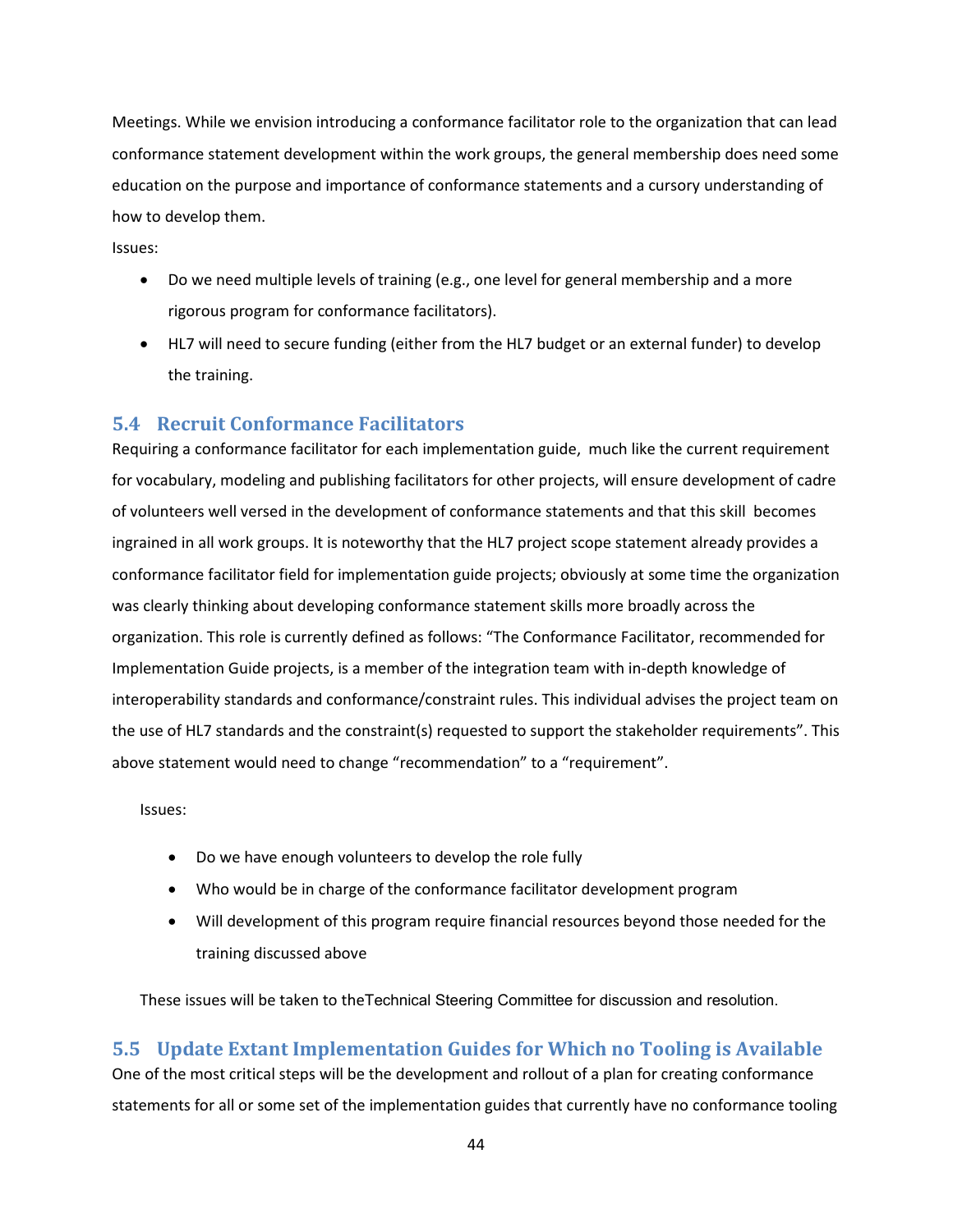support. The Technical Steering Committee will be tasked with making a recommendation to be approved by the HL7 Board regarding how this will be implemented. There are several choices:

- Require that all implementation guides without conformance tooling be updated within some period of time to produce the needed conformance statements and related tooling. This may be an unpopular decision within the work groups and may require that the work be done for hire. Given that 34 implementation guides fall into this category, it is unlikely this would be the decision.
- Require that only come implementation guides be updated within some period of time to produce the needed conformance statement and related tooling. This may be an unpopular decision within the work groups and may require that the work be done for hire.
- Require that no implementation guides without conformance tooling be updated to produce the needed conformance statements and related tooling but do require that all implementation guides going forward produce the required conformance statements.

Issues:

- Requiring work groups to update extant implementation guides may be unpopular as work within HL7 is typically generated bottom up vs. top down.
- Given the bullet above, updating extant implementation guides may need to be hired out. Should that be the case, HL7 will need to secure funding, either internally or from an external source, to complete this work.

## **5.6 Develop Certification Program to Certify Conformance Tools and/or Tooling Vendors**

Much like programs that certify MU tools, HL7 needs a program whereby we certify various tools that adhere to criteria that we establish. Work needed to create this program would include development of a practical guide for conformance tooling vendors on expected format and output for tools. We could develop these to be aligned to the ONC Health IT Certification Program test methods. Much more additional work needs to be undertaken by HL7 in this area to fully understand the work involved.

Issues:

• Very little thinking has been done to date on how to implement this program. We sense this will involve a fair amount of effort and financial resources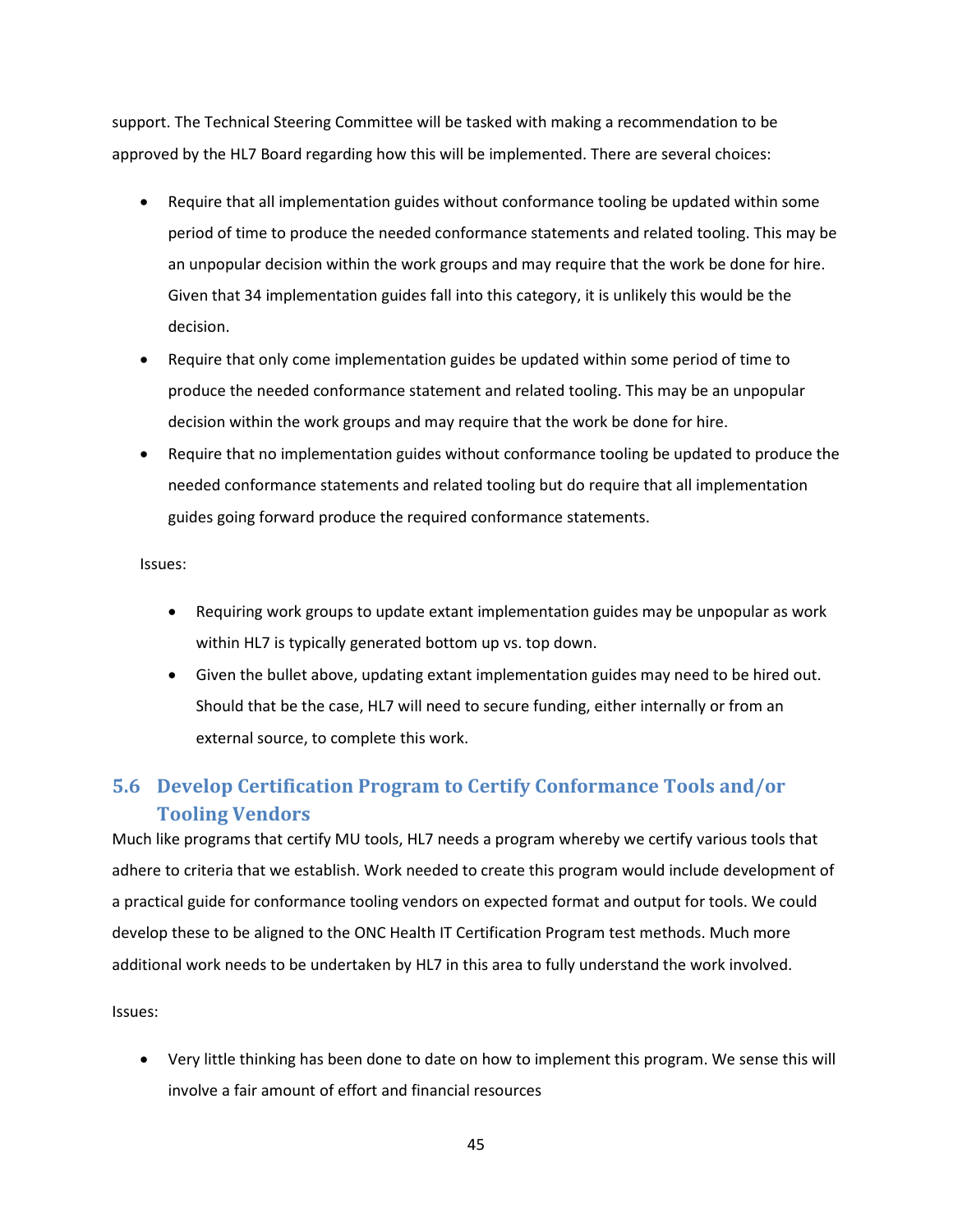- HL7 will need to secure funding, either internally or from an external source, to complete this work
- Although likely appreciated by implementers, certifying tools or tooling vendors may not be a popular decision among the tooling vendors

## **5.7 Develop and Maintain a Tooling Catalog**

As recommended by the contractor hired to complete the gap analysis, HL7 implementers would greatly appreciate a tooling catalog that would serve as an authoritative, central index of conformance tools. This would provide a mechanism for tool developers to be advised of the need for new tools, to allow implementers to flag issues with tools (out of date, errors, etc) and even rate them to steer implementers to the best tools for any given implementation guide.

Issues:

- While much of the analysis for the catalog has been completed by the contractor hired to undertake the tools gap analysis, there is still a significant amount of work to be completed to get the catalog online.
- HL7 has a webmaster and other technical resources that could undertake the needed work but given other responsibilities, the timeframe for completing this work is currently unknown.
- There are a number of issues around maintaining the catalog and keeping it current. It is unclear whether this work would be done by internal HL7 resources or outsourced.
- If the catalog is to be developed and maintained by an outside resource, HL7 will need to find funding, either internally or externally, to complete the work.

## **5.8 Continue Efforts to Create Examples and Models for Representing Data**

Efforts by the Structured Documents Examples task force and the CIMI work group should be continued. The organization should consider merging and expanding these efforts.

## **5.9 Identify Method to Collect and Report Implementation/Usage Metrics Annually**

ONC has also requested as part of this grant that HL7 identify a method to accurately collect and report implementation/usage metrics annually. Our understanding of the request is that ONC would like the data collected and reported on a transaction (message) basis.

This is one of the most difficult aspects of this grant as there is no obvious source for which to collect and report the requested data. HL7 tracks the number of times an implementation guide is downloaded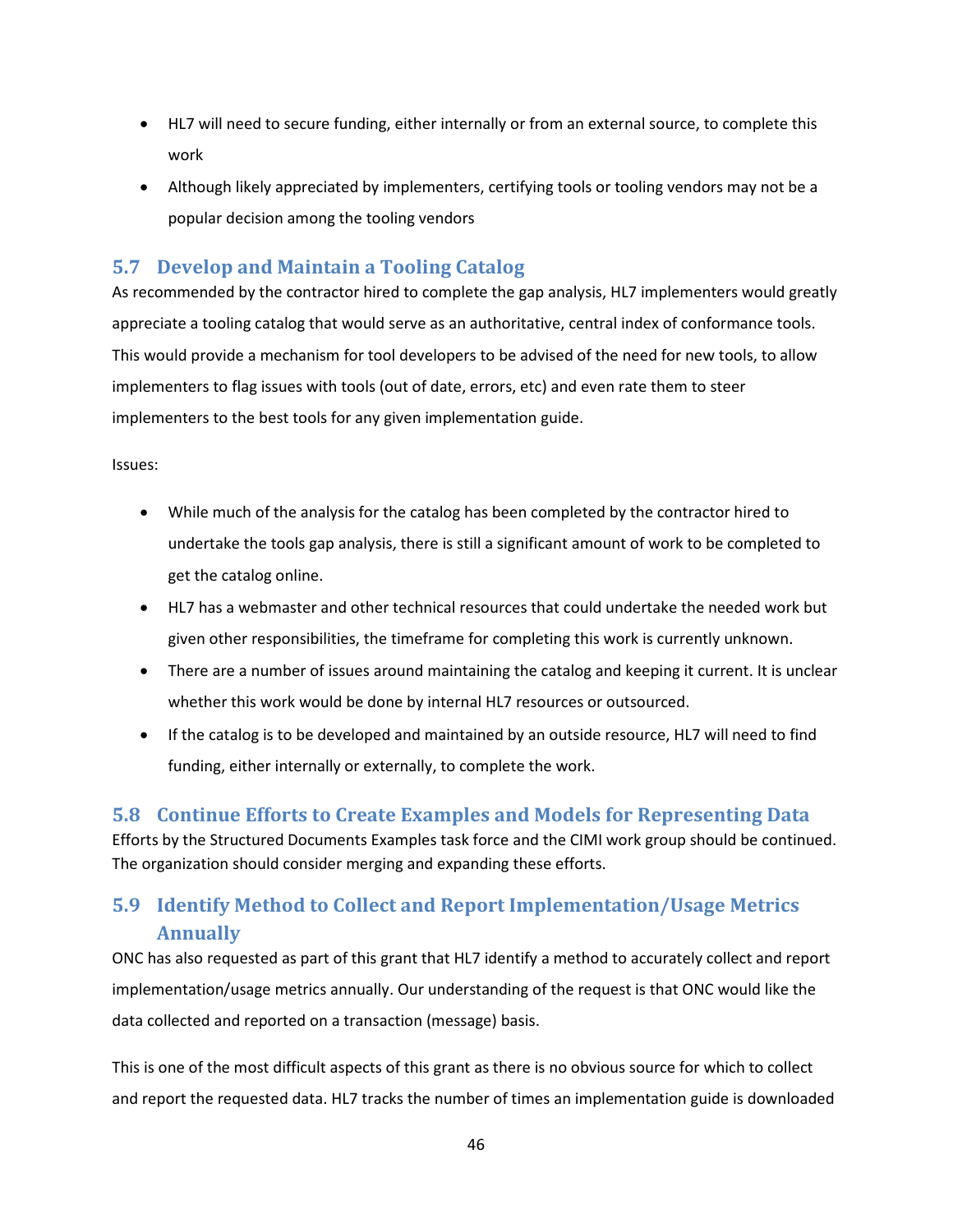from its website. While this data was used as part of the gap analysis (to determine popularity of a particular IG) it is not scientific (e.g., anyone can download the same implementation guide multiple times and our count mechanism doesn't account for that; all facilities that implement/use an implementation guide may not secure the implementation guide directly from the HL7 website, etc). For some transactions, vendors may be able to supply part or all of the data. For other transactions, the end user may be able to supply part or all of the data. Both sources would have some of the data. Thus, getting the data and structuring a methodology to interpret it (as some of the data might be reported by both the vendor and the end user) is difficult.

HL7 has done some work with the Pew Charitable Fund over the last several months and we approached them to determine if their polling arm would be interested in participating in a project to undertake this work. Unfortunately, Pew is not able to participate in projects that are funded by the US government. They did, however, suggest a few polling agencies that they have worked with in the past that might be interested, including:

- Hart Research
- Public Opinion Strategies

There are a number of other organizations that could assist in the development of a poll and the affiliated methodology for collecting data and interpreting the results, including organizations such as Westat, which maintains an organizational membership within HL7.

The HL7 Technical Steering Committee has had some discussion around this issue but has not made any progress in identifying a means or methodology for getting the desired data. HL7's Orders and Observations work group and the FHIR work groups (at least to some extent) are working on a standards maturity model that attempts to get a sense of how widely the specifications are implemented/used. While interesting, the standards maturity model will not provide the needed information.

Even if we could find a reliable source to provide the data, reporting that would likely require a significant amount of time and effort on the part of the organization responsible for reporting the data.

HL7 will need to do additional research to determine possible methods for collecting the desired data. As of the writing of this report, HL7 will commit to contacting Hart Research, Public Opinion Strategies and Westat to determine if they believe this is something they could and would be willing to undertake and what the timeline/cost might be.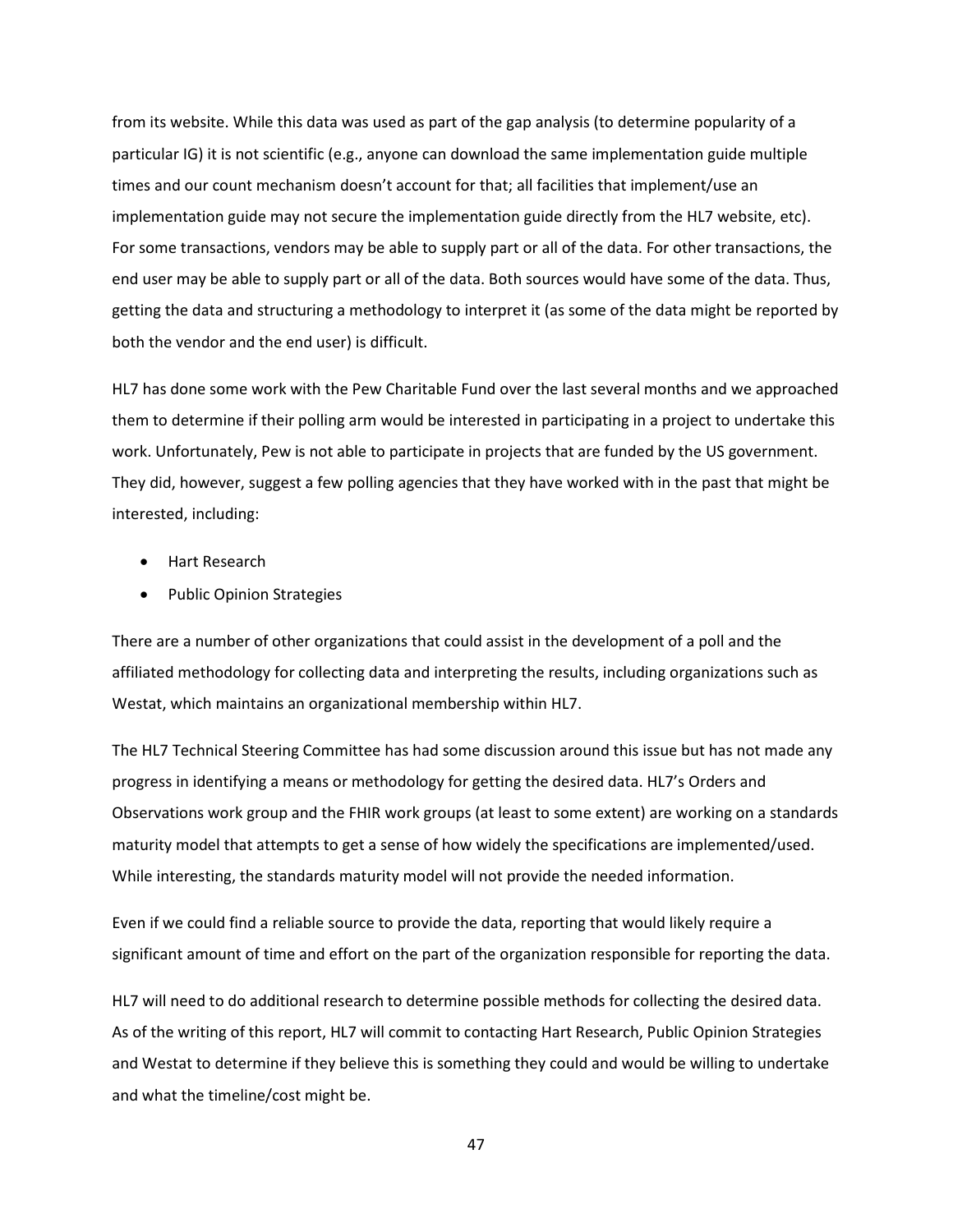Optionally, the government could enact a policy requiring vendors and/or providers to report this data annually and report that data on a public website.

Regardless of which method is selected, HL7 is of the opinion that it does not have the expertise to collect the data and would therefore recommend that the government either outsource the project or fund HL7 to oversee a project that it outsourced to a qualified entity.

## **6 Project Costs**

As of the writing of this report, we do not have pricing costs for any of the activities that would be related to implementation of the recommended plan. Since HL7 does not plan to develop the needed conformance tools, we will not address those costs in this report.

 At a minimum the following activities would likely require some funding, whether from HL7 or from an external source:

- Development of a guidance document that defines how to develop robust conformance statements
- Development of educational materials to train work groups to develop the conformance statements
- Development of materials and a program to train and recruit conformance facilitators
- Updates to some subset of the existing implementation guides to include conformance statements so that needed tools can be developed
- Development of a certification program to certify conformance tools and/or tooling vendors
- Development of an online tooling catalog

## **7 Conclusion/Next Steps**

HL7 appreciates the opportunity to develop this plan for the ONC.

Next steps:

- Work with the HL7's Technical Steering Committee to determine which bodies within HL7 would provide input on the development of a guidance document that defines how to develop robust conformance statements, and ask those groups to undertake the necessary work to enable us to estimate the time/cost to produce the document.
- Work with HL7's Education Committee to estimate time/cost of developing an education program on conformance statement development targeted to the general HL7 membership and standards developers.
- Work with HL7's Education Committee to estimate time/cost to develop training for conformance facilitators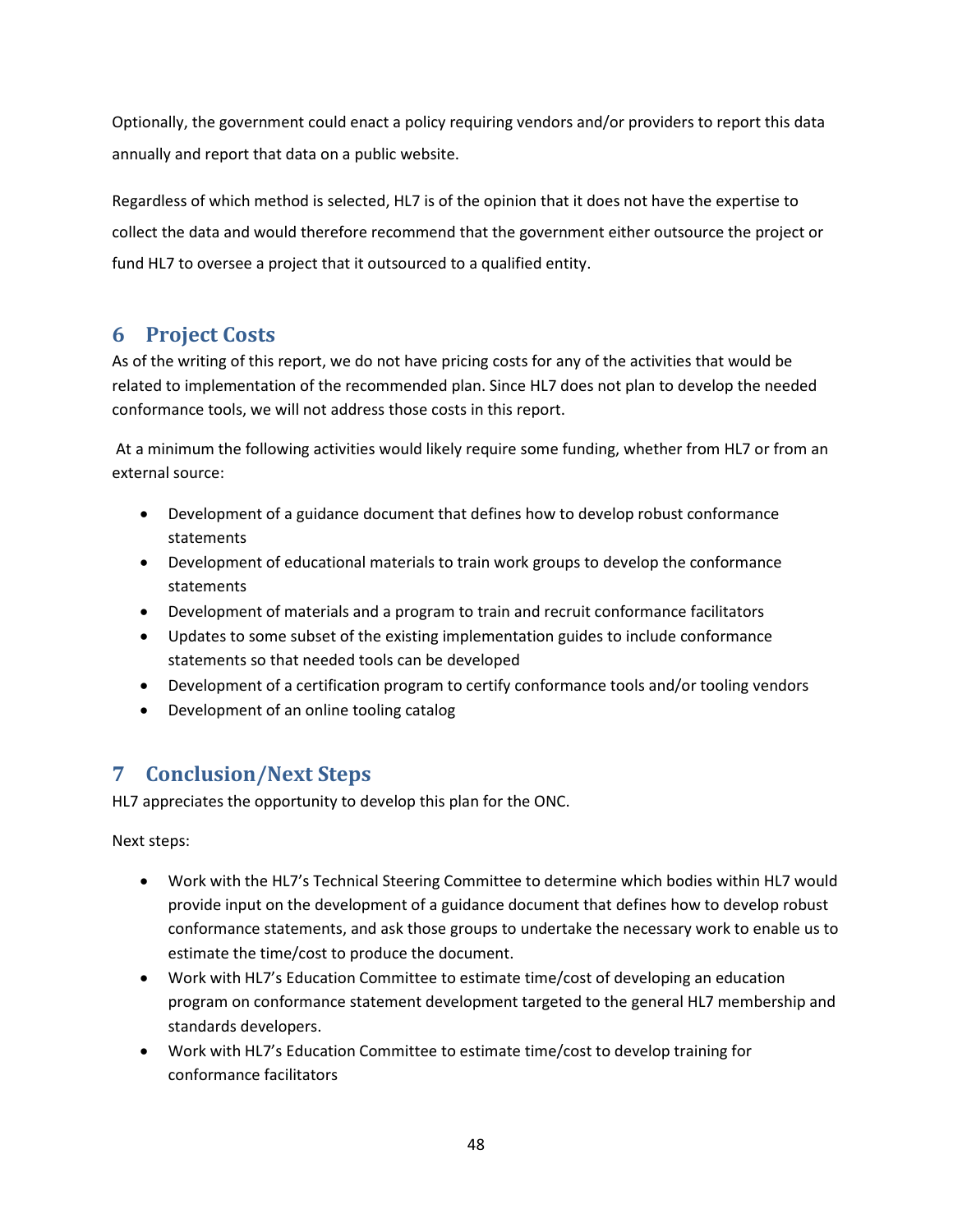- Secure recommendation from the Technical Steering Committee that is then approved by the HL7 Board of Directors in terms of whether all, some subset or none of the existing implementation guides will be updated to include conformance statements so that needed tools can be developed. This decision will inform the budget and plan to accomplish that work.
- Undertake additional research to better understand the elements of a tooling certification program so that we can develop a plan and budget to undertake the needed work.
- Determine whether the online tooling catalog would be developed by HL7 staff or outsources and develop a timeline and budget for this project.
- While the HL7 Technical Steering Committee has discussed and agreed to the high-level plan outlined in this report, the next step is to secure a formal recommendation from that body endorsing the plan, that can be taken to the HL7 Board of Directors for approval.